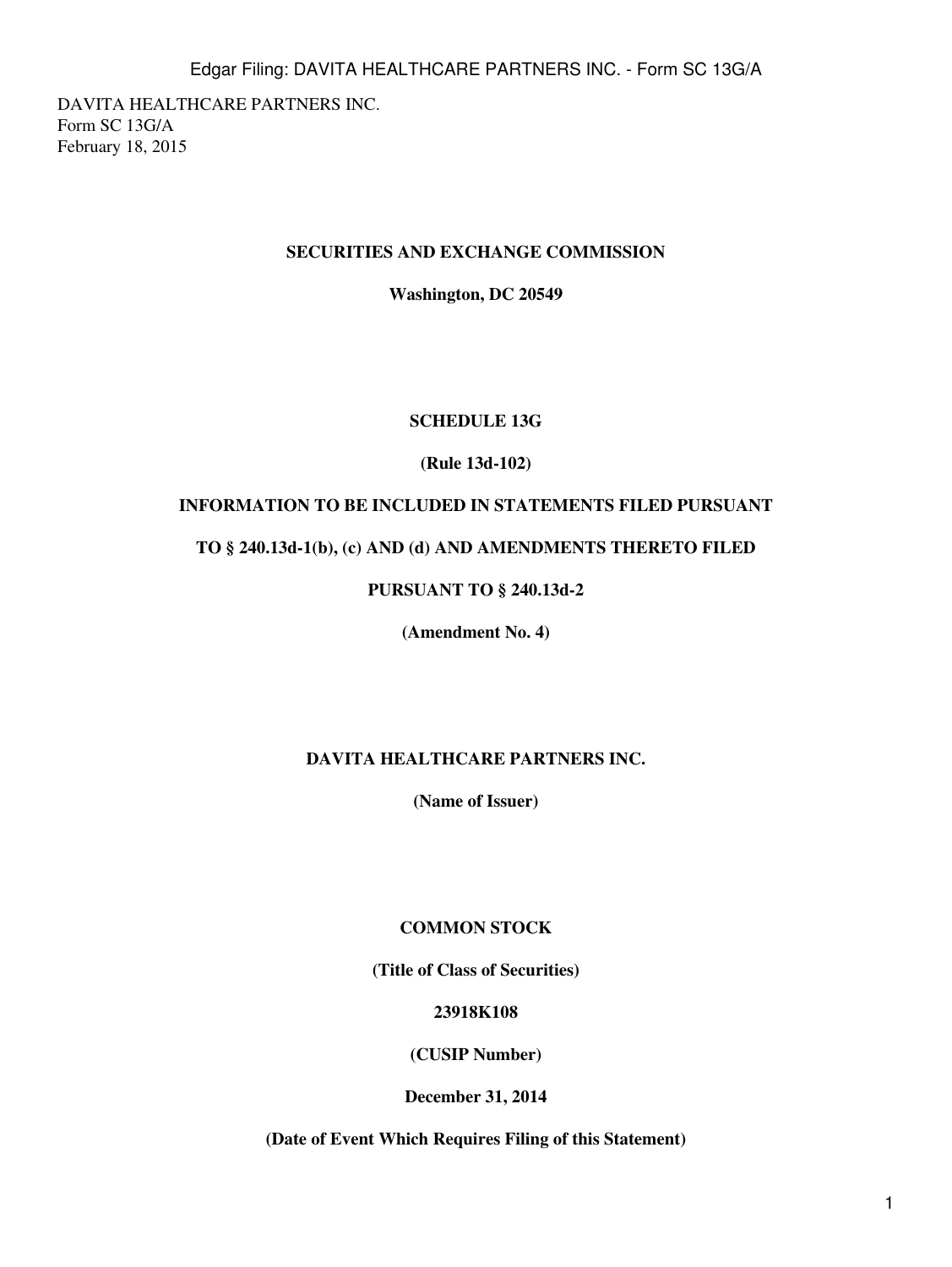Check the appropriate box to designate the rule pursuant to which this Schedule is filed:

¨ Rule 13d-1(b)

x Rule 13d-1(c)

¨ Rule 13d-1(d)

\* The remainder of this cover page shall be filled out for a reporting persons initial filing on this form with respect to the subject class of securities, and for any subsequent amendment containing information which would alter disclosures provided in a prior cover page.

The information required on the remainder of this cover page shall not be deemed to be filed for the purpose of Section 18 of the Securities Exchange Act of 1934 (the Act) or otherwise subject to the liabilities of that section of the Act but shall be subject to all other provisions of the Act (however, see the Notes.)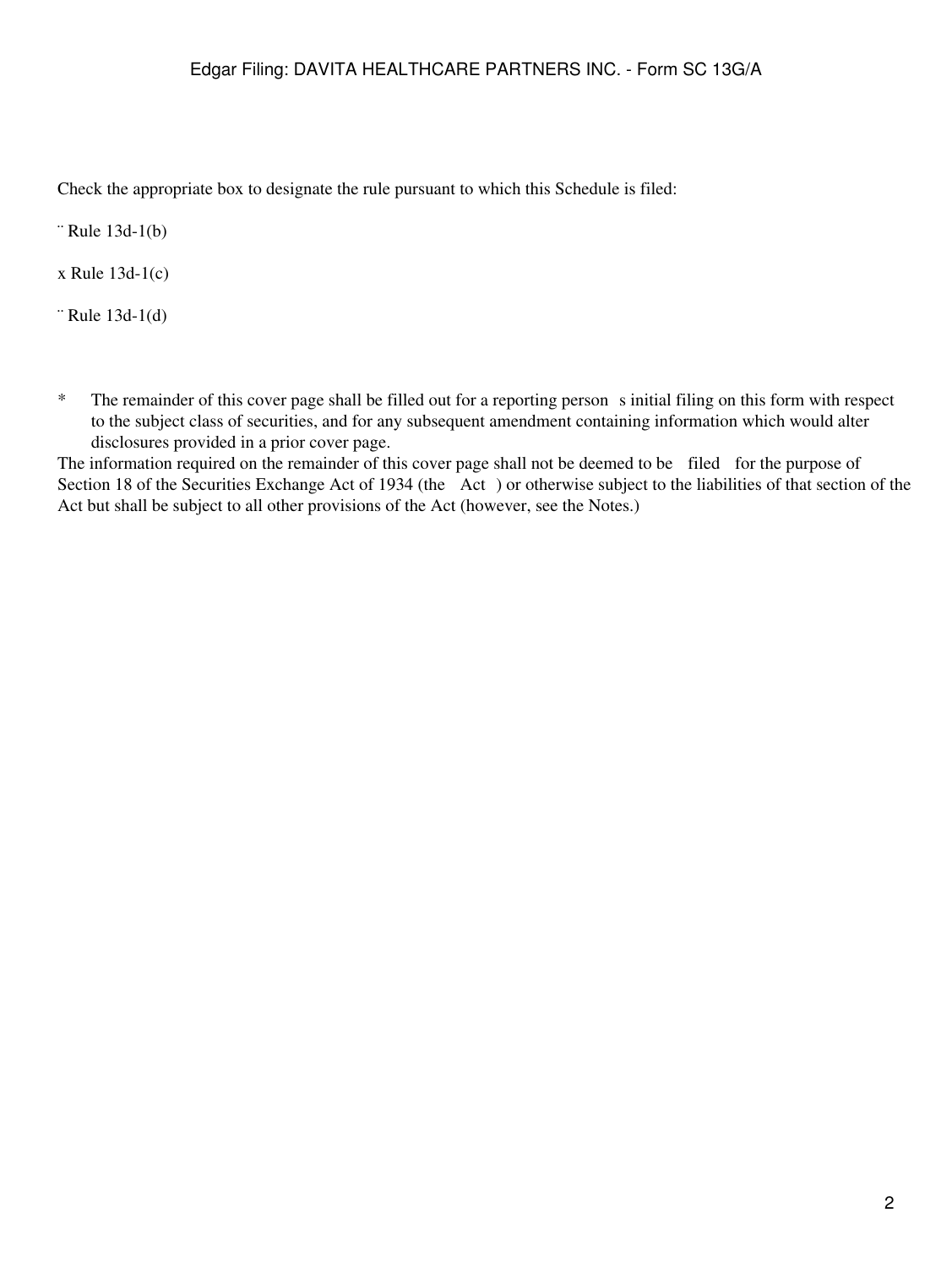1 Name of reporting person

Warren E. Buffett

2 Check the appropriate box if a member of a group

(a)  $x$  (b)  $\dddot{ }$ 

3 SEC use only

4 Citizenship or place of organization

# United States Citizen

5 Sole voting power

#### Number of

shares NONE 6 Shared voting power

beneficially

owned by each 38,565,570 shares of Common Stock 7 Sole dispositive power

reporting

person NONE 8 Shared dispositive power

with

38,565,570 shares of Common Stock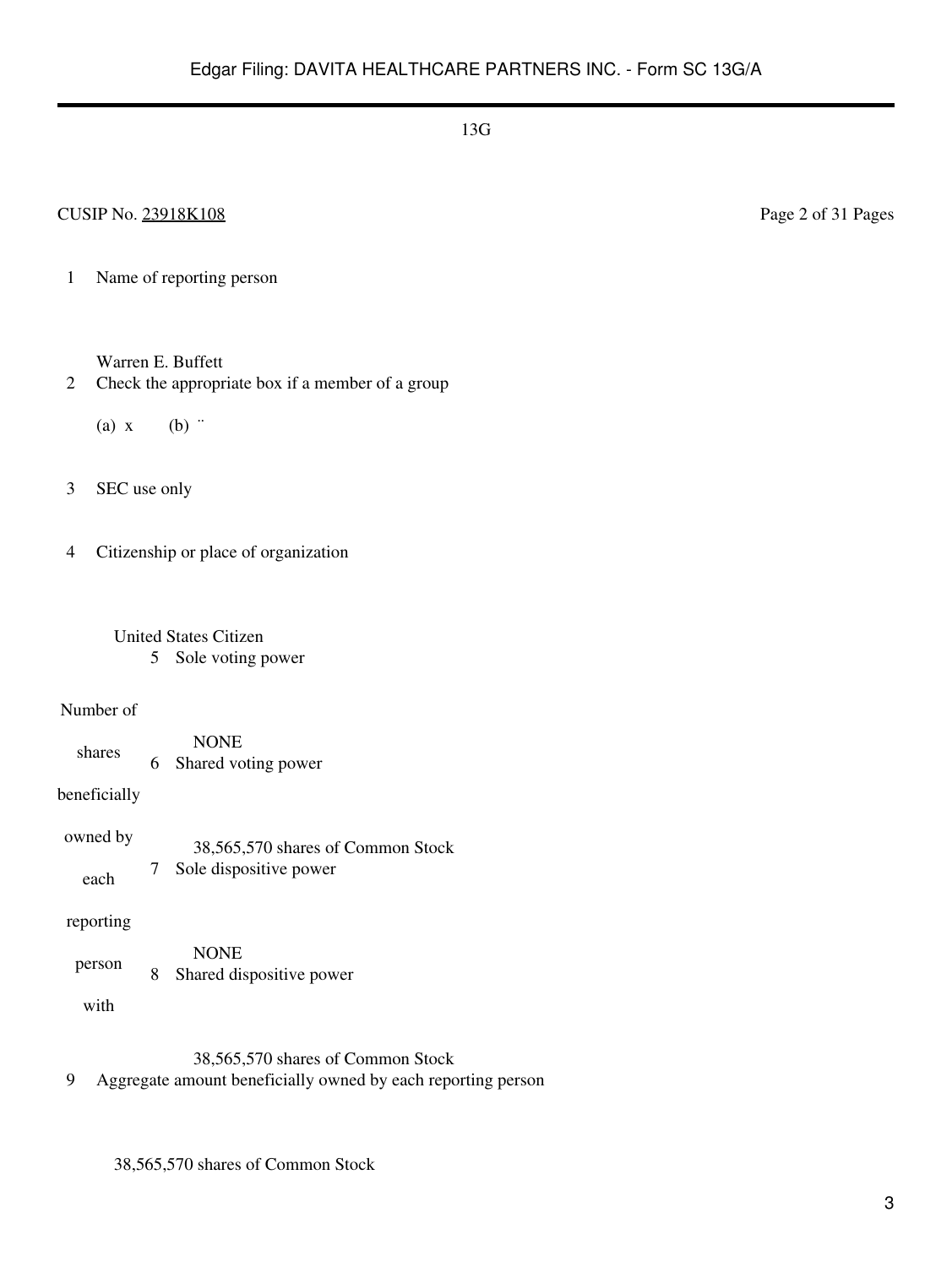# 10 Check box if the aggregate amount in Row (9) excludes certain shares  $\ddot{\,}$

Not Applicable.

11 Percent of class represented by amount in Row 9

17.9%

12 Type of reporting person

IN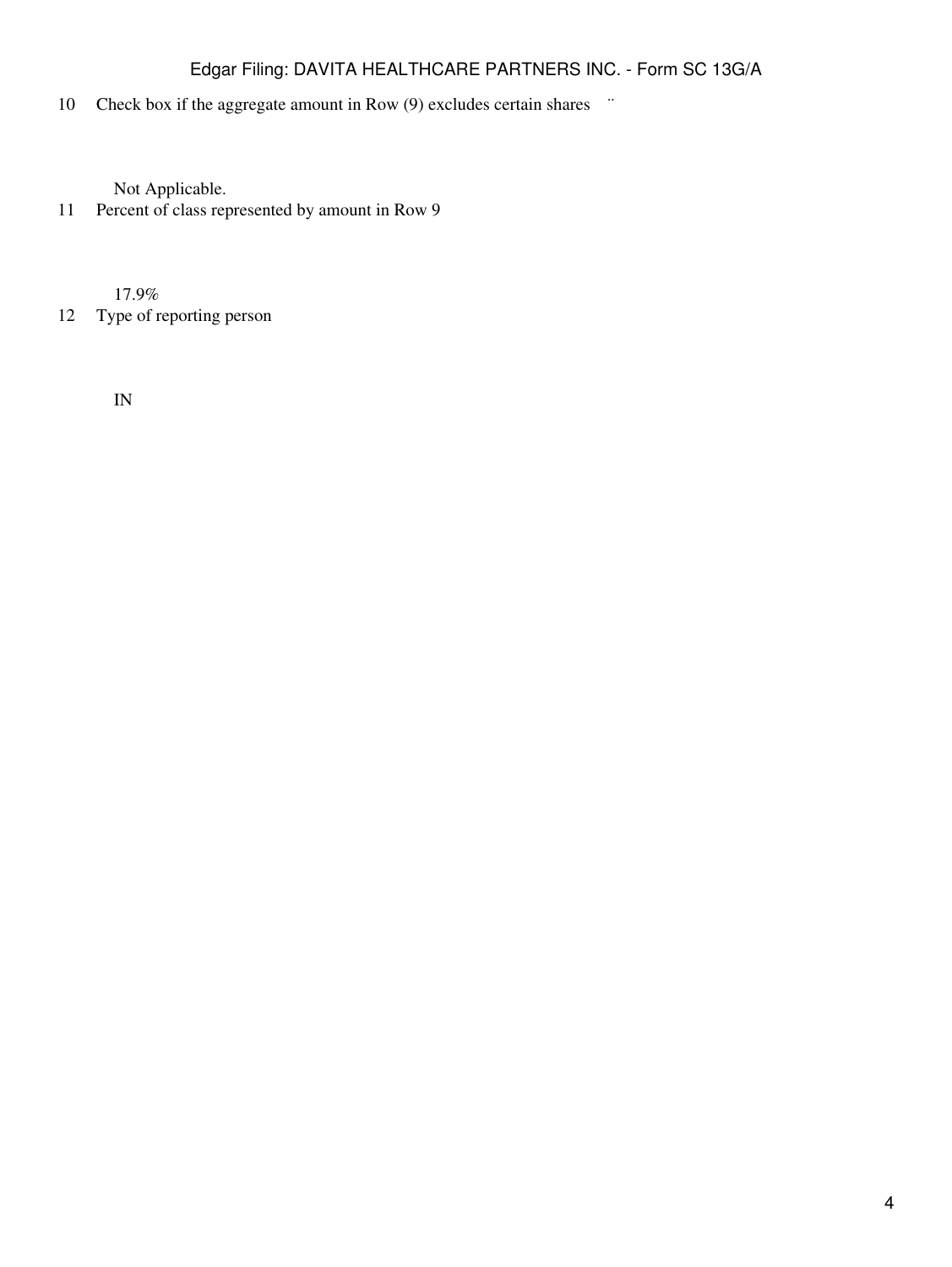1 Name of reporting person

Berkshire Hathaway Inc.

2 Check the appropriate box if a member of a group

(a)  $x$  (b)  $\dddot{ }$ 

3 SEC use only

4 Citizenship or place of organization

- State of Delaware 5 Sole voting power
- Number of
	- shares NONE 6 Shared voting power

beneficially

owned by each 38,565,570 shares of Common Stock 7 Sole dispositive power

reporting

person NONE 8 Shared dispositive power

with

38,565,570 shares of Common Stock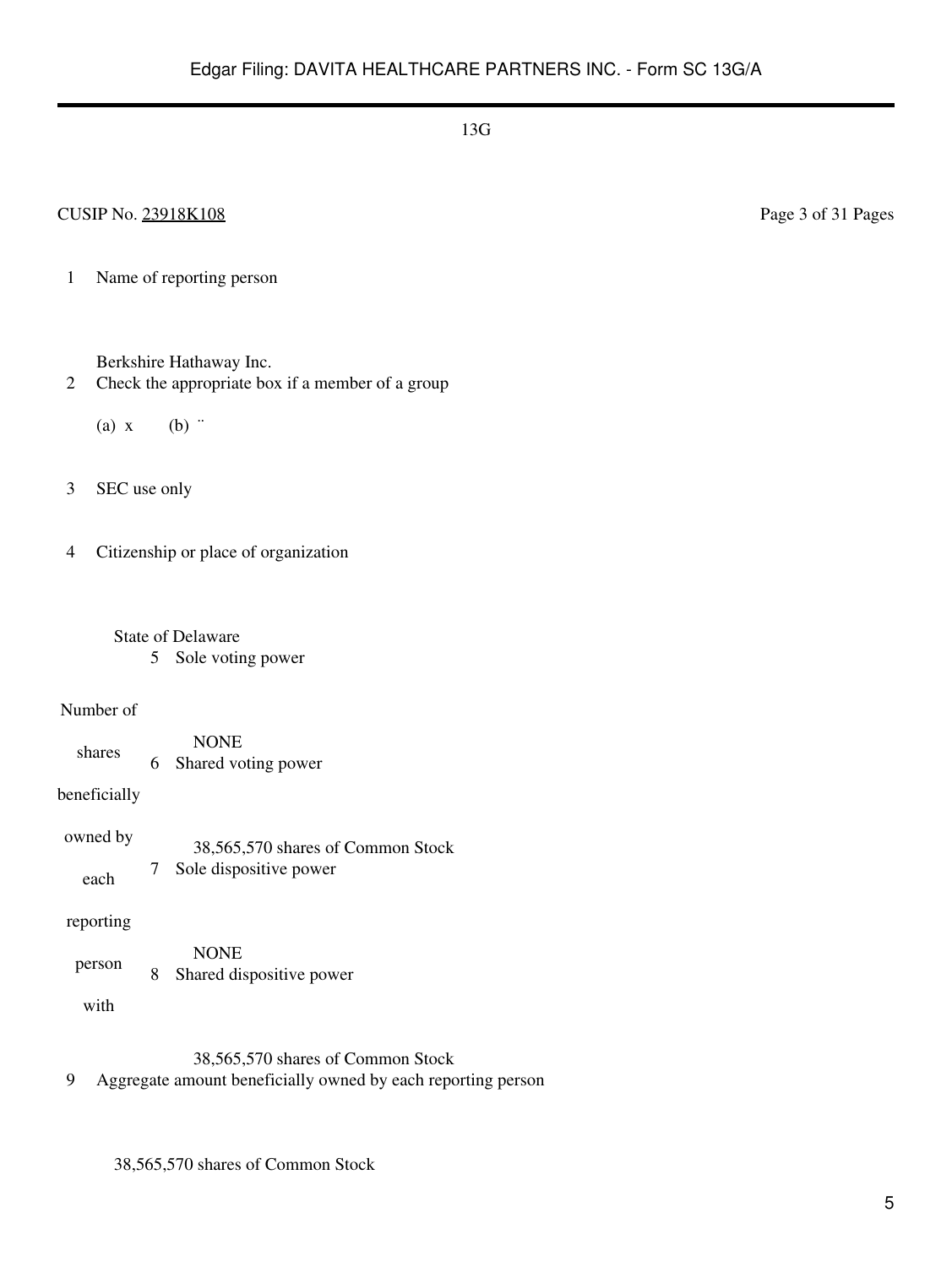# 10 Check box if the aggregate amount in Row (9) excludes certain shares  $\ddot{\,}$

Not applicable.

11 Percent of class represented by amount in Row 9

17.9%

12 Type of reporting person

HC, CO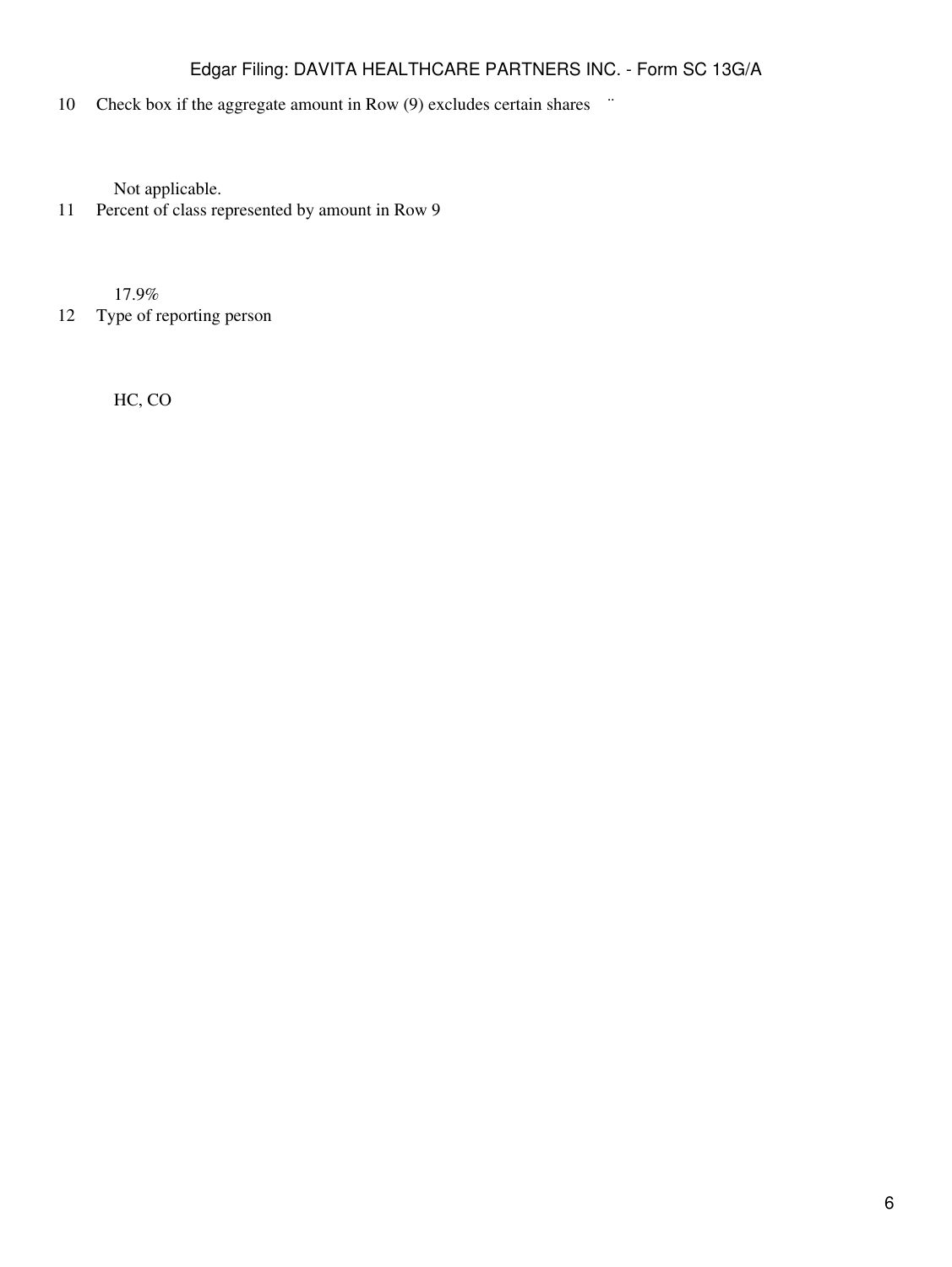### CUSIP No. 23918K108 Page 4 of 31 Pages

1 Name of reporting person

National Indemnity Company

- 2 Check the appropriate box if a member of a group
	- (a)  $x$  (b)  $\dddot{ }$
- 3 SEC use only

4 Citizenship or place of organization

- State of Nebraska 5 Sole voting power
	-

#### Number of

shares NONE 6 Shared voting power

beneficially

owned by each 18,513,482 shares of Common Stock 7 Sole dispositive power

#### reporting

person NONE 8 Shared dispositive power

with

18,513,482 shares of Common Stock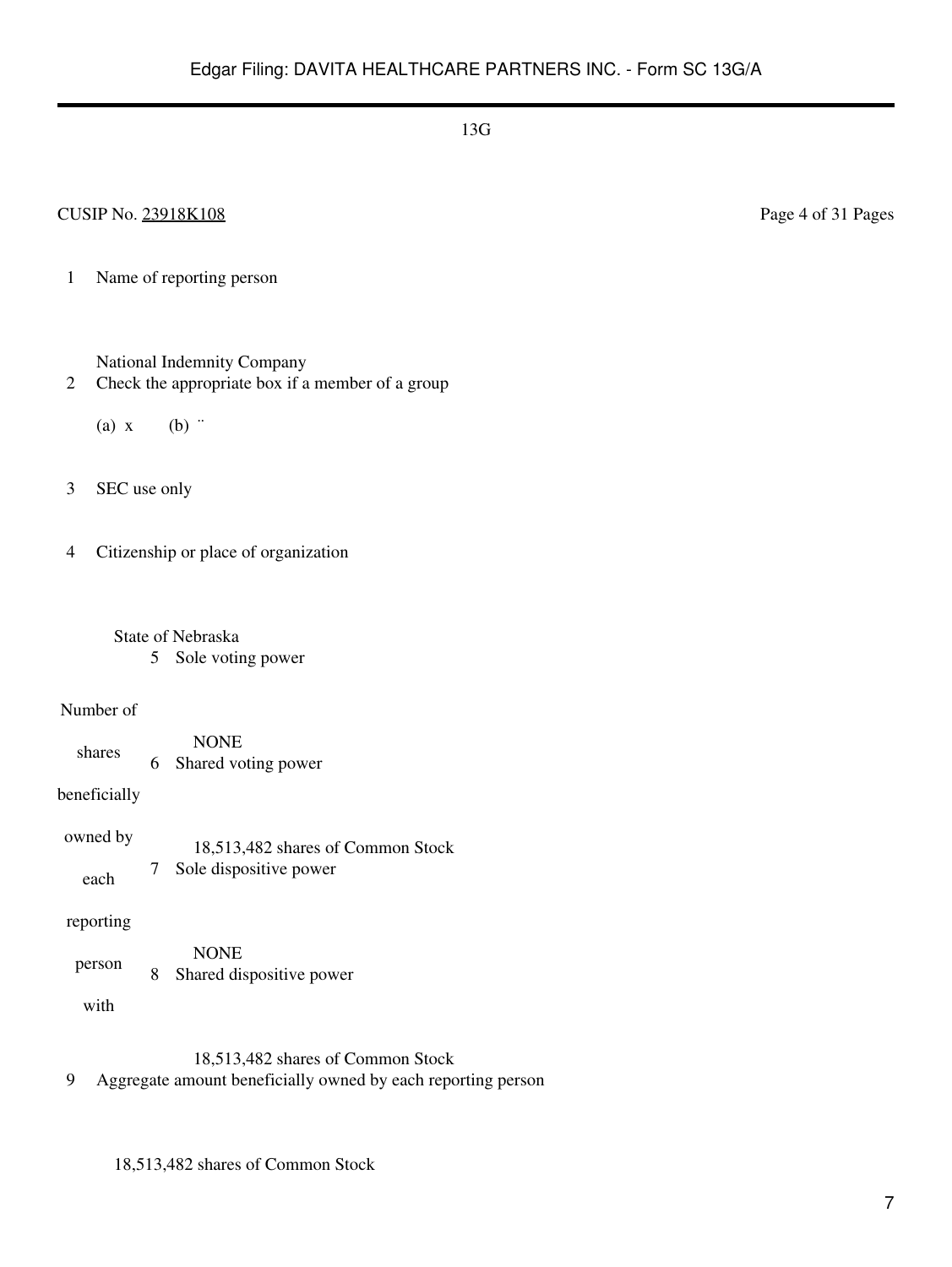# 10 Check box if the aggregate amount in Row (9) excludes certain shares  $\ddot{\,}$

Not applicable.

11 Percent of class represented by amount in Row 9

8.6%

12 Type of reporting person

IC, CO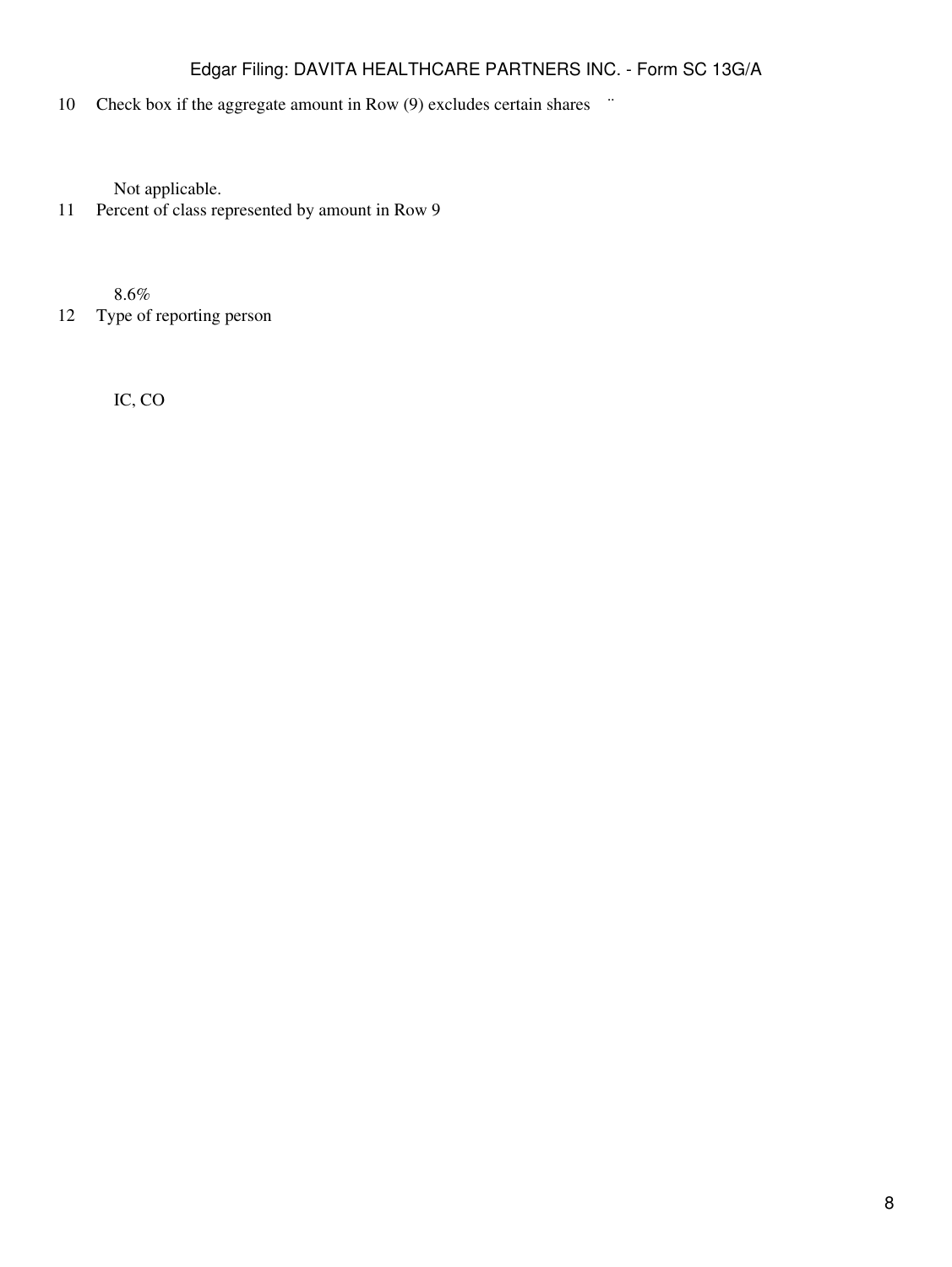1 Name of reporting person

#### GEICO Corporation

- 2 Check the appropriate box if a member of a group
	- (a)  $x$  (b)  $\dddot{ }$
- 3 SEC use only

4 Citizenship or place of organization

- State of Delaware
	- 5 Sole voting power

#### Number of

shares NONE 6 Shared voting power

beneficially

owned by each 18,513,482 shares of Common Stock 7 Sole dispositive power

### reporting

person NONE 8 Shared dispositive power

with

18,513,482 shares of Common Stock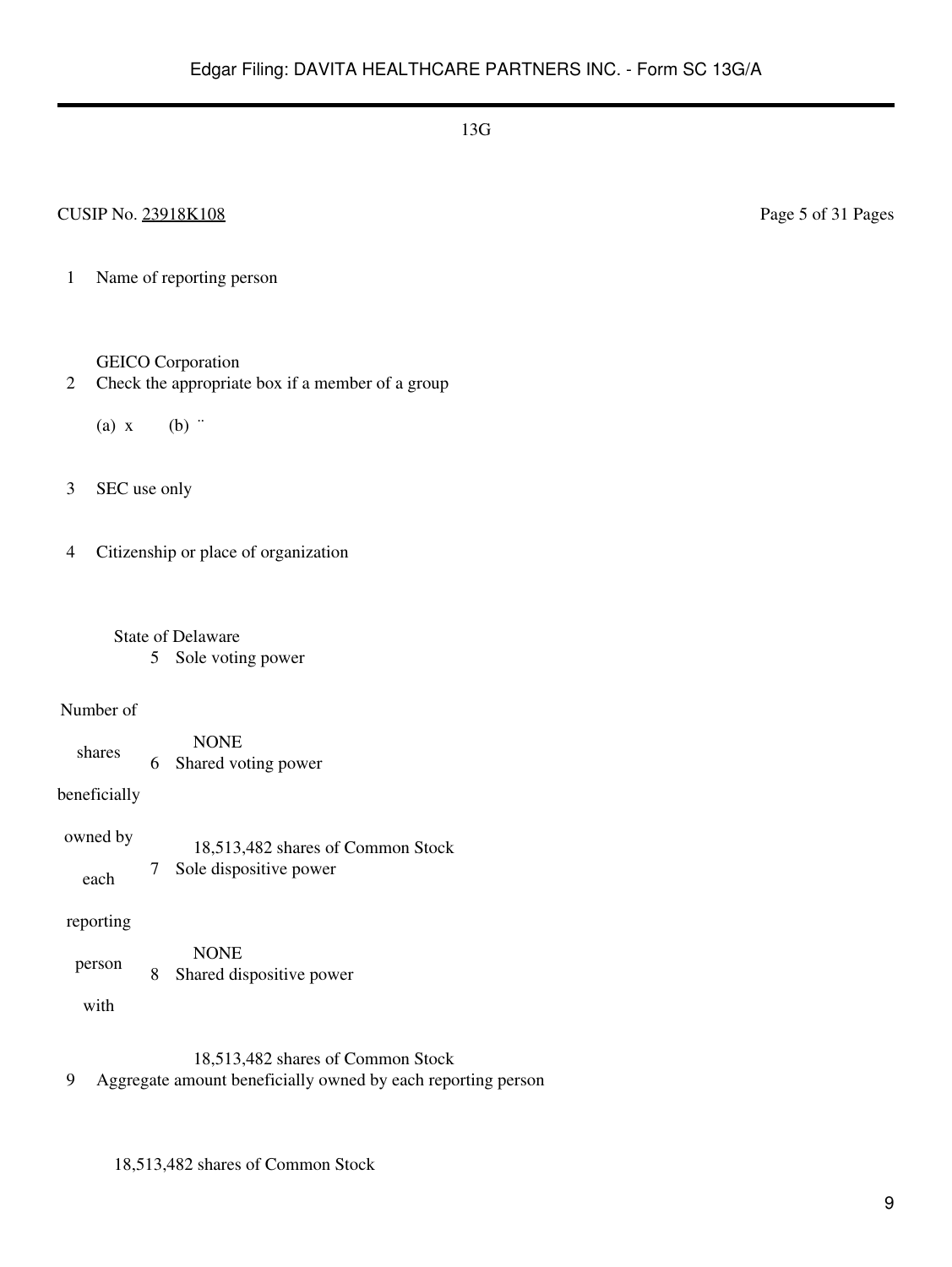# 10 Check box if the aggregate amount in Row (9) excludes certain shares  $\ddot{\,}$

Not applicable.

11 Percent of class represented by amount in Row 9

8.6%

12 Type of reporting person

HC, CO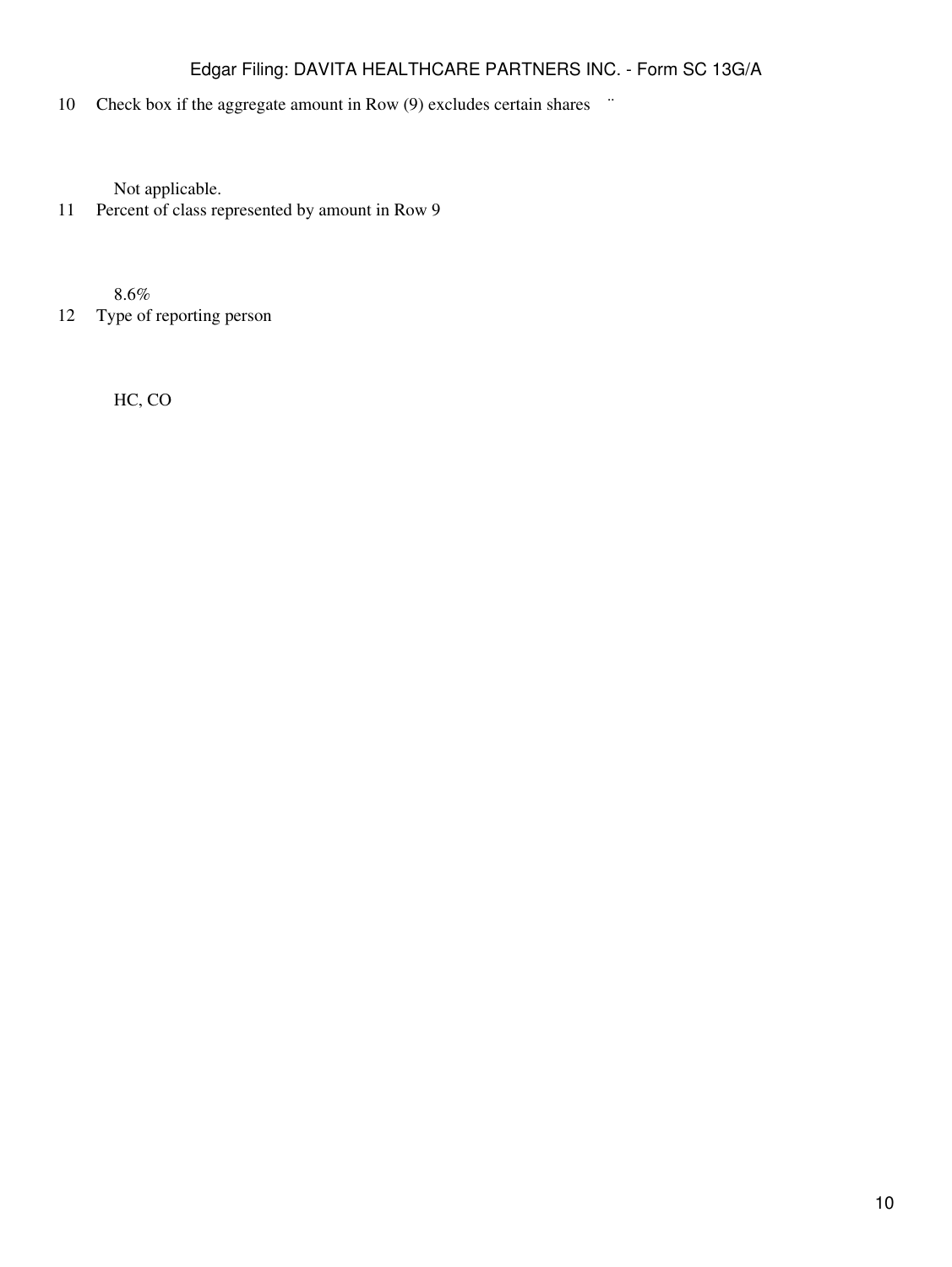### CUSIP No. 23918K108 Page 6 of 31 Pages

1 Name of reporting person

Government Employees Insurance Company

- 2 Check the appropriate box if a member of a group
	- (a)  $x$  (b)  $\dddot{ }$

3 SEC use only

4 Citizenship or place of organization

 State of Maryland 5 Sole voting power

#### Number of

shares NONE 6 Shared voting power

beneficially

owned by each 11,208,904 shares of Common Stock 7 Sole dispositive power

reporting

person NONE 8 Shared dispositive power

with

11,208,904 shares of Common Stock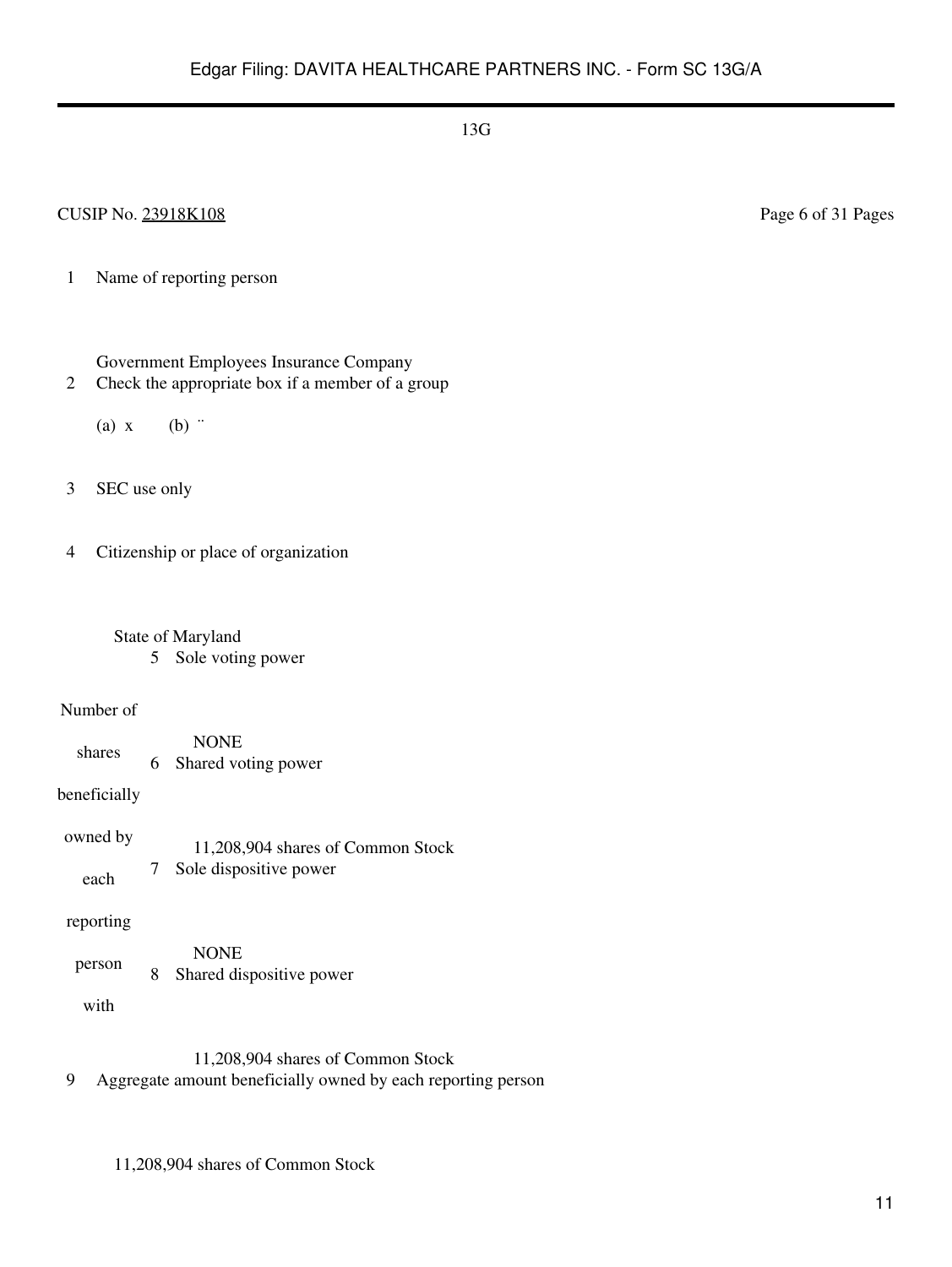# 10 Check box if the aggregate amount in Row (9) excludes certain shares  $\ddot{\,}$

Not applicable.

11 Percent of class represented by amount in Row 9

5.2%

12 Type of reporting person

IC, CO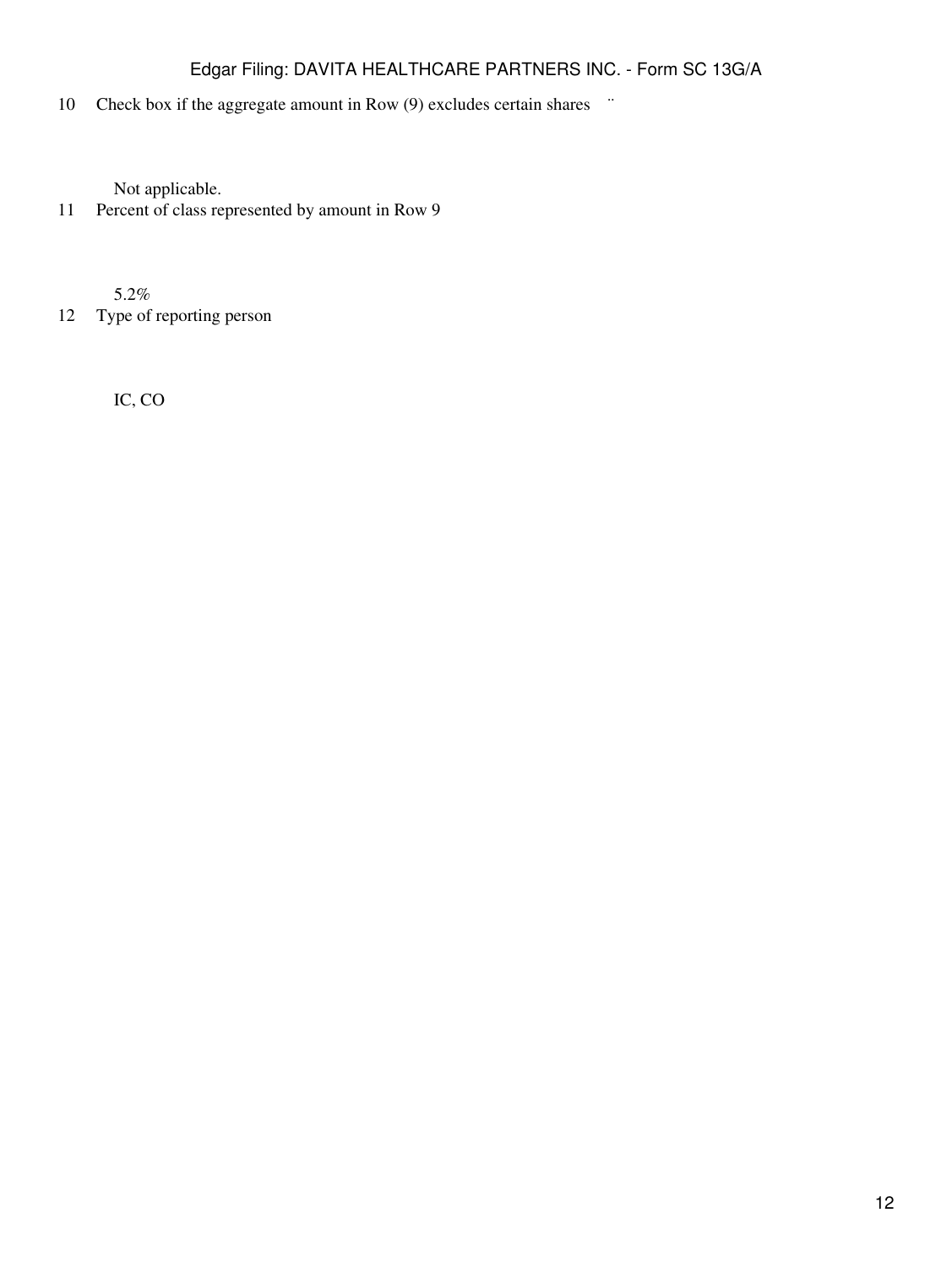### CUSIP No. 23918K108 Page 7 of 31 Pages

1 Name of reporting person

GEICO Indemnity Company

2 Check the appropriate box if a member of a group

(a)  $x$  (b)  $\dddot{ }$ 

3 SEC use only

4 Citizenship or place of organization

 State of Maryland 5 Sole voting power

#### Number of

shares NONE 6 Shared voting power

beneficially

| owned by | 6,795,084 shares of Common Stock |
|----------|----------------------------------|
| each     | Sole dispositive power           |

#### reporting

person NONE 8 Shared dispositive power

with

6,795,084 shares of Common Stock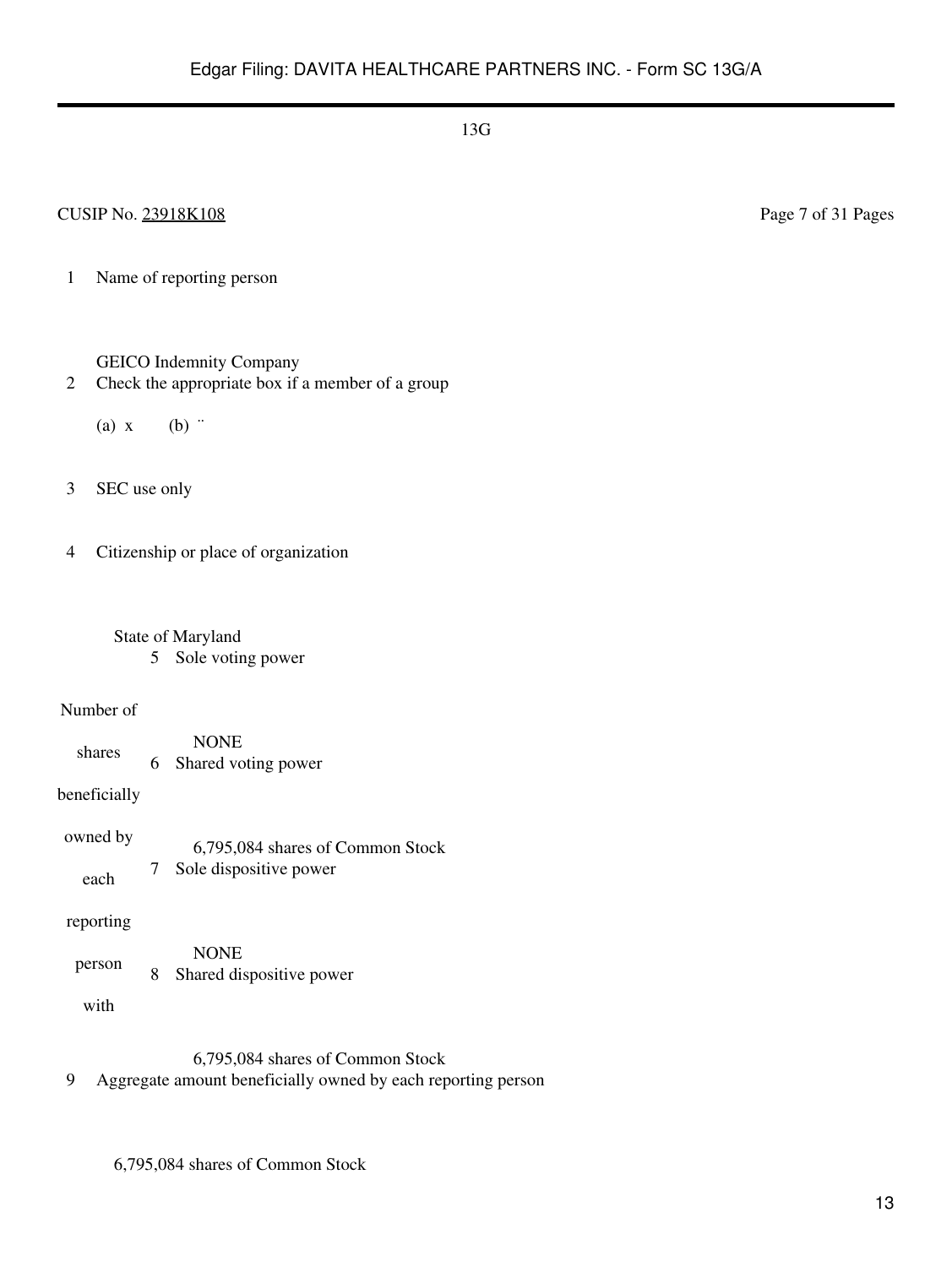# 10 Check box if the aggregate amount in Row (9) excludes certain shares  $\ddot{\,}$

Not applicable.

11 Percent of class represented by amount in Row 9

3.2%

12 Type of reporting person

IC, CO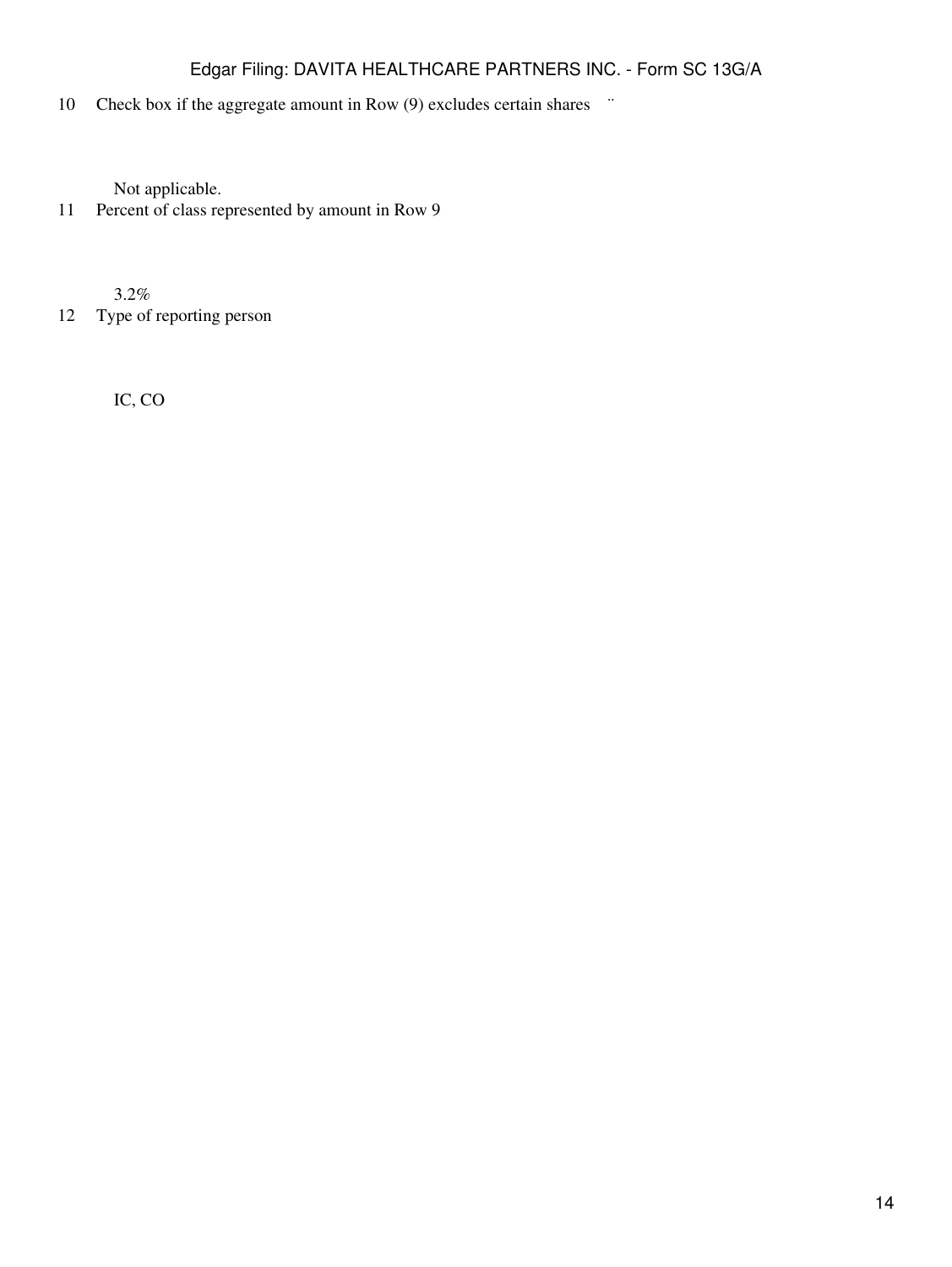### CUSIP No. 23918K108 Page 8 of 31 Pages

1 Name of reporting person

GEICO Advantage Insurance Company

2 Check the appropriate box if a member of a group

(a)  $x$  (b)  $\dddot{ }$ 

3 SEC use only

4 Citizenship or place of organization

 State of Nebraska 5 Sole voting power

Number of

shares NONE 6 Shared voting power

beneficially

owned by each 223,398 shares of Common Stock 7 Sole dispositive power

reporting

person NONE 8 Shared dispositive power

with

223,398 shares of Common Stock

9 Aggregate amount beneficially owned by each reporting person

223,398 shares of Common Stock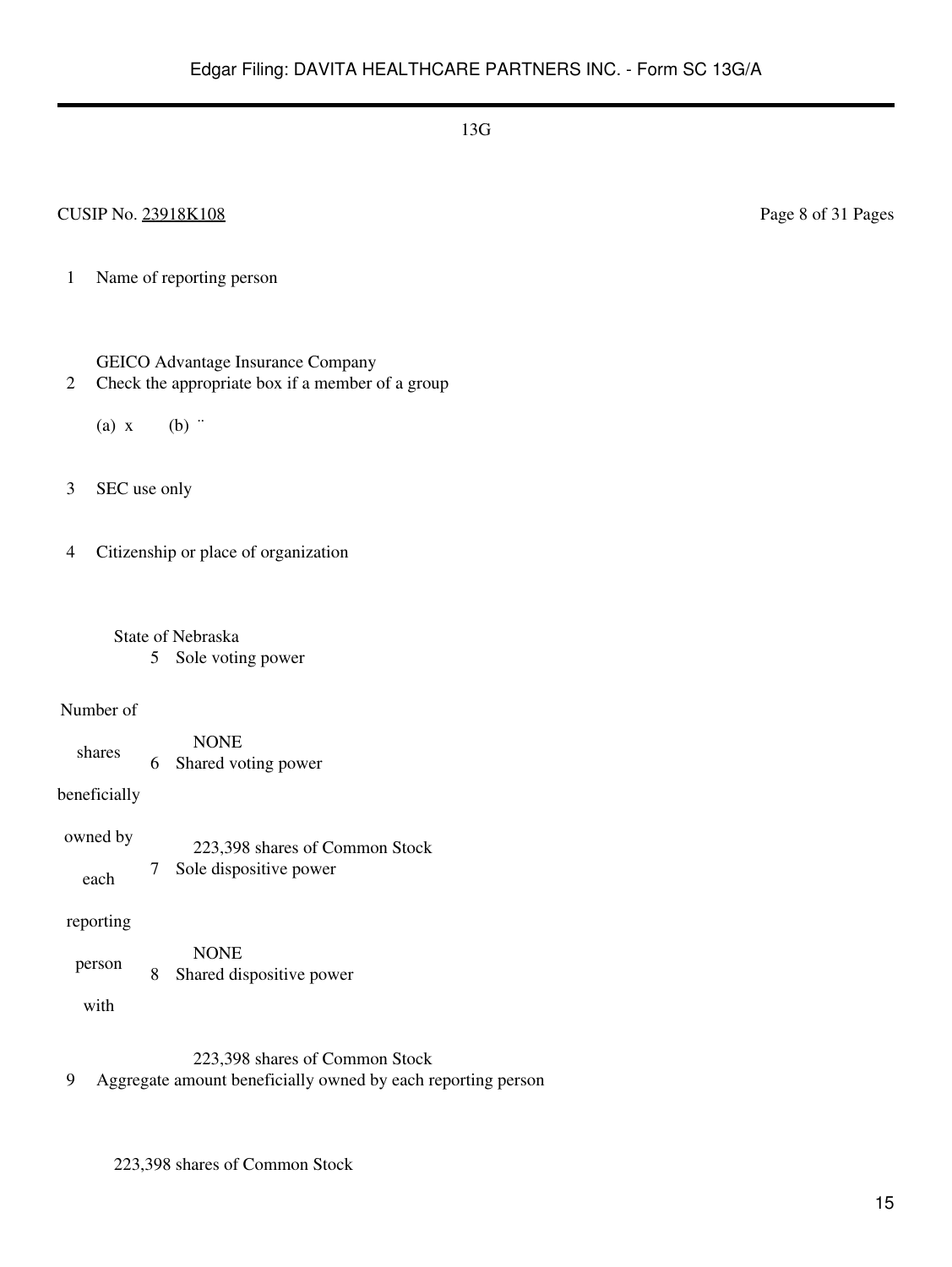# 10 Check box if the aggregate amount in Row (9) excludes certain shares  $\ddot{\,}$

Not applicable.

11 Percent of class represented by amount in Row 9

0.1%

12 Type of reporting person

IC, CO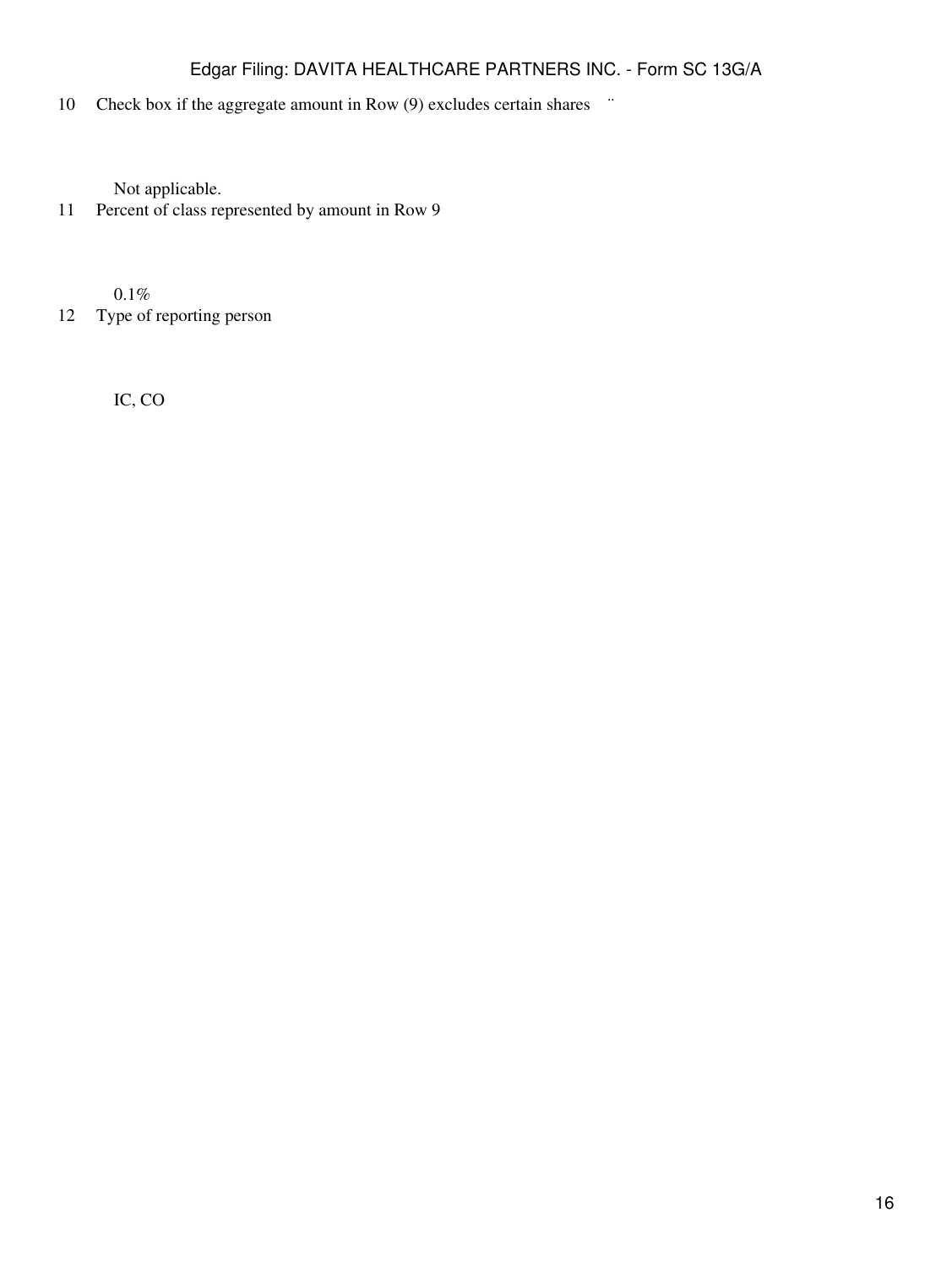### CUSIP No. 23918K108 Page 9 of 31 Pages

1 Name of reporting person

### GEICO Choice Insurance Company

- 2 Check the appropriate box if a member of a group
	- (a)  $x$  (b)  $\dddot{ }$
- 3 SEC use only

4 Citizenship or place of organization

# State of Nebraska

5 Sole voting power

#### Number of

shares NONE 6 Shared voting power

beneficially

owned by each 222,842 shares of Common Stock 7 Sole dispositive power

### reporting

person NONE 8 Shared dispositive power

with

222,842 shares of Common Stock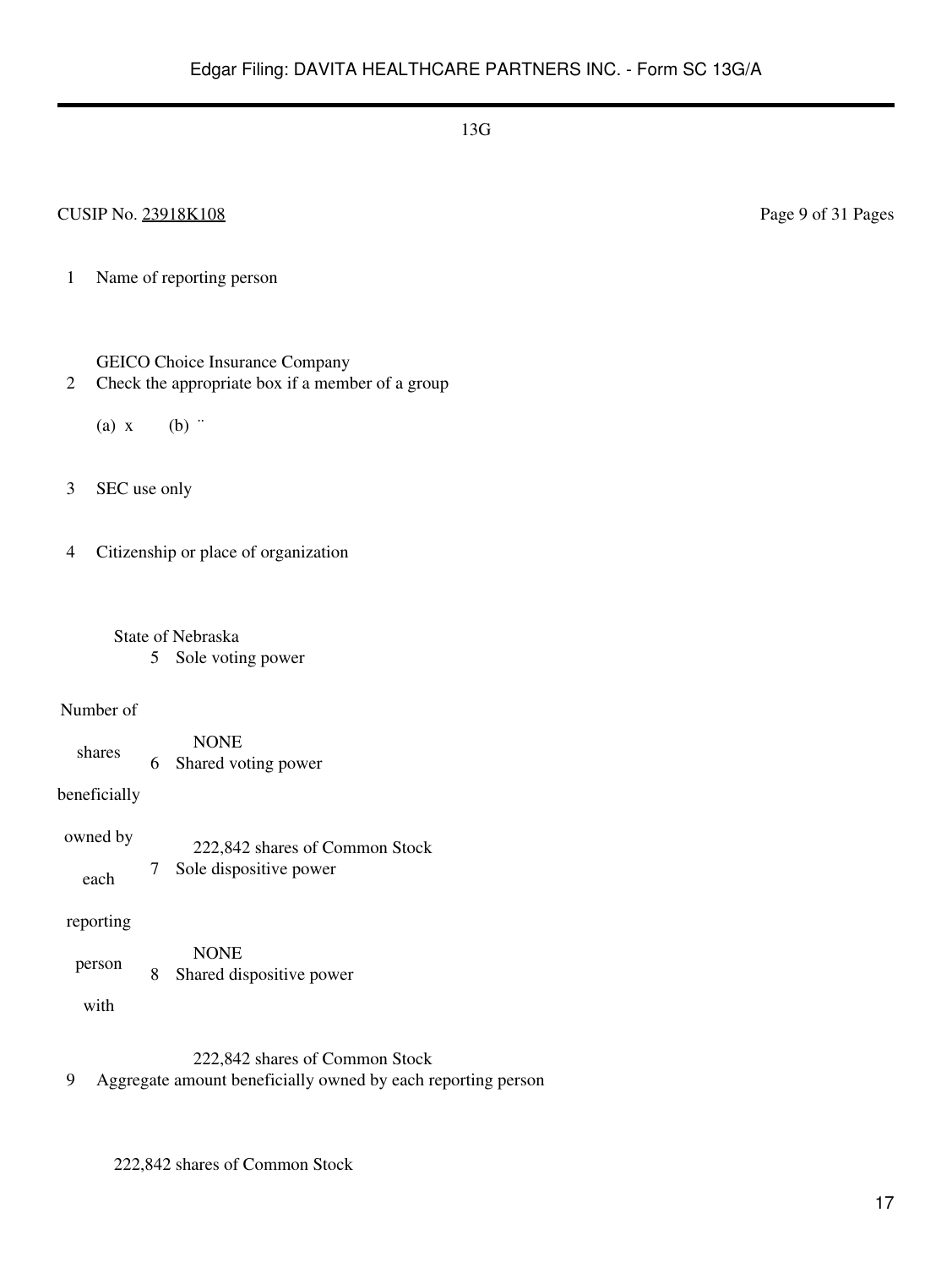# 10 Check box if the aggregate amount in Row (9) excludes certain shares  $\ddot{\,}$

Not applicable.

11 Percent of class represented by amount in Row 9

0.1%

12 Type of reporting person

IC, CO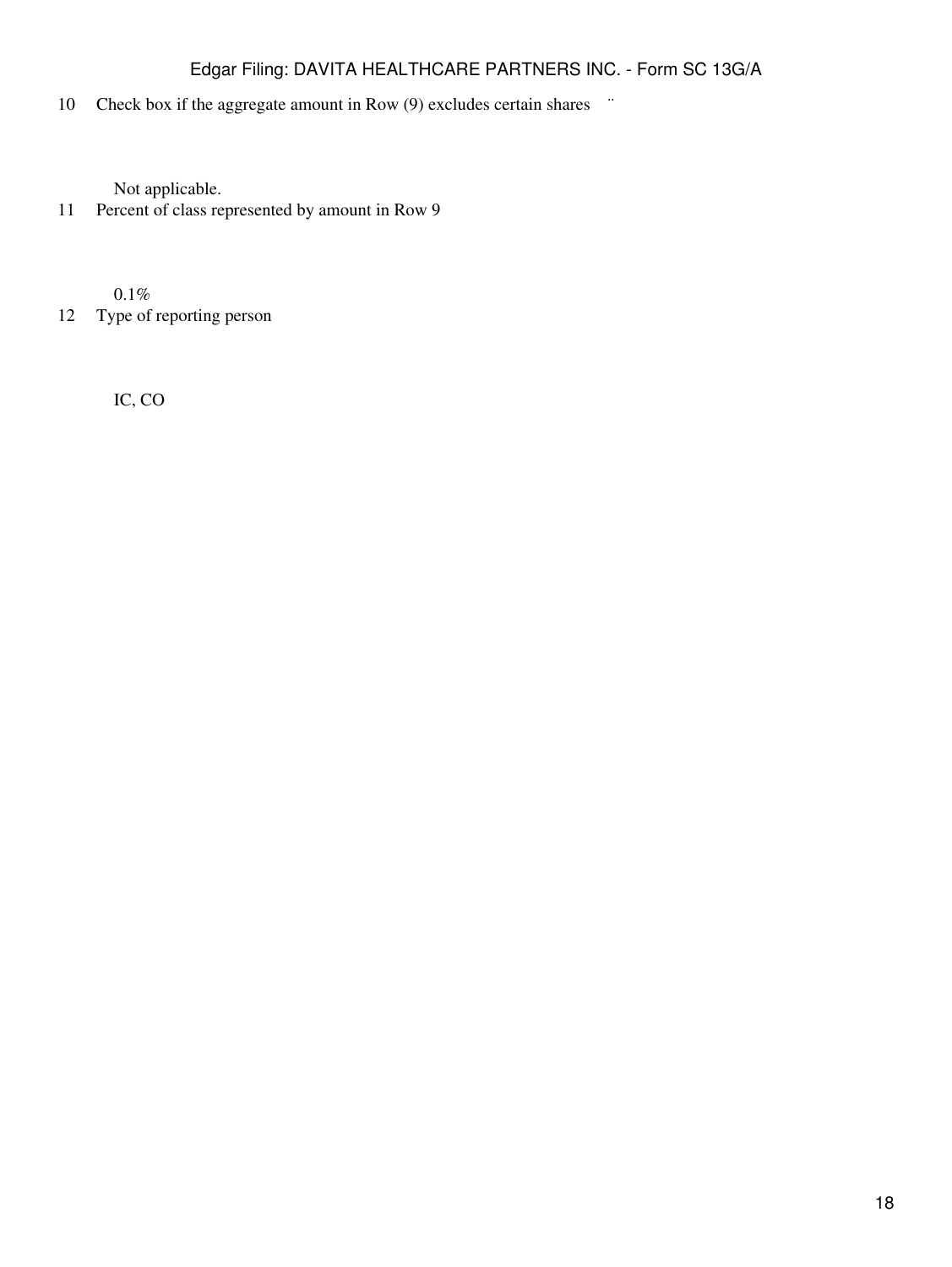### CUSIP No. 23918K108 Page 10 of 31 Pages

1 Name of reporting person

- 2 Check the appropriate box if a member of a group
	- (a)  $x$  (b)  $\dddot{ }$
- 3 SEC use only

4 Citizenship or place of organization

- State of Nebraska 5 Sole voting power
- Number of
	- shares NONE 6 Shared voting power
- beneficially
- owned by each 63,254 shares of Common Stock 7 Sole dispositive power
- reporting
- person NONE 8 Shared dispositive power
	- with

63,254 shares of Common Stock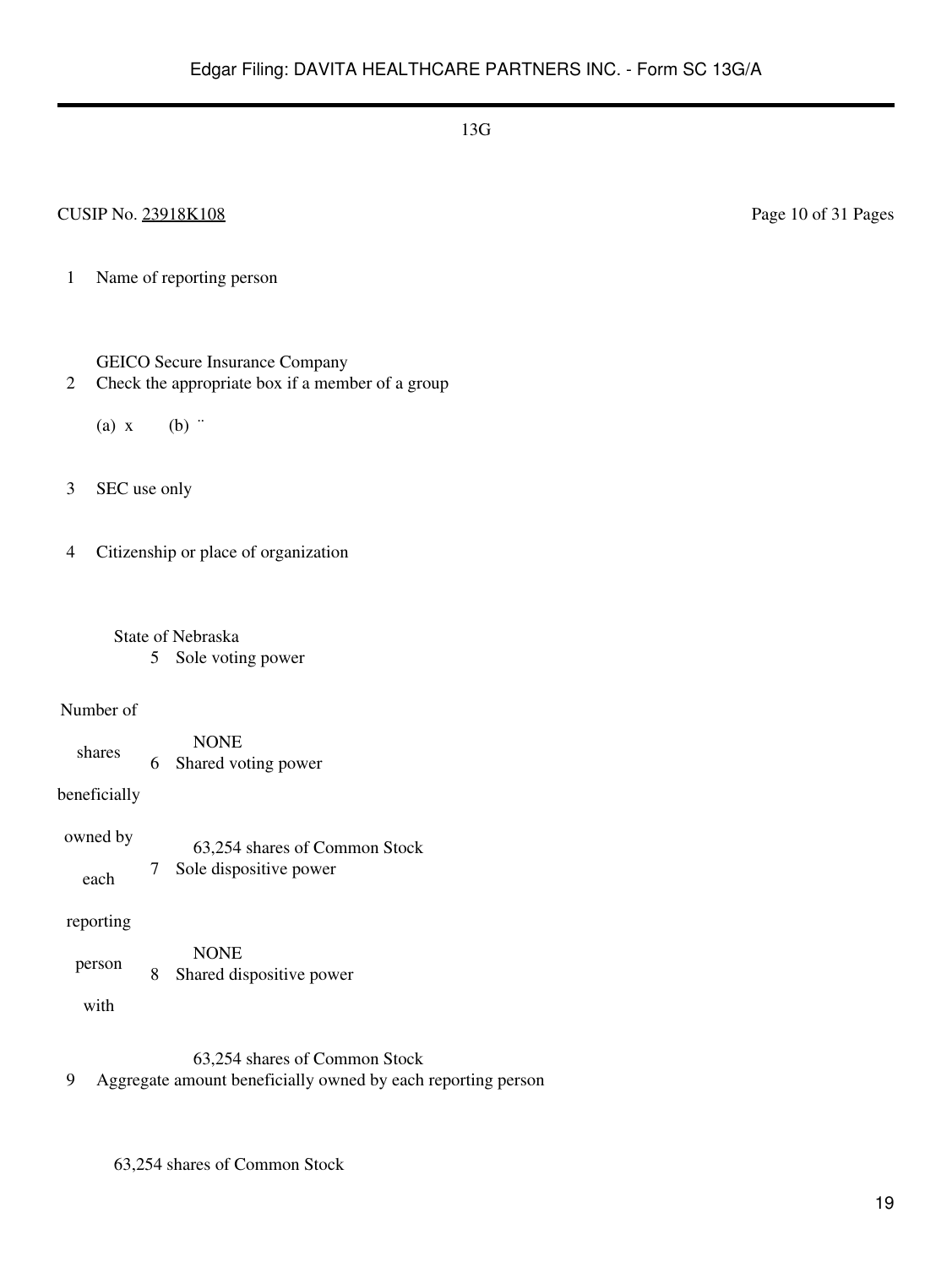# 10 Check box if the aggregate amount in Row (9) excludes certain shares  $\ddot{\,}$

Not Applicable.

11 Percent of class represented by amount in Row 9

Less than 0.1%

12 Type of reporting person

IC, CO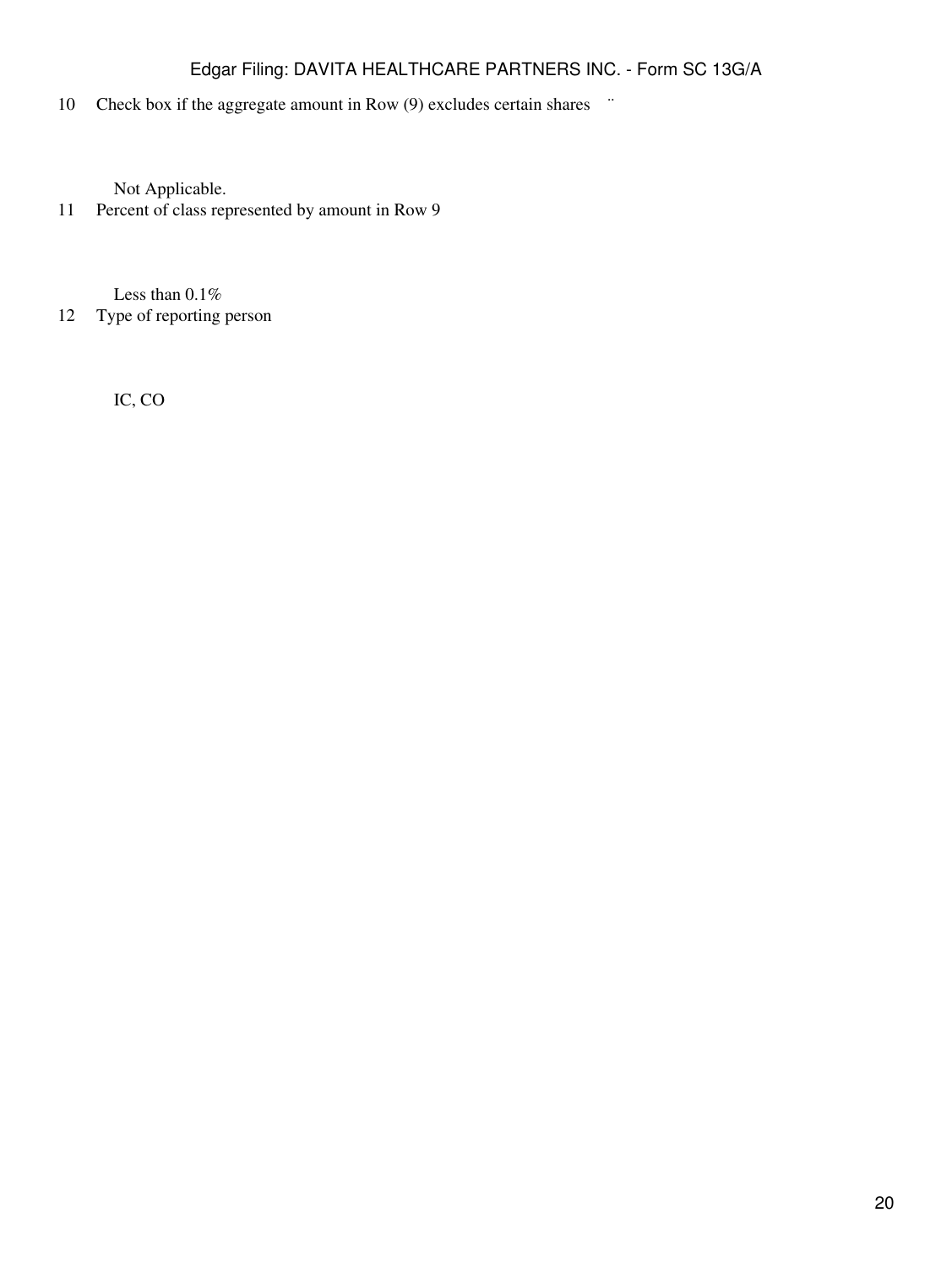### CUSIP No. 23918K108 Page 11 of 31 Pages

1 Name of reporting person

Acme Brick Company Pension Trust

- 2 Check the appropriate box if a member of a group
	- (a)  $x$  (b)  $\dddot{ }$
- 3 SEC use only

4 Citizenship or place of organization

- State of Texas
	- 5 Sole voting power

#### Number of

shares NONE 6 Shared voting power

beneficially

owned by each 350,000 shares of Common Stock 7 Sole dispositive power

### reporting

person NONE 8 Shared dispositive power

with

350,000 shares of Common Stock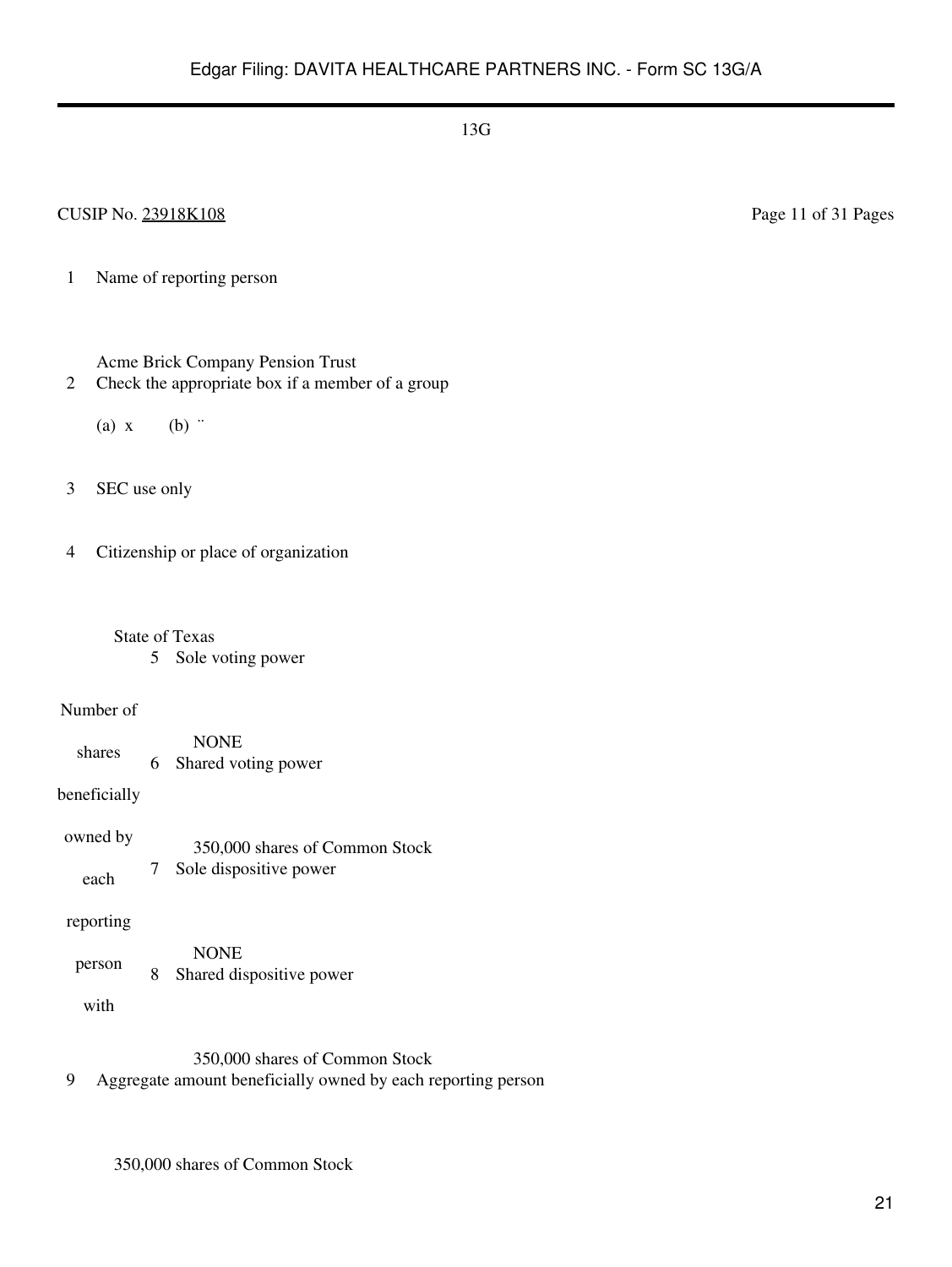# 10 Check box if the aggregate amount in Row (9) excludes certain shares  $\ddot{\,}$

Not Applicable.

11 Percent of class represented by amount in Row 9

0.2%

12 Type of reporting person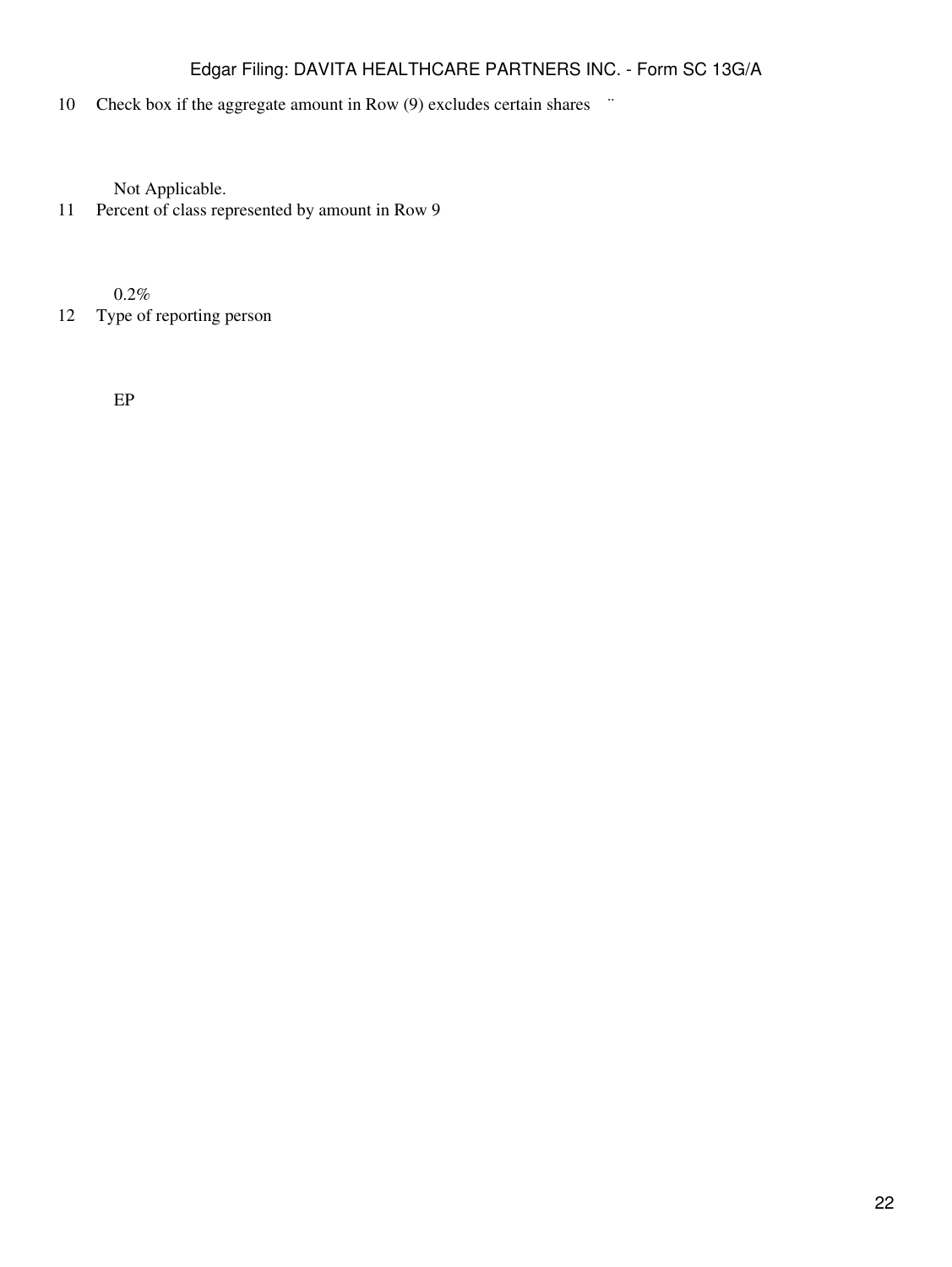### CUSIP No. 23918K108 Page 12 of 31 Pages

1 Name of reporting person

The Buffalo News Office Pension Plan

- 2 Check the appropriate box if a member of a group
	- (a)  $x$  (b)  $\dddot{ }$
- 3 SEC use only

4 Citizenship or place of organization

 State of New York 5 Sole voting power

#### Number of

shares NONE 6 Shared voting power

beneficially

owned by each 150,000 shares of Common Stock 7 Sole dispositive power

#### reporting

person NONE 8 Shared dispositive power

with

150,000 shares of Common Stock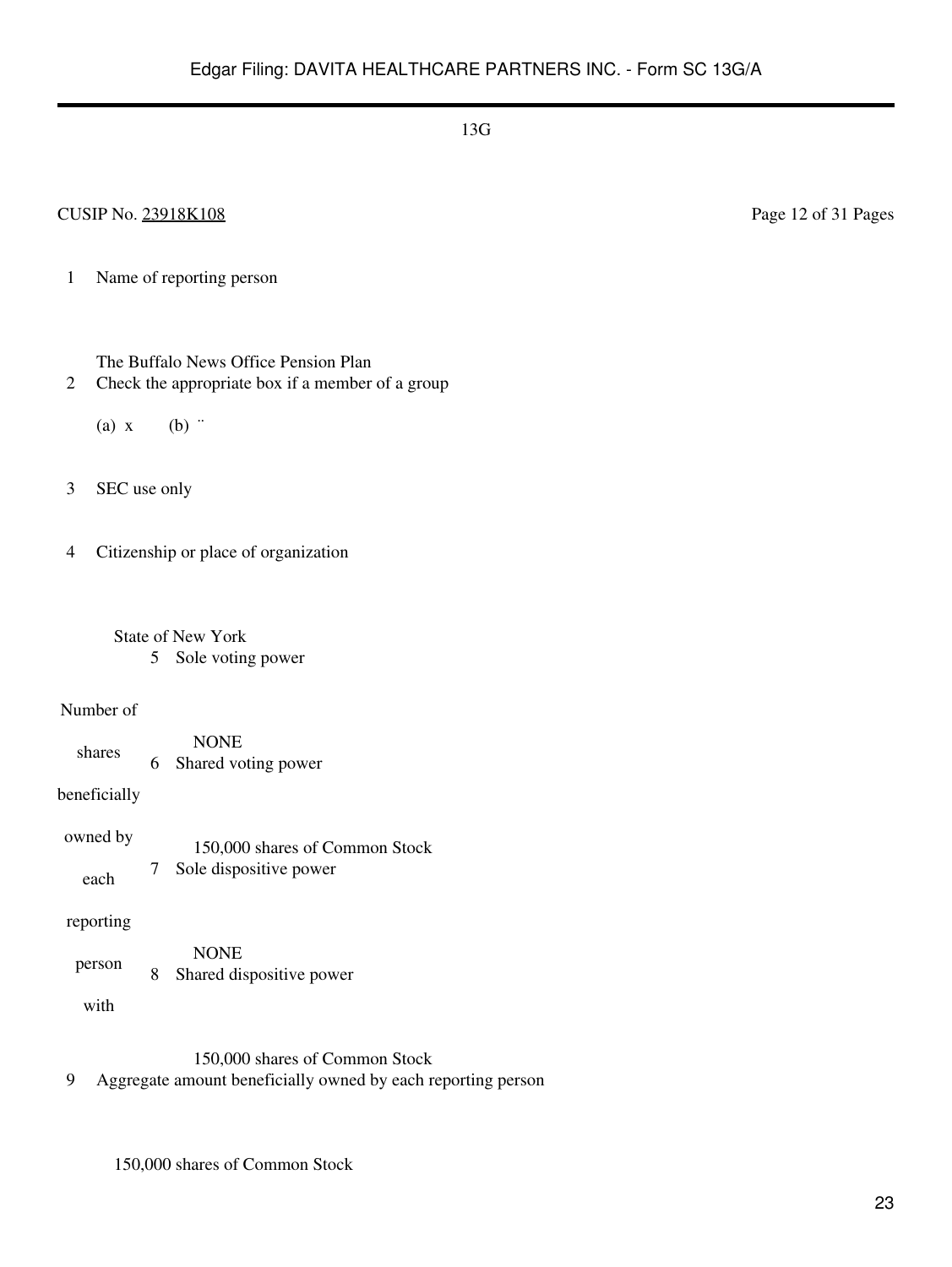# 10 Check box if the aggregate amount in Row (9) excludes certain shares  $\ddot{\,}$

Not Applicable.

11 Percent of class represented by amount in Row 9

0.1%

12 Type of reporting person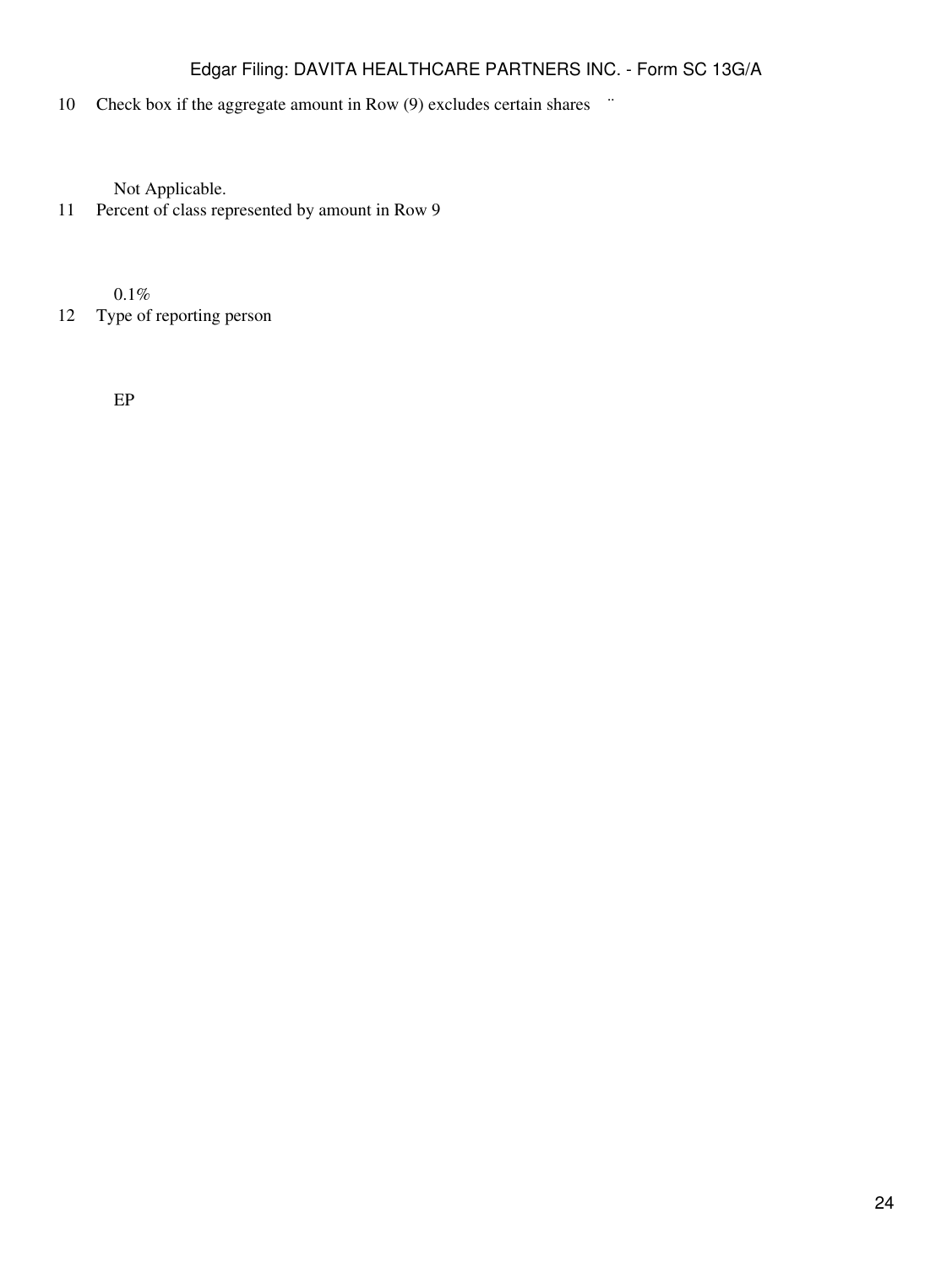### CUSIP No. 23918K108 Page 13 of 31 Pages

1 Name of reporting person

The Buffalo News Editorial Pension Plan

- 2 Check the appropriate box if a member of a group
	- (a)  $x$  (b)  $\dddot{ }$
- 3 SEC use only

4 Citizenship or place of organization

 State of New York 5 Sole voting power

#### Number of

shares NONE 6 Shared voting power

beneficially

owned by each 250,000 shares of Common Stock 7 Sole dispositive power

#### reporting

person NONE 8 Shared dispositive power

with

250,000 shares of Common Stock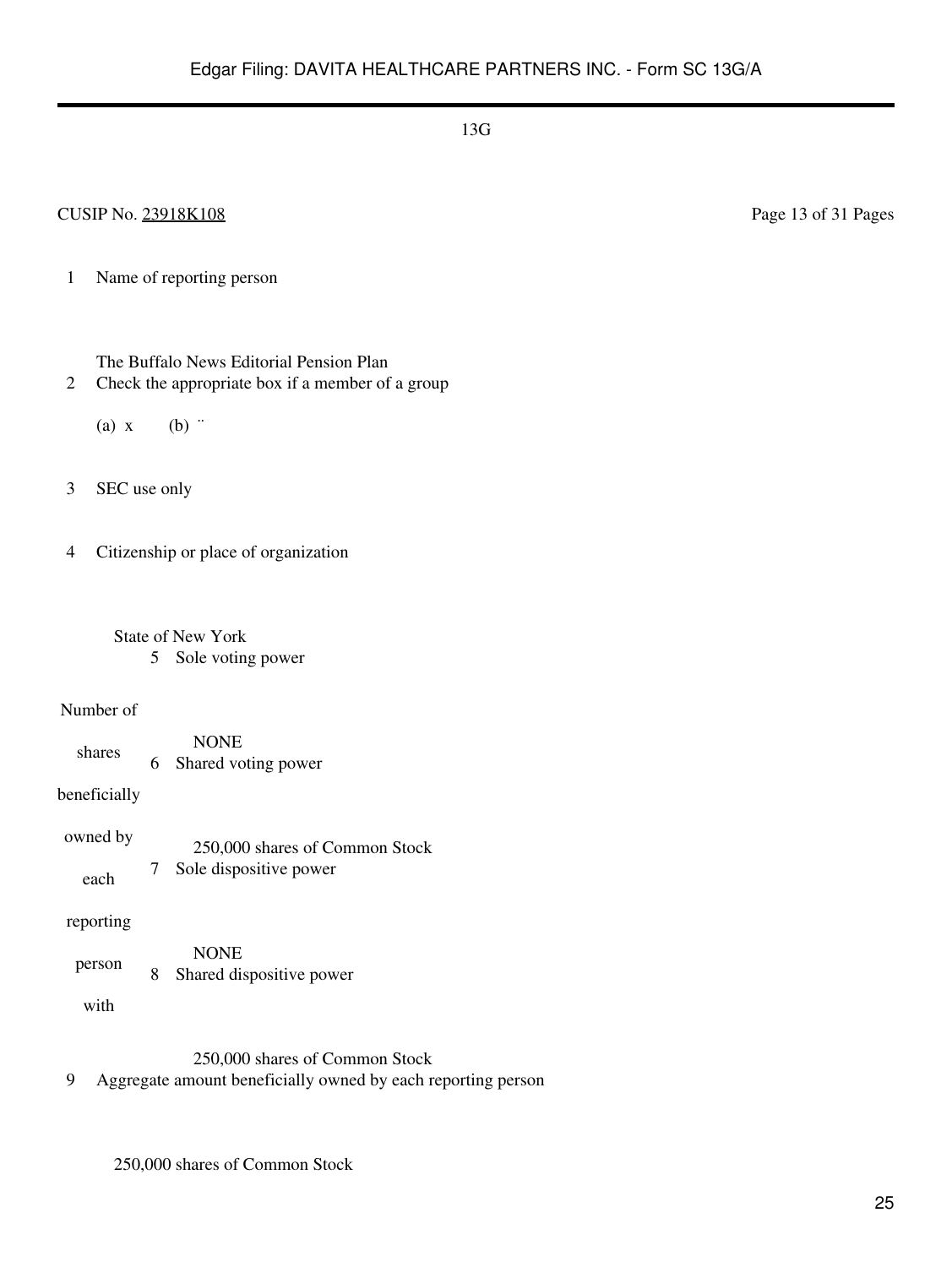# 10 Check box if the aggregate amount in Row (9) excludes certain shares  $\ddot{\,}$

Not Applicable.

11 Percent of class represented by amount in Row 9

0.1%

12 Type of reporting person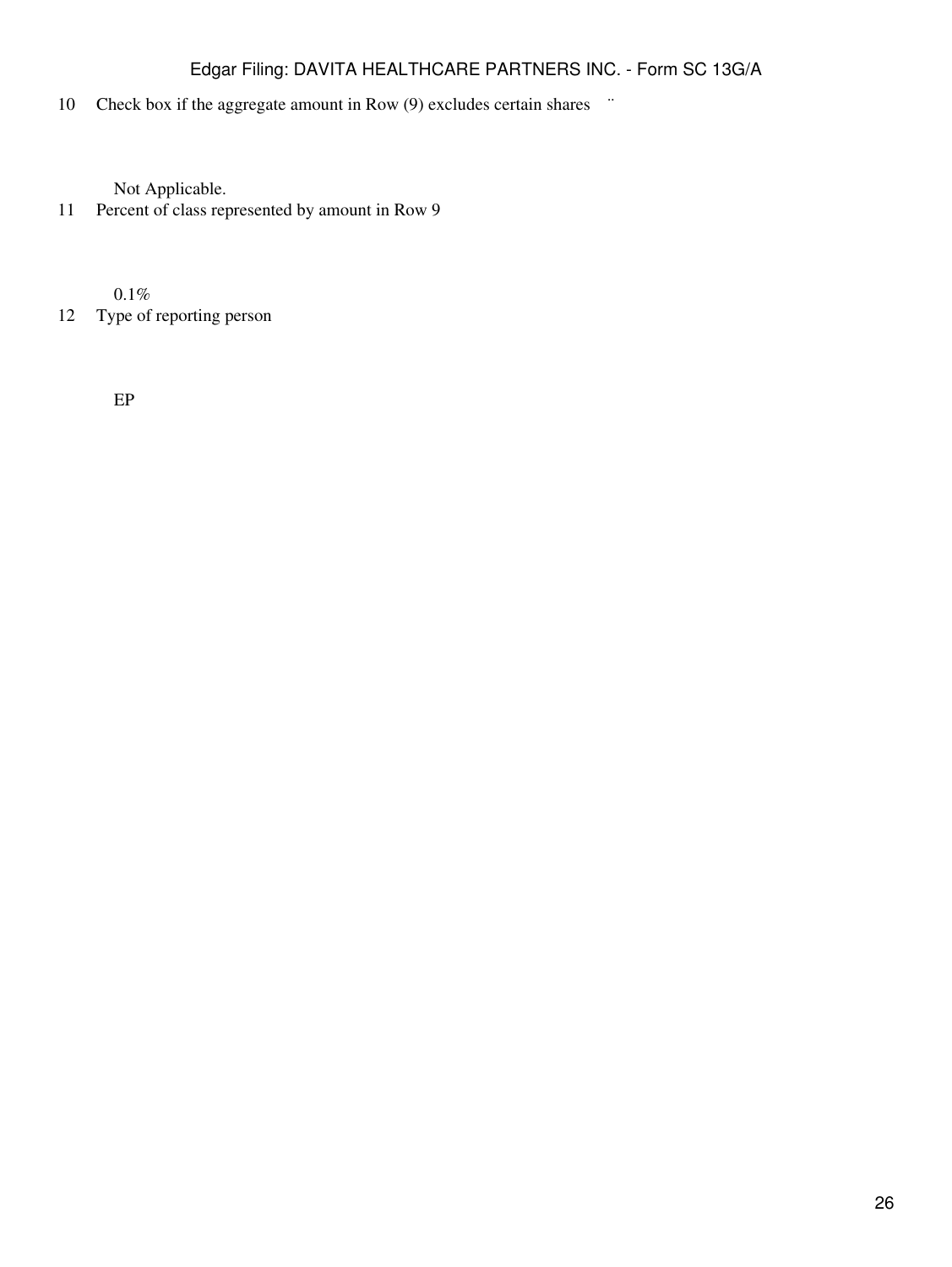### CUSIP No. 23918K108 Page 14 of 31 Pages

1 Name of reporting person

The Buffalo News Mechanical Pension Plan

- 2 Check the appropriate box if a member of a group
	- (a)  $x$  (b)  $\dddot{ }$
- 3 SEC use only

4 Citizenship or place of organization

 State of New York 5 Sole voting power

#### Number of

shares NONE 6 Shared voting power

beneficially

owned by each 50,000 shares of Common Stock 7 Sole dispositive power

#### reporting

person NONE 8 Shared dispositive power

with

50,000 shares of Common Stock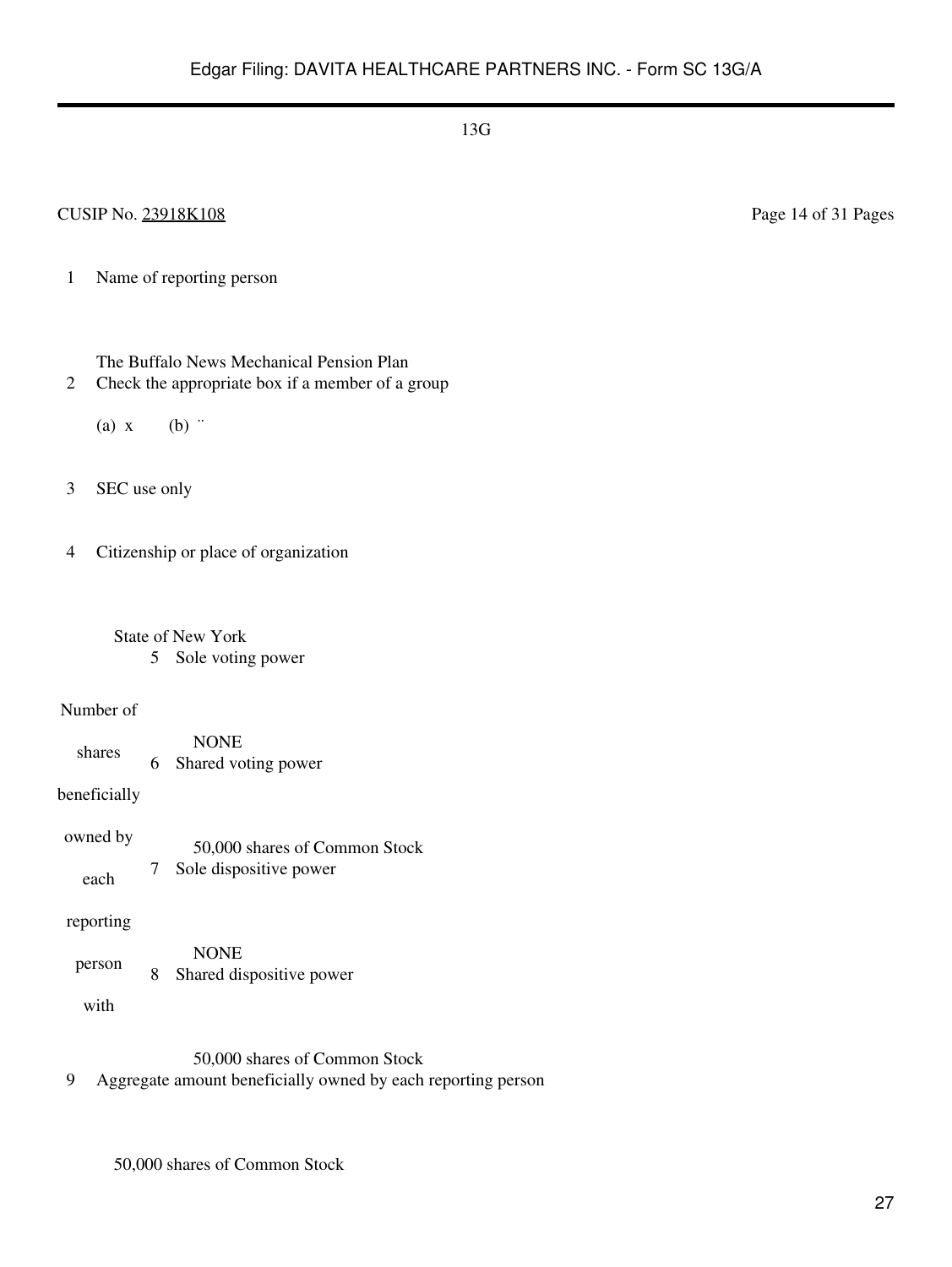# 10 Check box if the aggregate amount in Row (9) excludes certain shares  $\ddot{\,}$

Not Applicable.

11 Percent of class represented by amount in Row 9

Less than 0.1%

### 12 Type of reporting person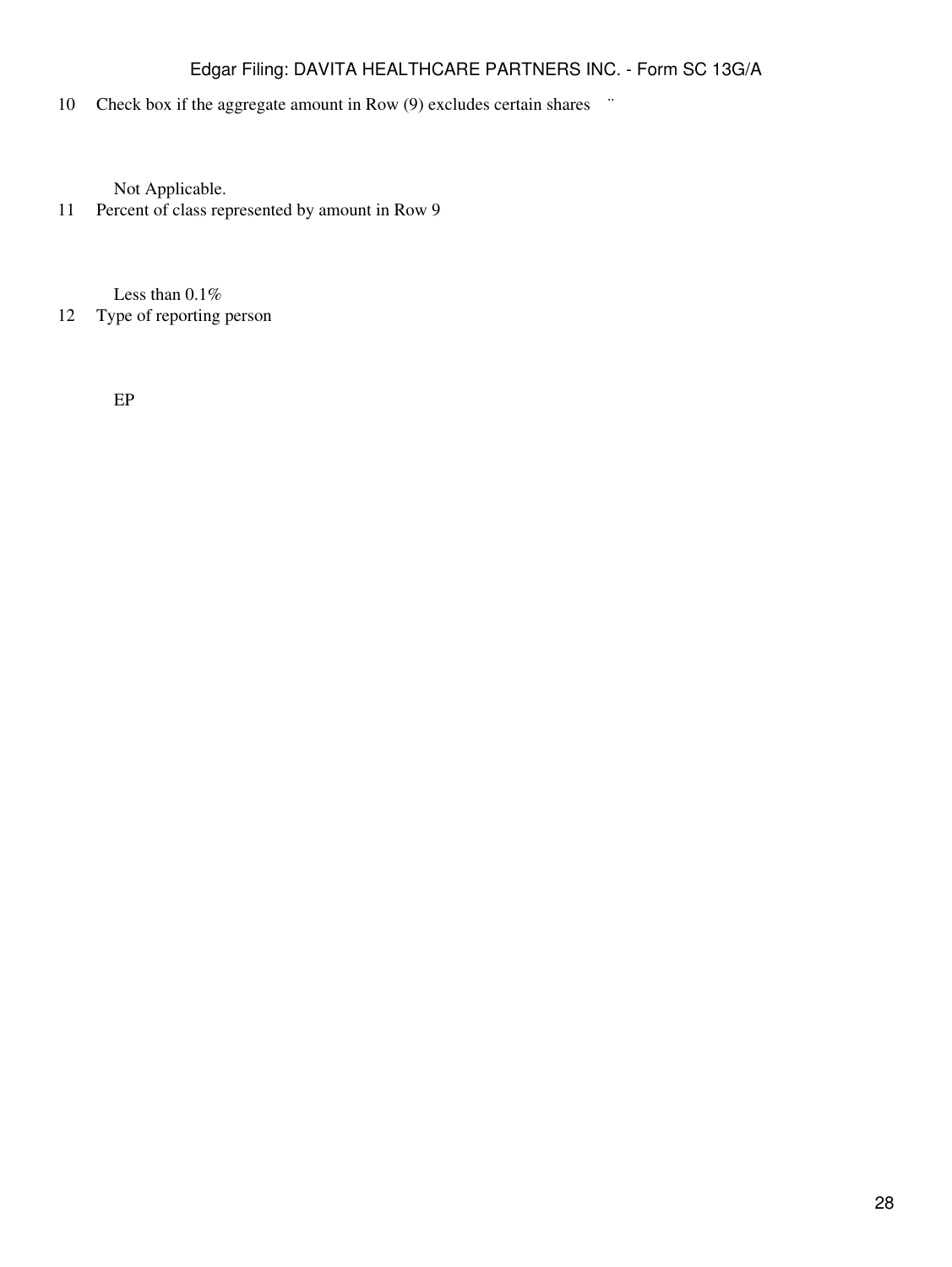### CUSIP No. 23918K108 Page 15 of 31 Pages

- 1 Name of reporting person
	- The Buffalo News Drivers/Distributors Pension Plan
- 2 Check the appropriate box if a member of a group
	- (a)  $x$  (b)  $\dddot{ }$
- 3 SEC use only
- 4 Citizenship or place of organization
	- State of New York 5 Sole voting power

#### Number of

- shares NONE 6 Shared voting power
- beneficially
- owned by each 20,000 shares of Common Stock 7 Sole dispositive power

#### reporting

person NONE 8 Shared dispositive power

with

20,000 shares of Common Stock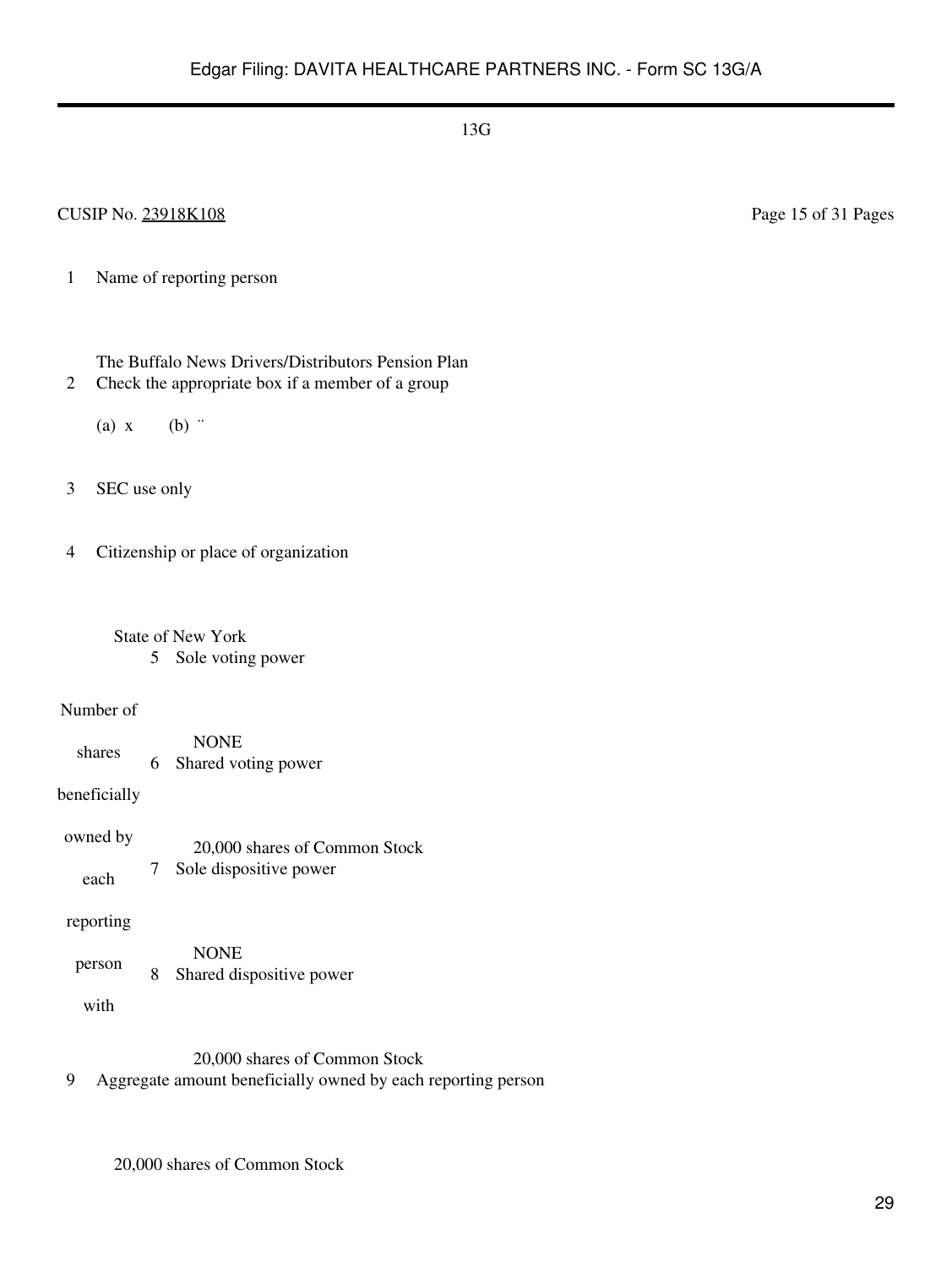# 10 Check box if the aggregate amount in Row (9) excludes certain shares  $\ddot{\,}$

Not Applicable.

11 Percent of class represented by amount in Row 9

Less than 0.1%

# 12 Type of reporting person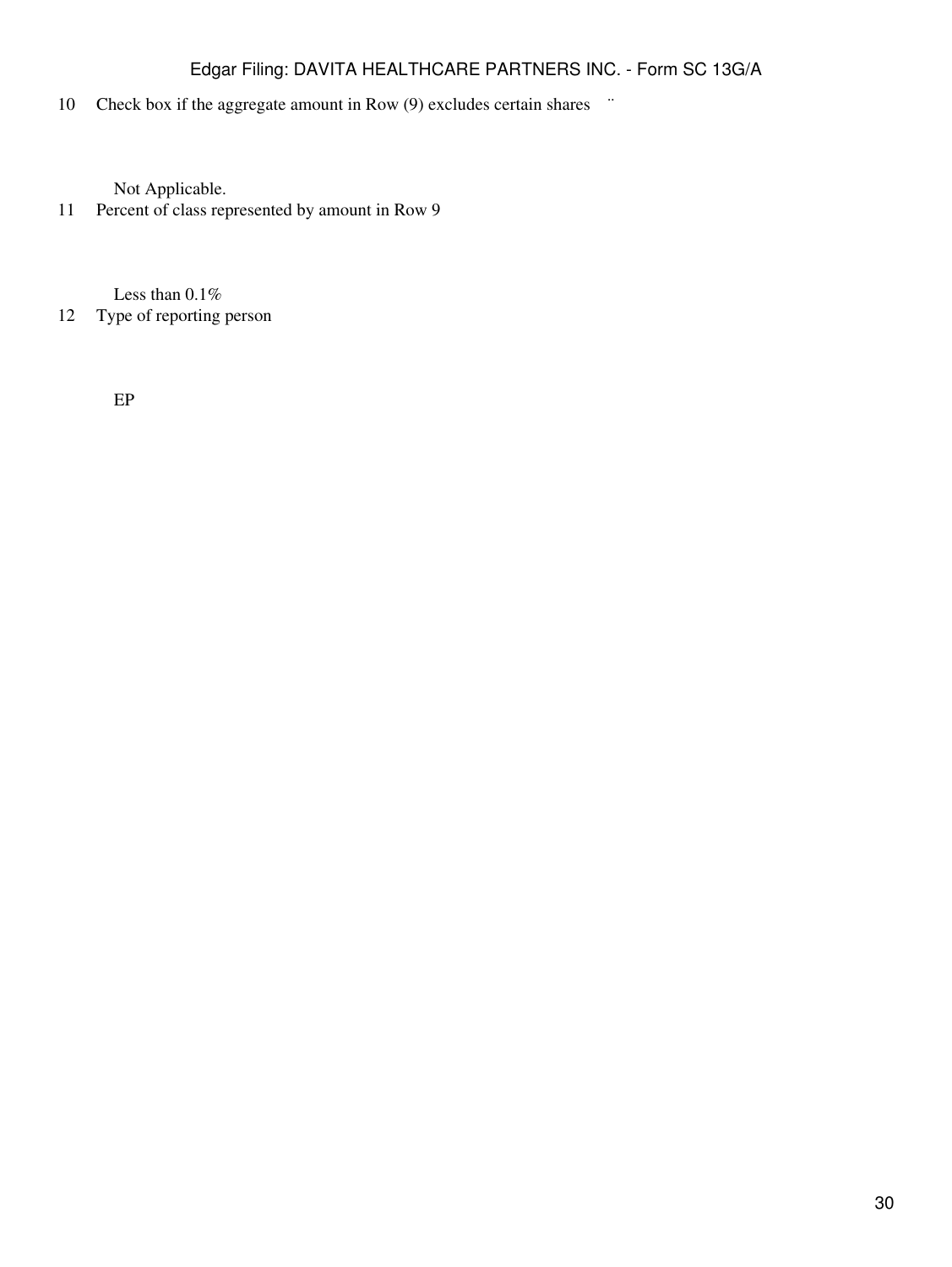1 Name of reporting person

Dexter Pension Plan

2 Check the appropriate box if a member of a group

(a)  $x$  (b)  $\dddot{ }$ 

3 SEC use only

4 Citizenship or place of organization

 State of Connecticut 5 Sole voting power

#### Number of

shares NONE 6 Shared voting power

beneficially

owned by each 200,000 shares of Common Stock 7 Sole dispositive power

reporting

person NONE 8 Shared dispositive power

with

200,000 shares of Common Stock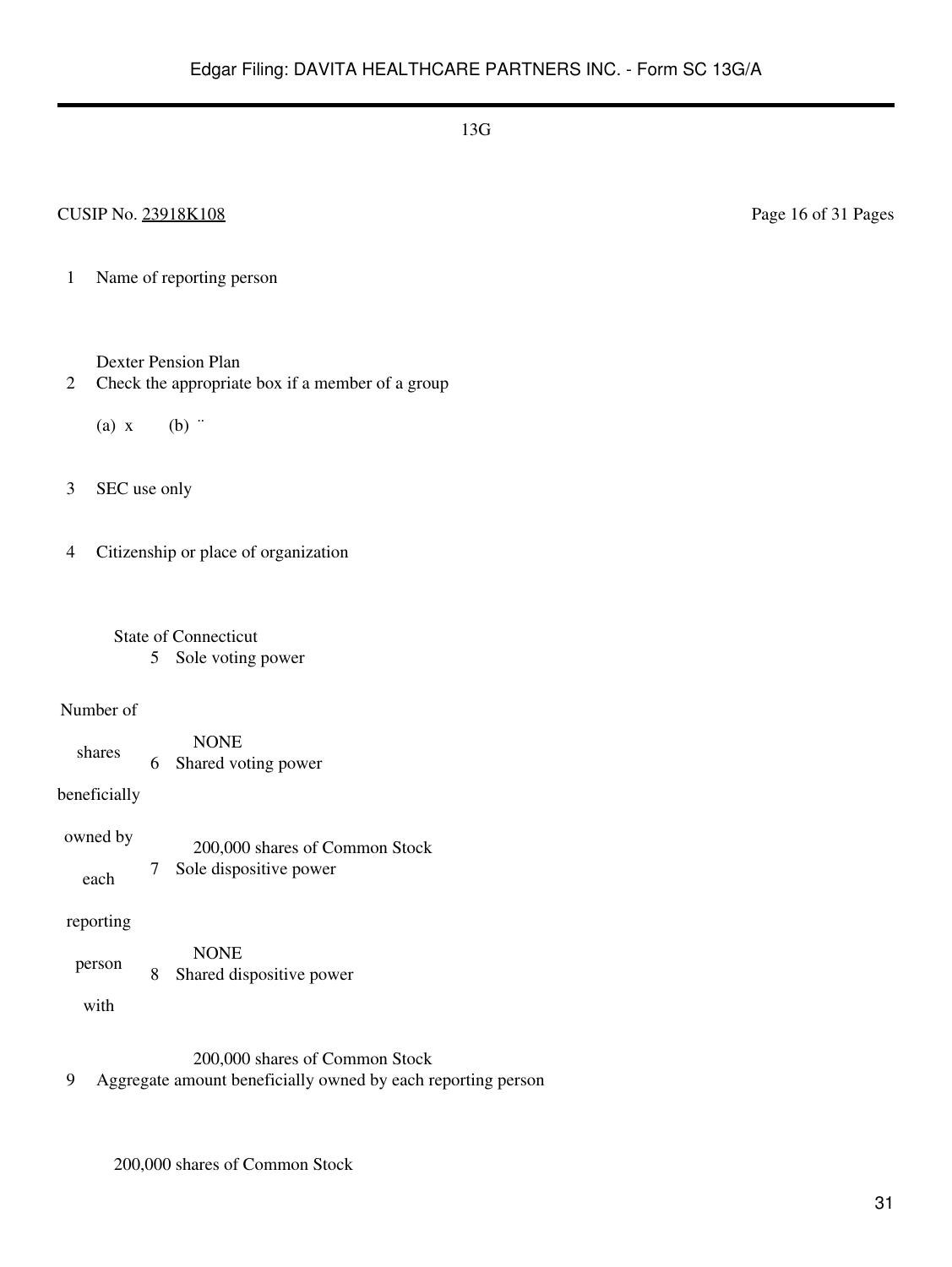# 10 Check box if the aggregate amount in Row (9) excludes certain shares  $\ddot{\,}$

Not Applicable.

11 Percent of class represented by amount in Row 9

0.1%

12 Type of reporting person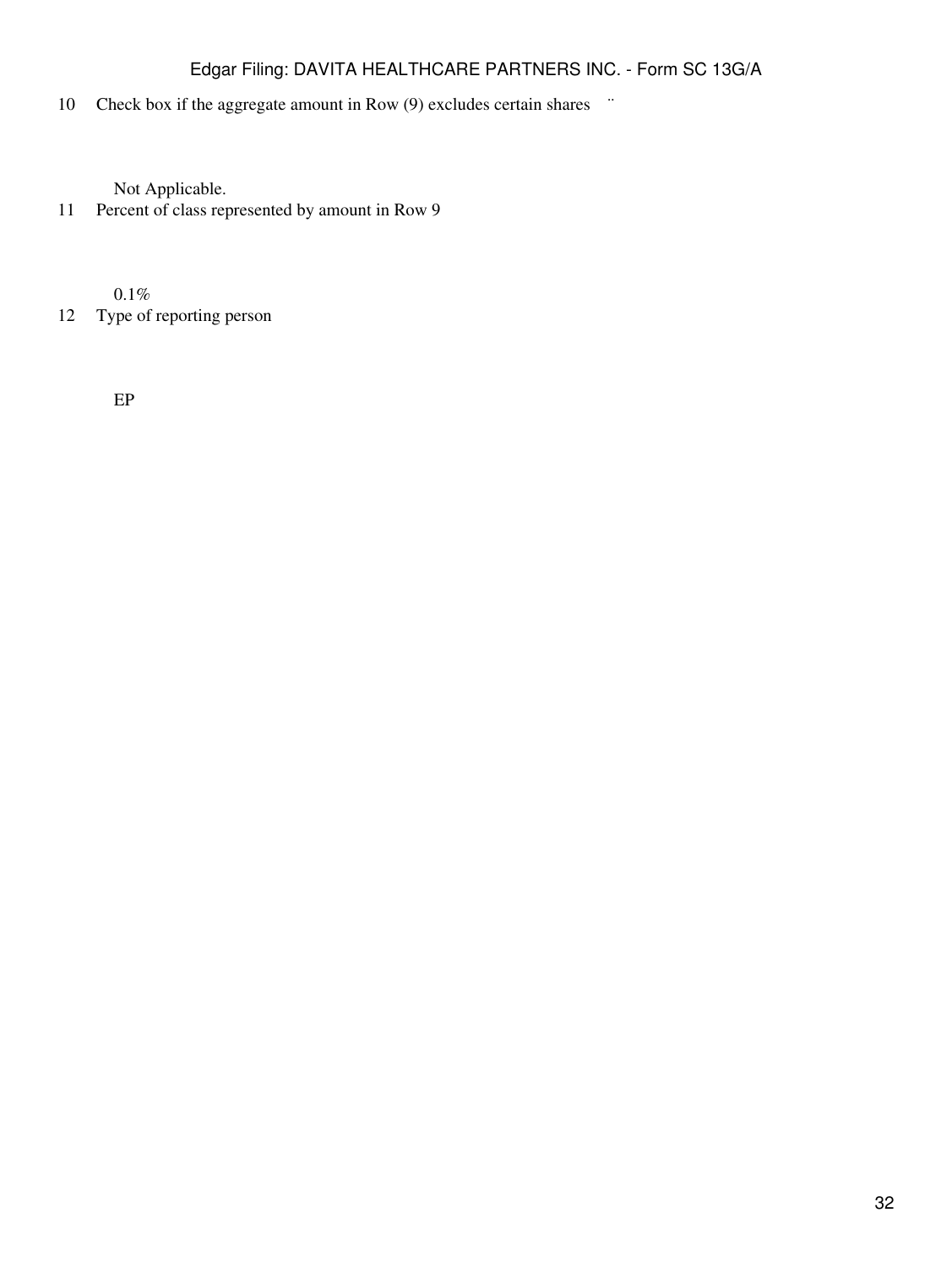### CUSIP No. 23918K108 Page 17 of 31 Pages

- 1 Name of reporting person
	- FlightSafety International Inc. Retirement Income Plan
- 2 Check the appropriate box if a member of a group
	- (a)  $x$  (b)  $\dddot{ }$
- 3 SEC use only
- 4 Citizenship or place of organization
	- State of New York 5 Sole voting power

#### Number of

- shares NONE 6 Shared voting power
- beneficially
- owned by each 800,000 shares of Common Stock 7 Sole dispositive power
- reporting
- person NONE 8 Shared dispositive power
	- with

800,000 shares of Common Stock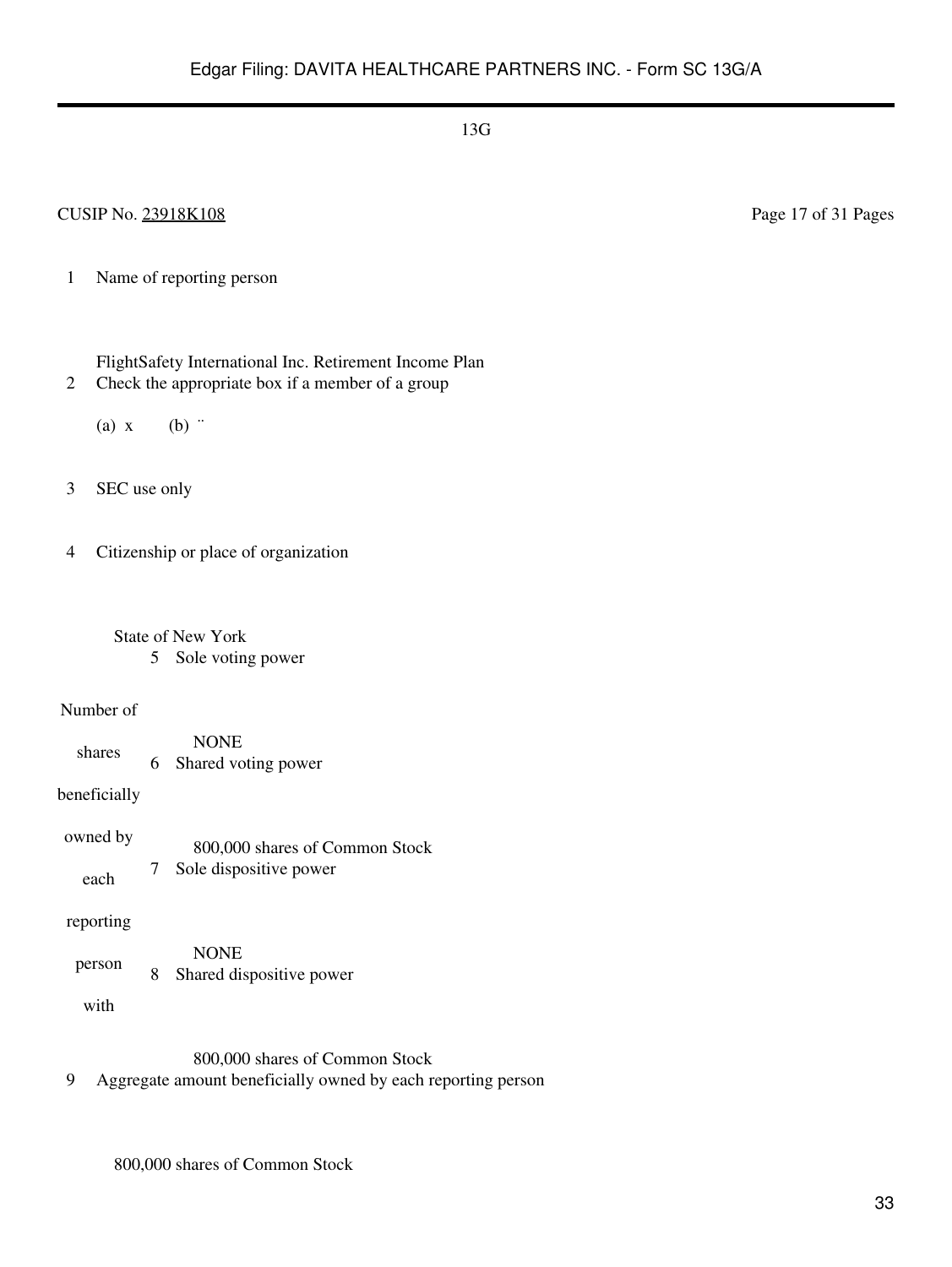# 10 Check box if the aggregate amount in Row (9) excludes certain shares  $\ddot{\,}$

Not Applicable.

11 Percent of class represented by amount in Row 9

0.4%

12 Type of reporting person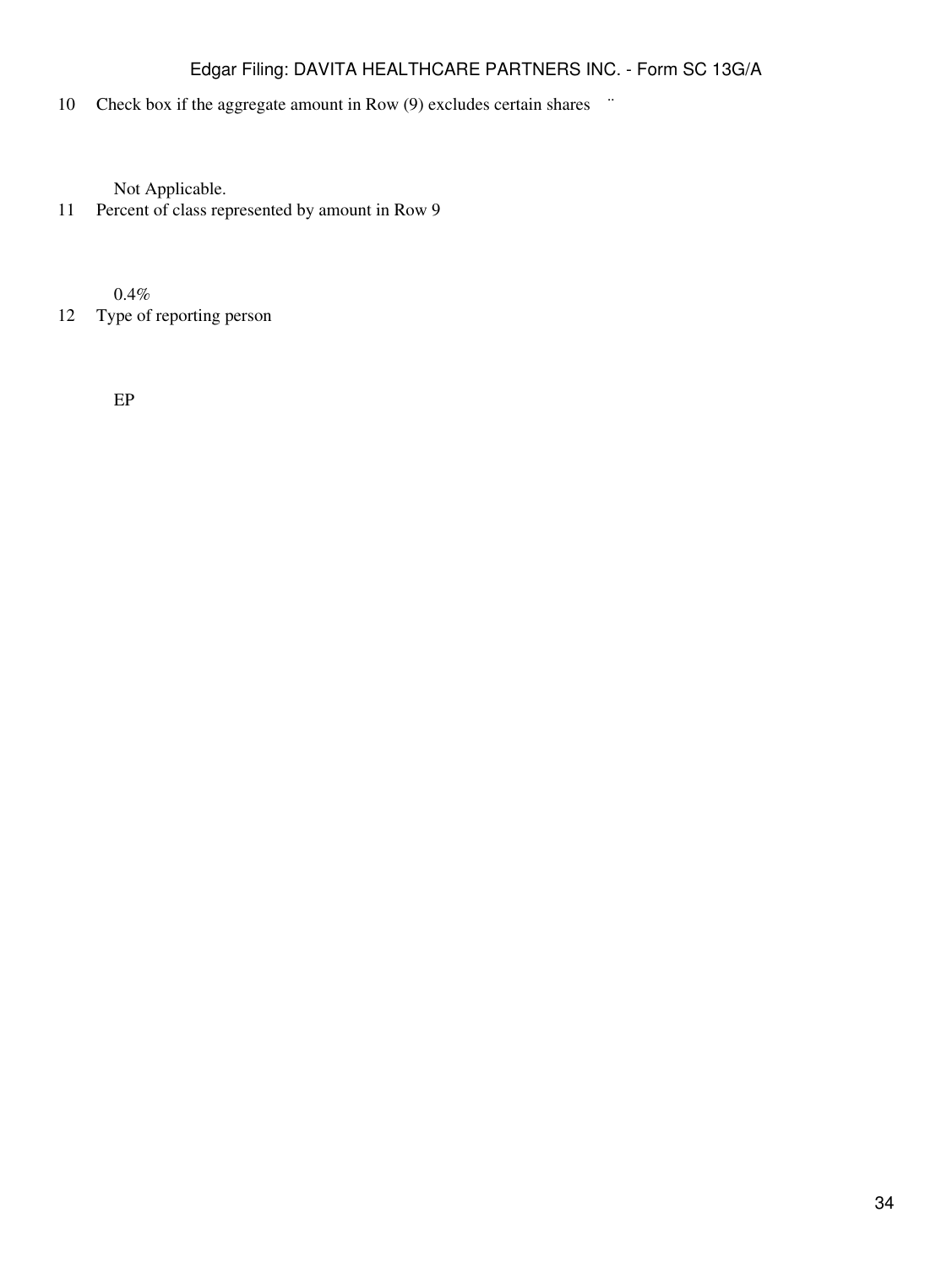### CUSIP No. 23918K108 Page 18 of 31 Pages

1 Name of reporting person

Fruit of the Loom Pension Trust

- 2 Check the appropriate box if a member of a group
	- (a)  $x$  (b)  $\dddot{ }$
- 3 SEC use only

4 Citizenship or place of organization

 State of Kentucky 5 Sole voting power

#### Number of

shares NONE 6 Shared voting power

beneficially

owned by each 1,400,000 shares of Common Stock 7 Sole dispositive power

reporting

person NONE 8 Shared dispositive power

with

1,400,000 shares of Common Stock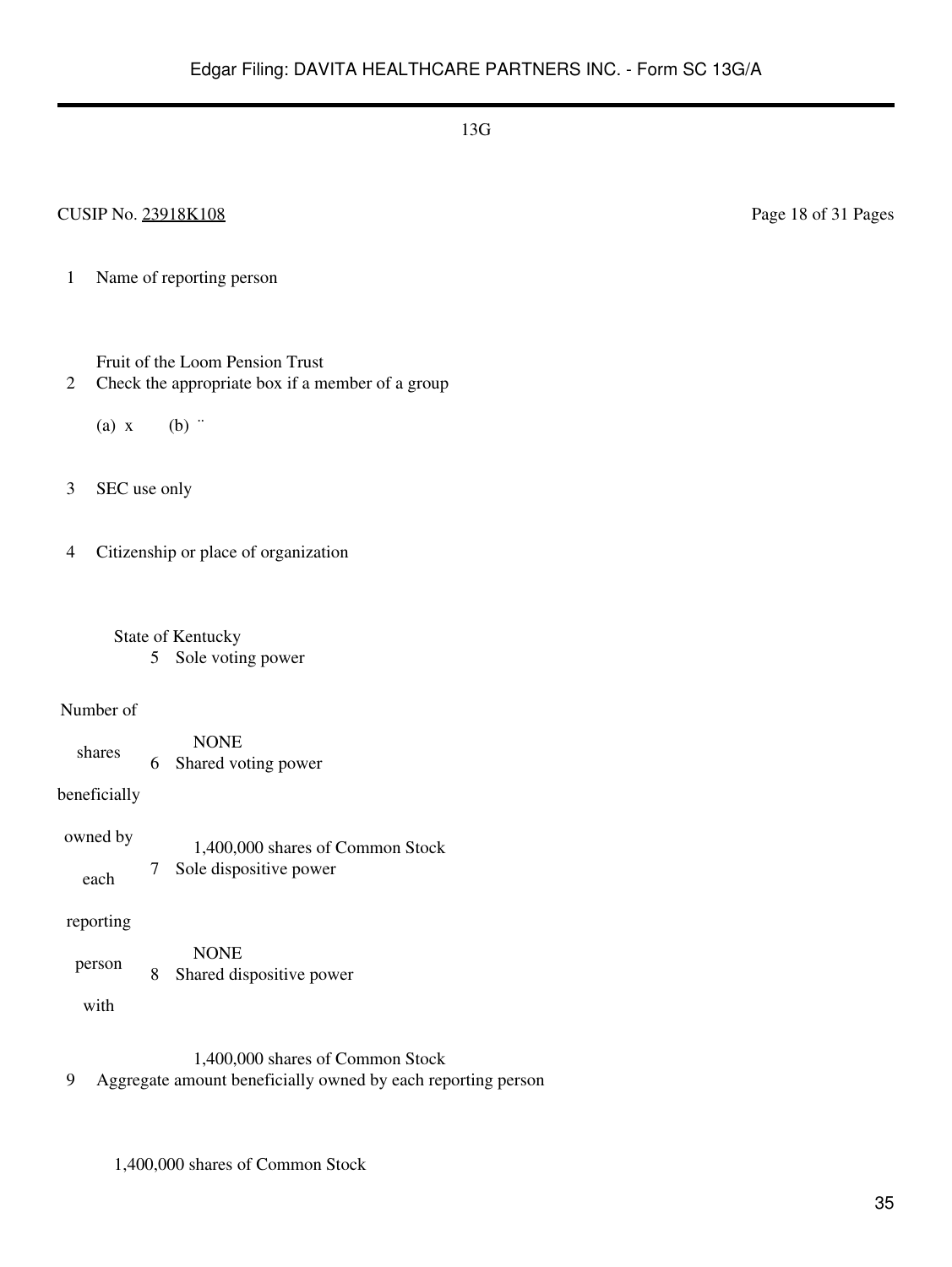# 10 Check box if the aggregate amount in Row (9) excludes certain shares  $\ddot{\,}$

Not Applicable.

11 Percent of class represented by amount in Row 9

0.7%

12 Type of reporting person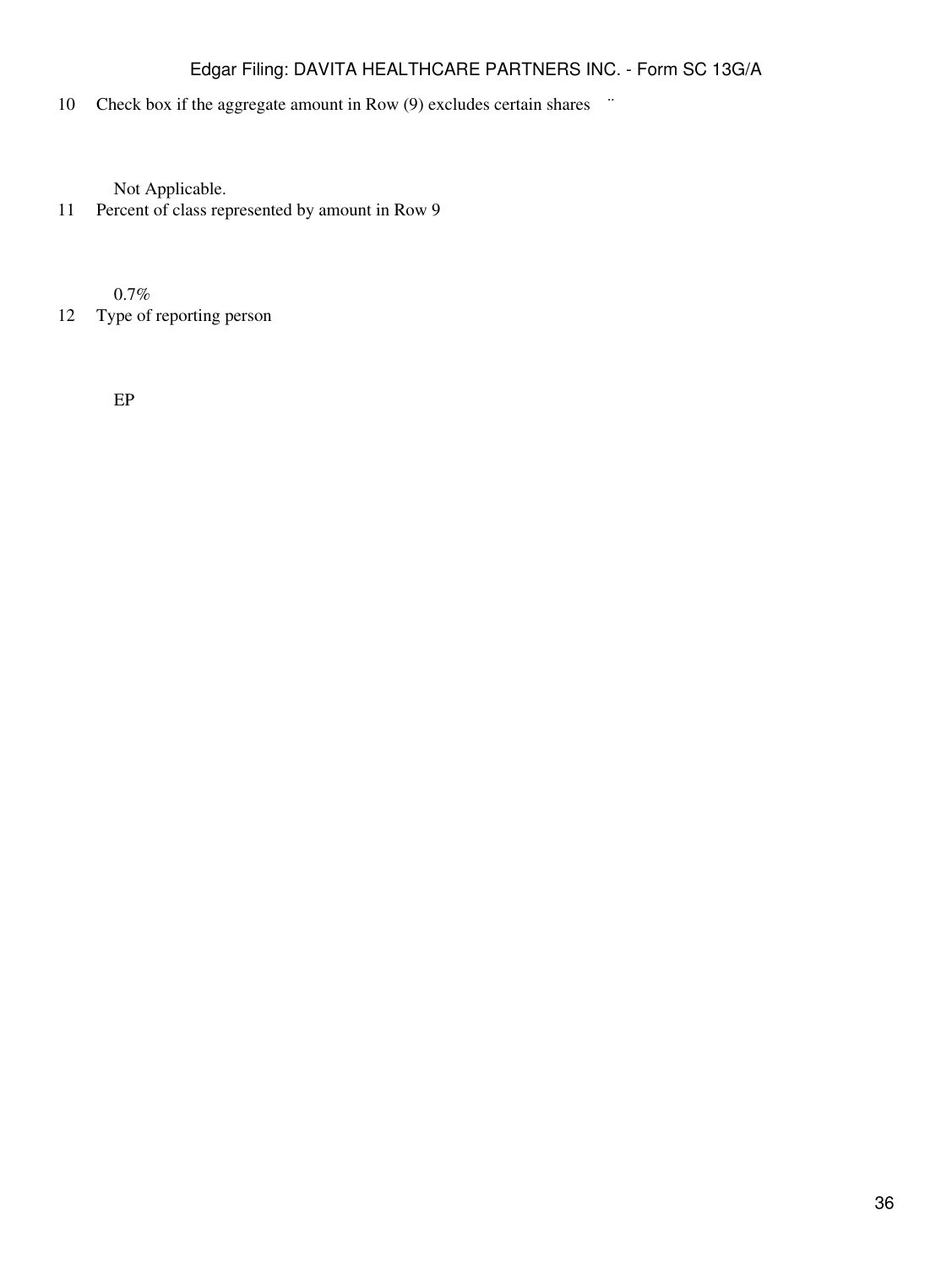### CUSIP No. 23918K108 Page 19 of 31 Pages

1 Name of reporting person

### GEICO Corporation Pension Plan Trust

- 2 Check the appropriate box if a member of a group
	- (a)  $x$  (b)  $\dddot{ }$
- 3 SEC use only

4 Citizenship or place of organization

 State of Maryland 5 Sole voting power

#### Number of

shares NONE 6 Shared voting power

beneficially

owned by each 3,300,000 shares of Common Stock 7 Sole dispositive power

#### reporting

person NONE 8 Shared dispositive power

with

3,300,000 shares of Common Stock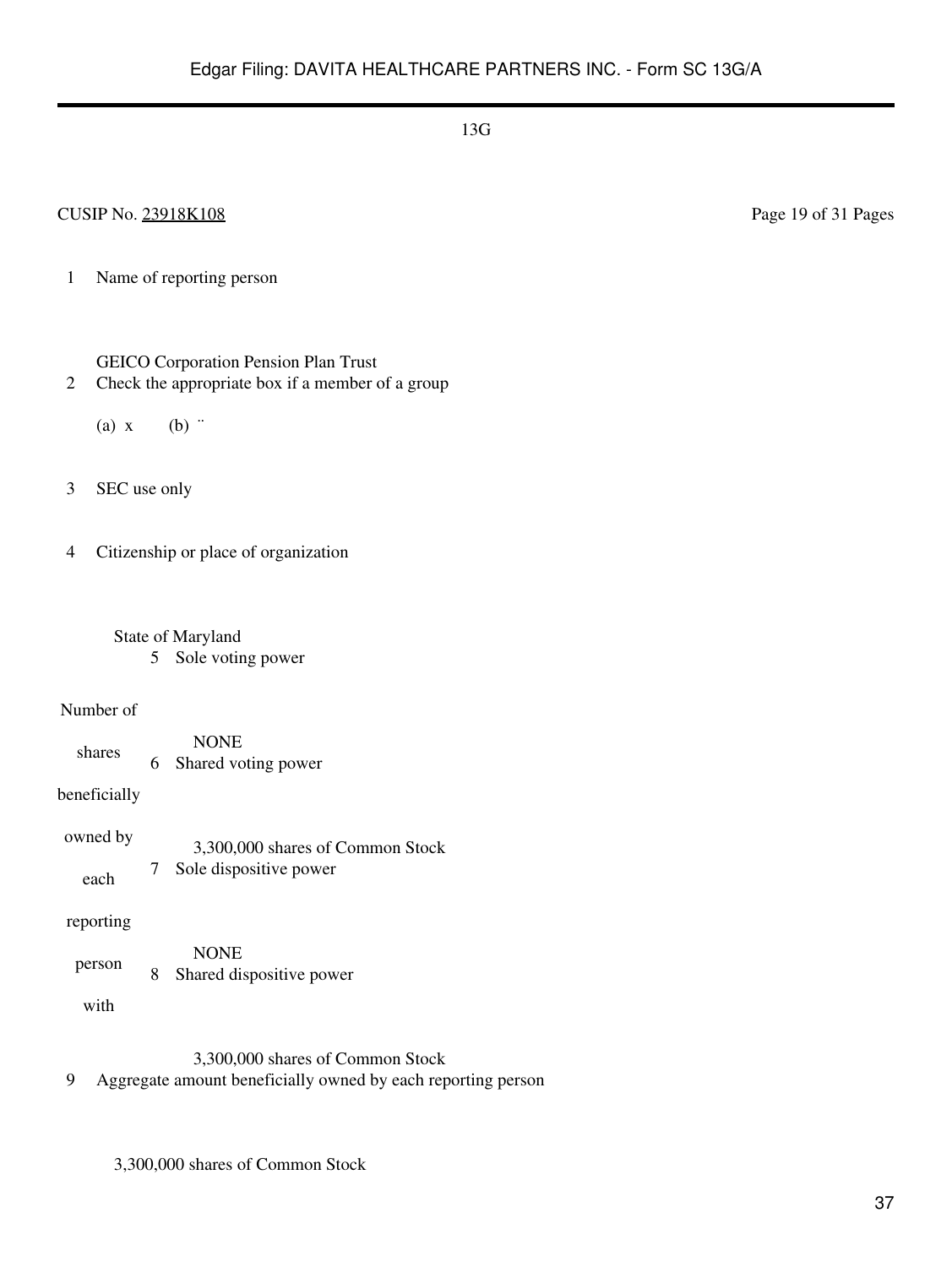# 10 Check box if the aggregate amount in Row (9) excludes certain shares  $\ddot{\,}$

Not applicable.

11 Percent of class represented by amount in Row 9

1.5%

12 Type of reporting person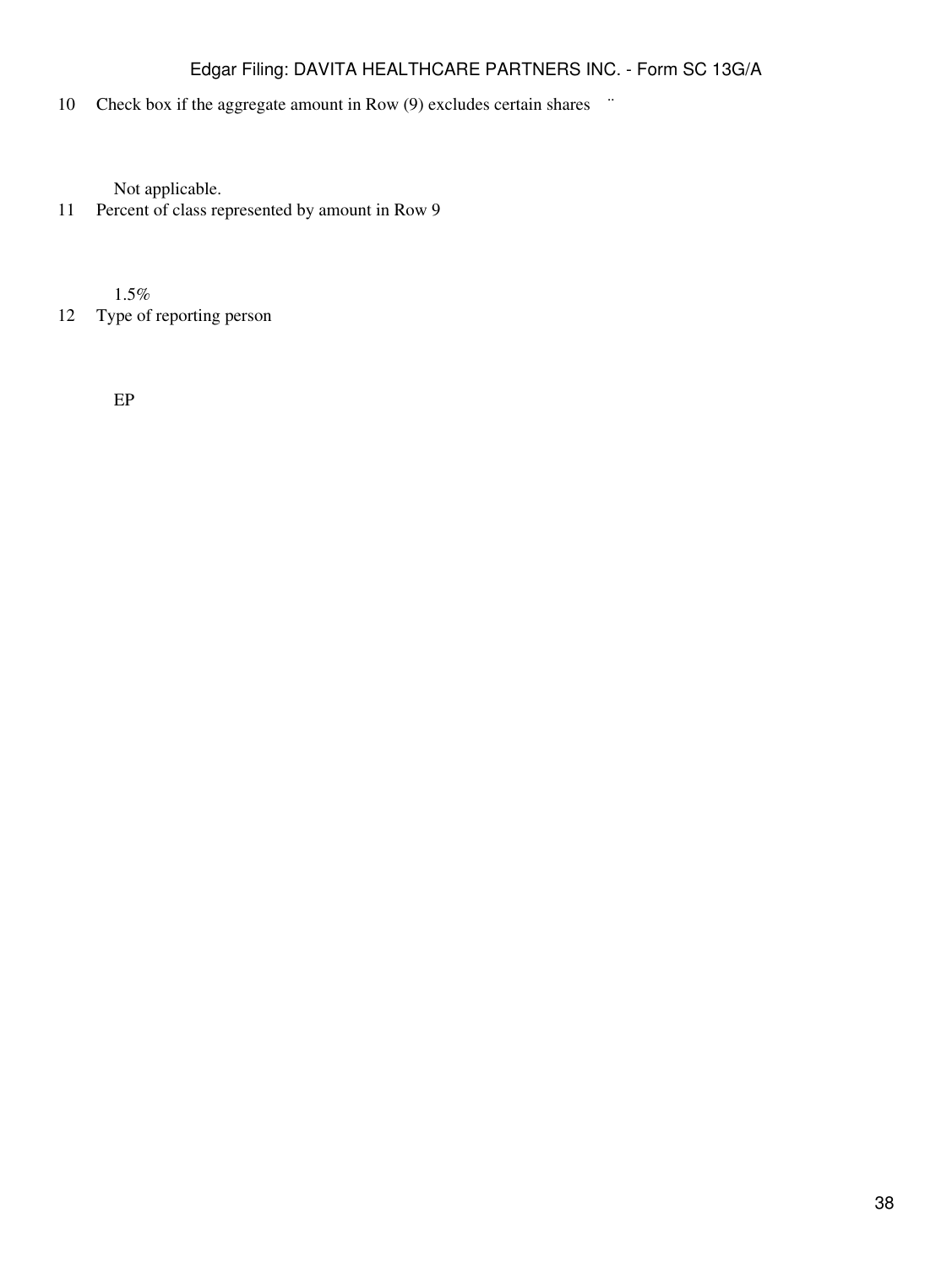### CUSIP No. 23918K108 Page 20 of 31 Pages

1 Name of reporting person

Johns Manville Corporation Master Pension Trust

- 2 Check the appropriate box if a member of a group
	- (a)  $x$  (b)  $\dddot{ }$
- 3 SEC use only

4 Citizenship or place of organization

 State of Colorado 5 Sole voting power

#### Number of

shares NONE 6 Shared voting power

beneficially

owned by each 3,467,670 shares of Common Stock 7 Sole dispositive power

#### reporting

person NONE 8 Shared dispositive power

with

3,467,670 shares of Common Stock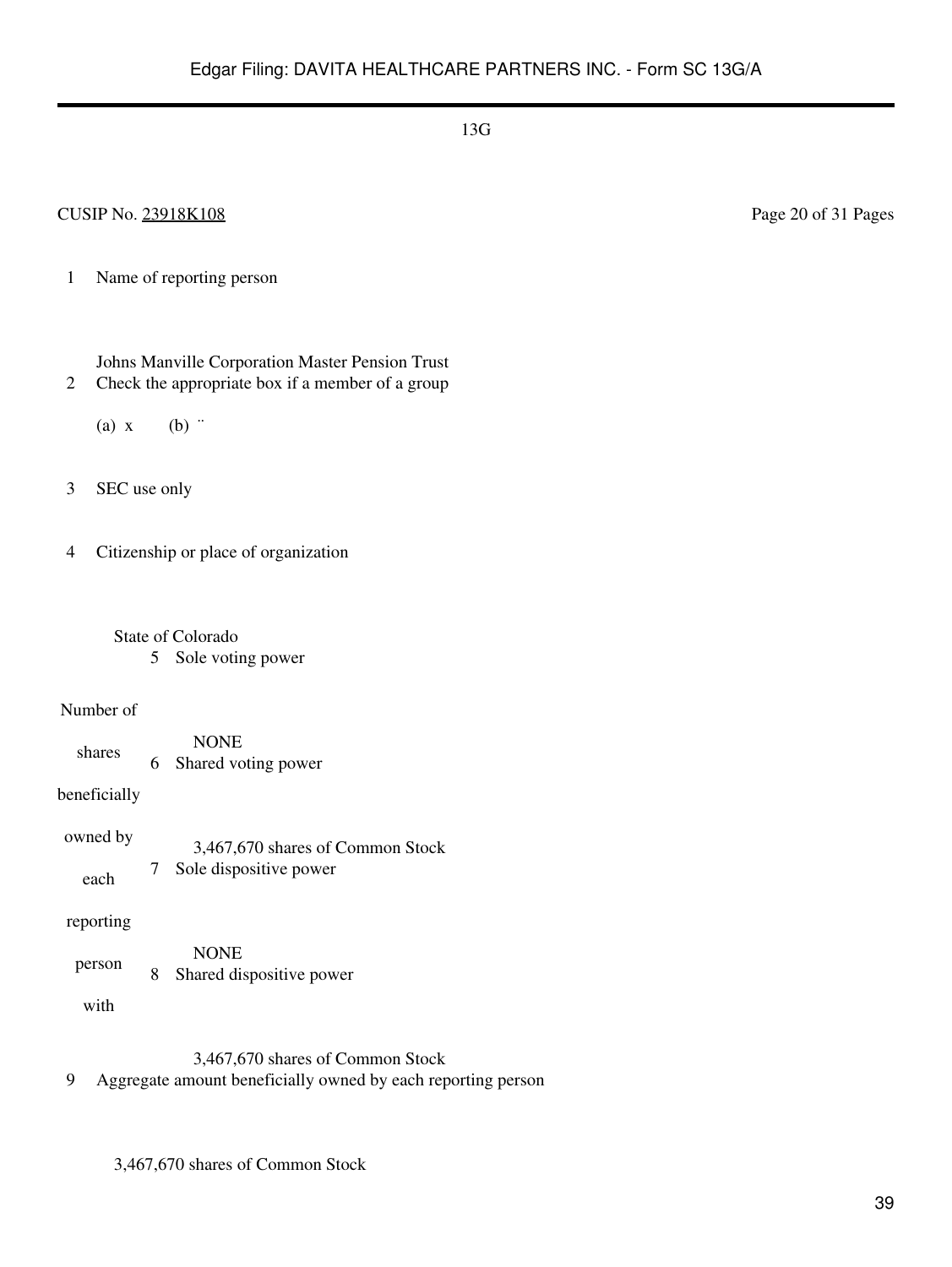# 10 Check box if the aggregate amount in Row (9) excludes certain shares  $\ddot{\,}$

Not applicable.

11 Percent of class represented by amount in Row 9

1.6%

12 Type of reporting person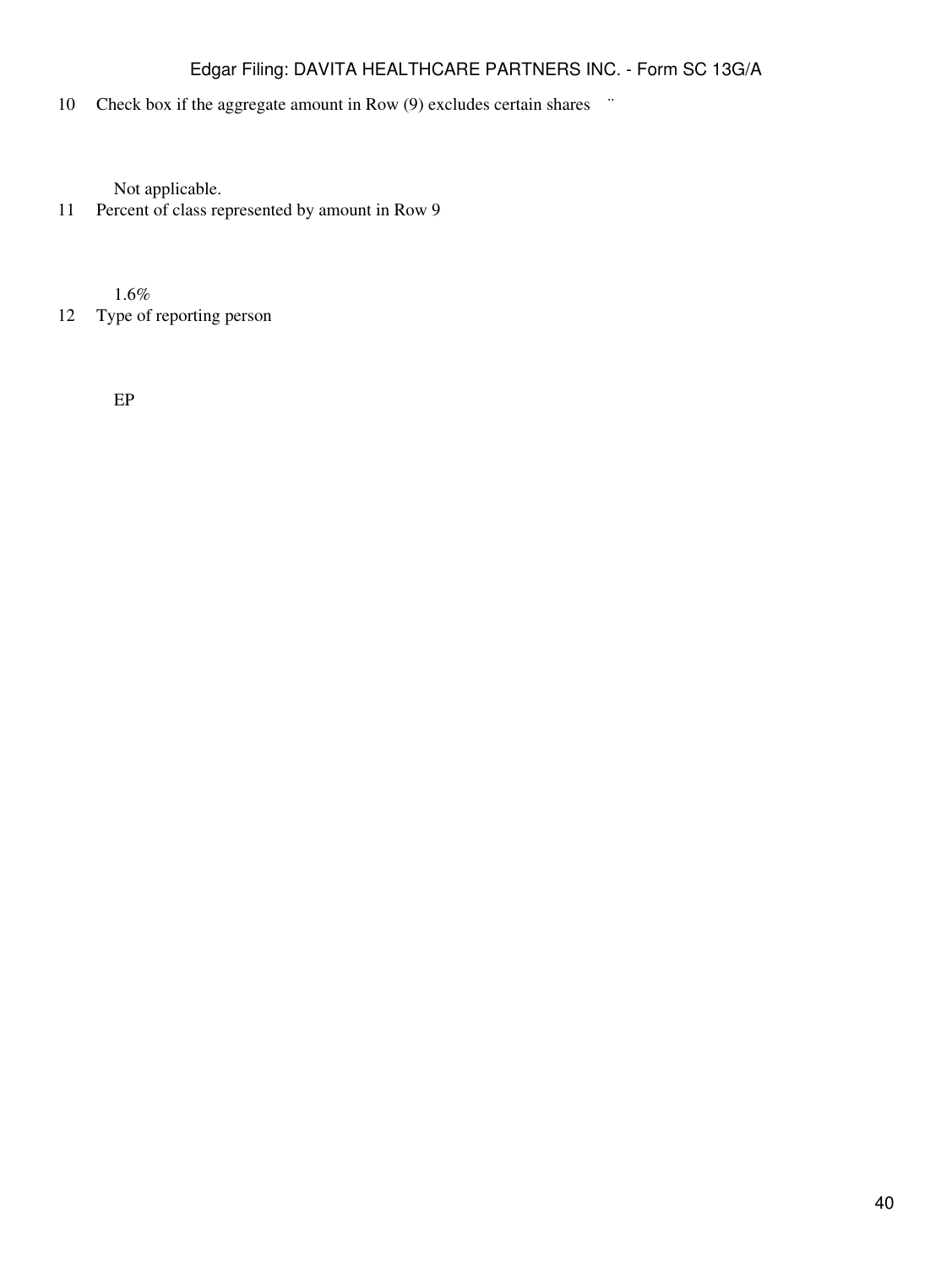### CUSIP No. 23918K108 Page 21 of 31 Pages

1 Name of reporting person

Justin Brands, Inc. Union Pension Plan & Justin Brands, Inc. Pension Plan & Trust

- 2 Check the appropriate box if a member of a group
	- (a)  $x$  (b)  $\dddot{ }$
- 3 SEC use only
- 4 Citizenship or place of organization
	- State of Texas
		- 5 Sole voting power

#### Number of

shares NONE 6 Shared voting power

beneficially

owned by each 250,000 shares of Common Stock 7 Sole dispositive power

### reporting

person NONE 8 Shared dispositive power

with

250,000 shares of Common Stock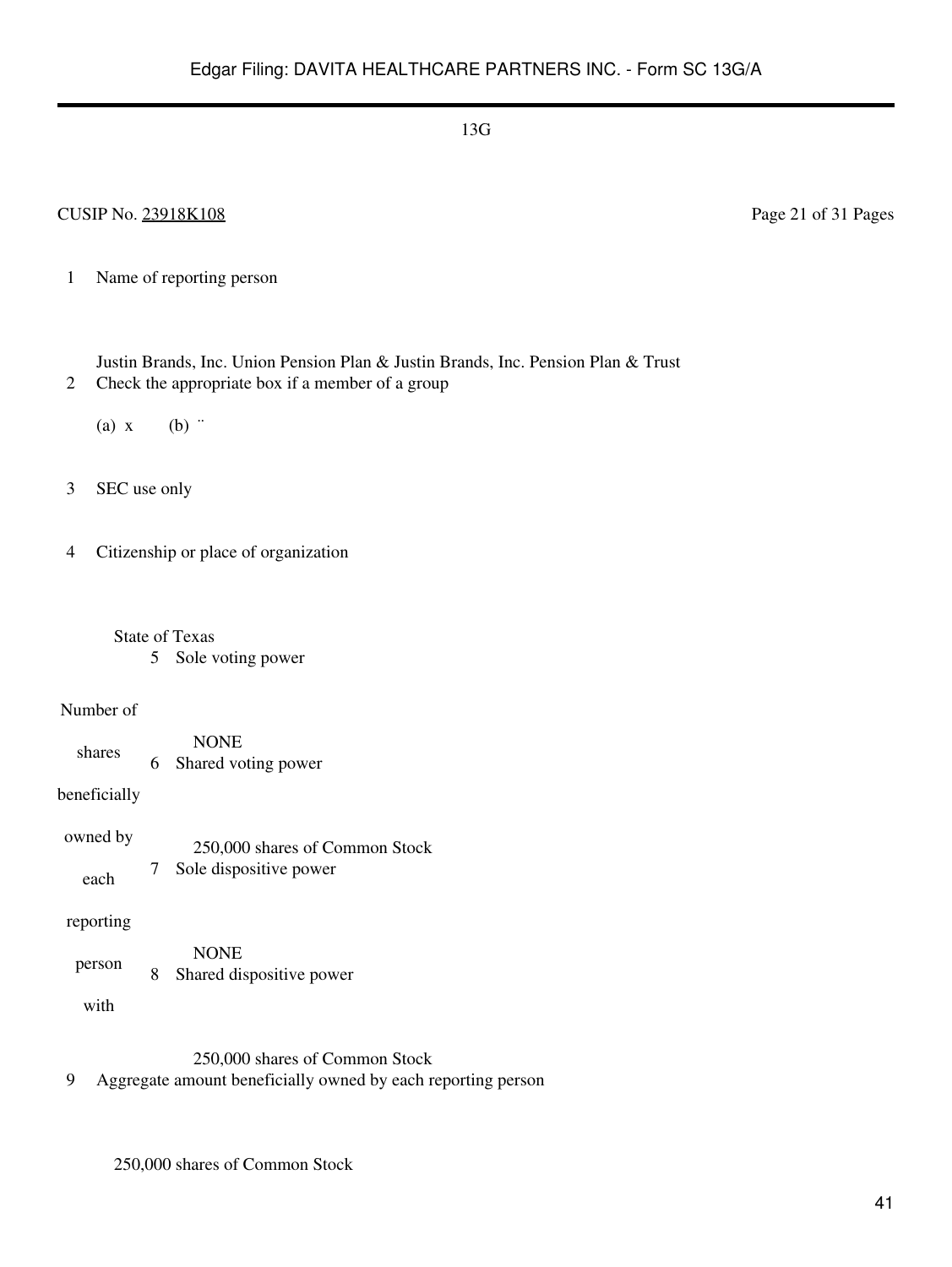# 10 Check box if the aggregate amount in Row (9) excludes certain shares  $\ddot{\,}$

Not applicable.

11 Percent of class represented by amount in Row 9

0.1%

12 Type of reporting person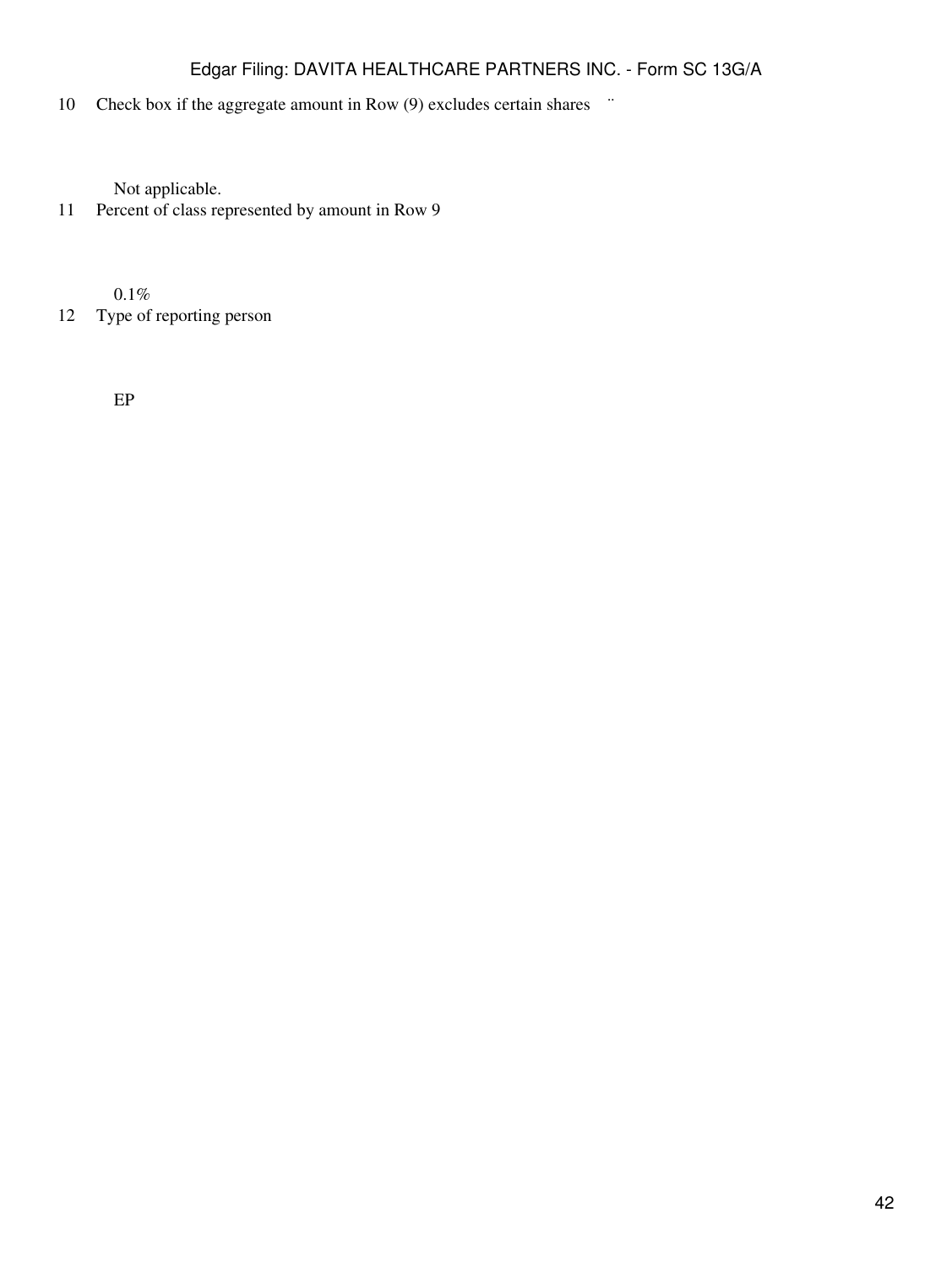### CUSIP No. 23918K108 Page 22 of 31 Pages

1 Name of reporting person

### BNSF Master Retirement Trust

- 2 Check the appropriate box if a member of a group
	- (a)  $x$  (b)  $\dddot{ }$
- 3 SEC use only

4 Citizenship or place of organization

- State of Texas
	- 5 Sole voting power

#### Number of

shares NONE 6 Shared voting power

beneficially

owned by each 6,850,000 shares of Common Stock 7 Sole dispositive power

### reporting

person NONE 8 Shared dispositive power

with

6,850,000 shares of Common Stock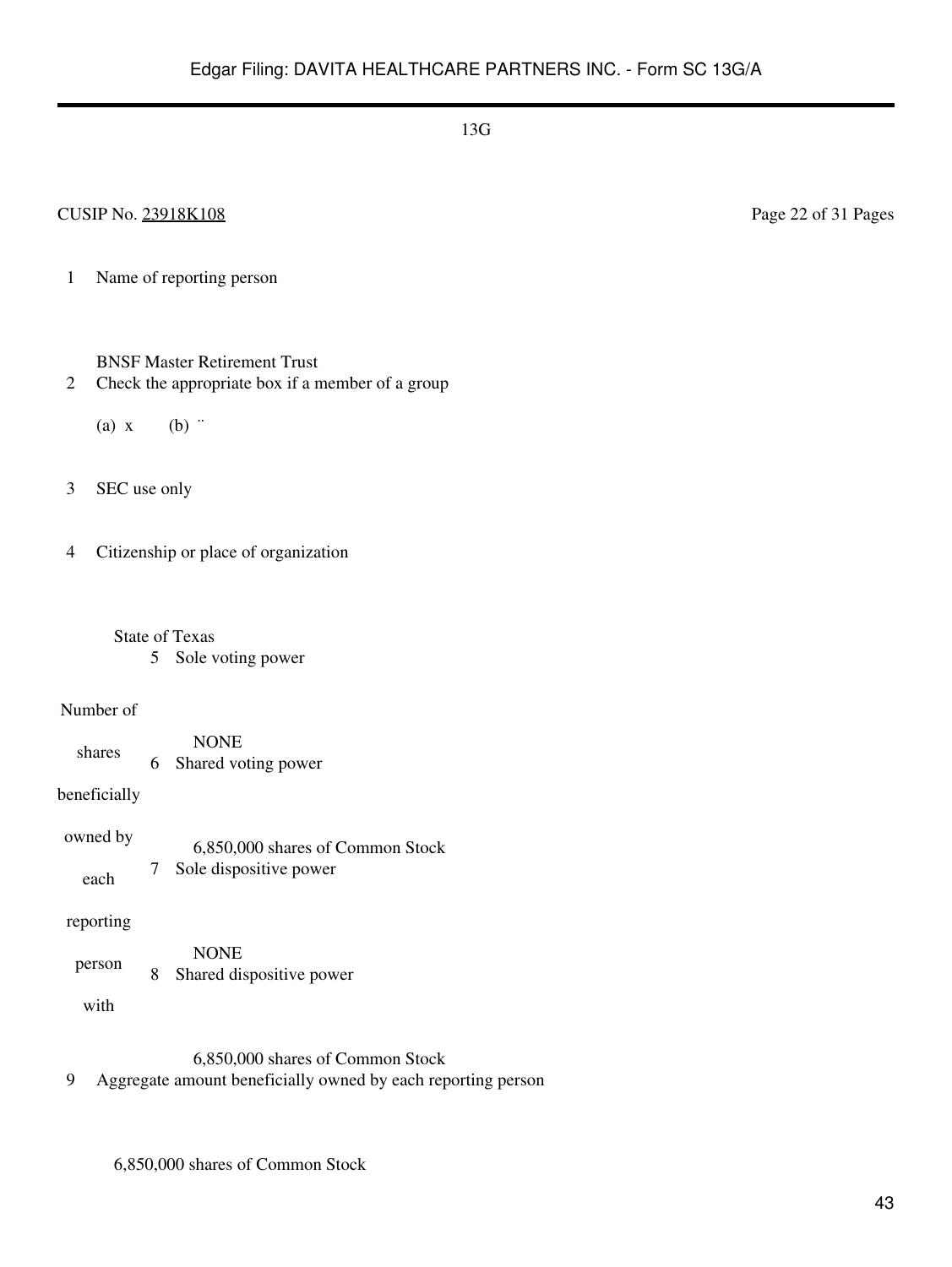# 10 Check box if the aggregate amount in Row (9) excludes certain shares  $\ddot{\,}$

Not applicable.

11 Percent of class represented by amount in Row 9

3.2%

12 Type of reporting person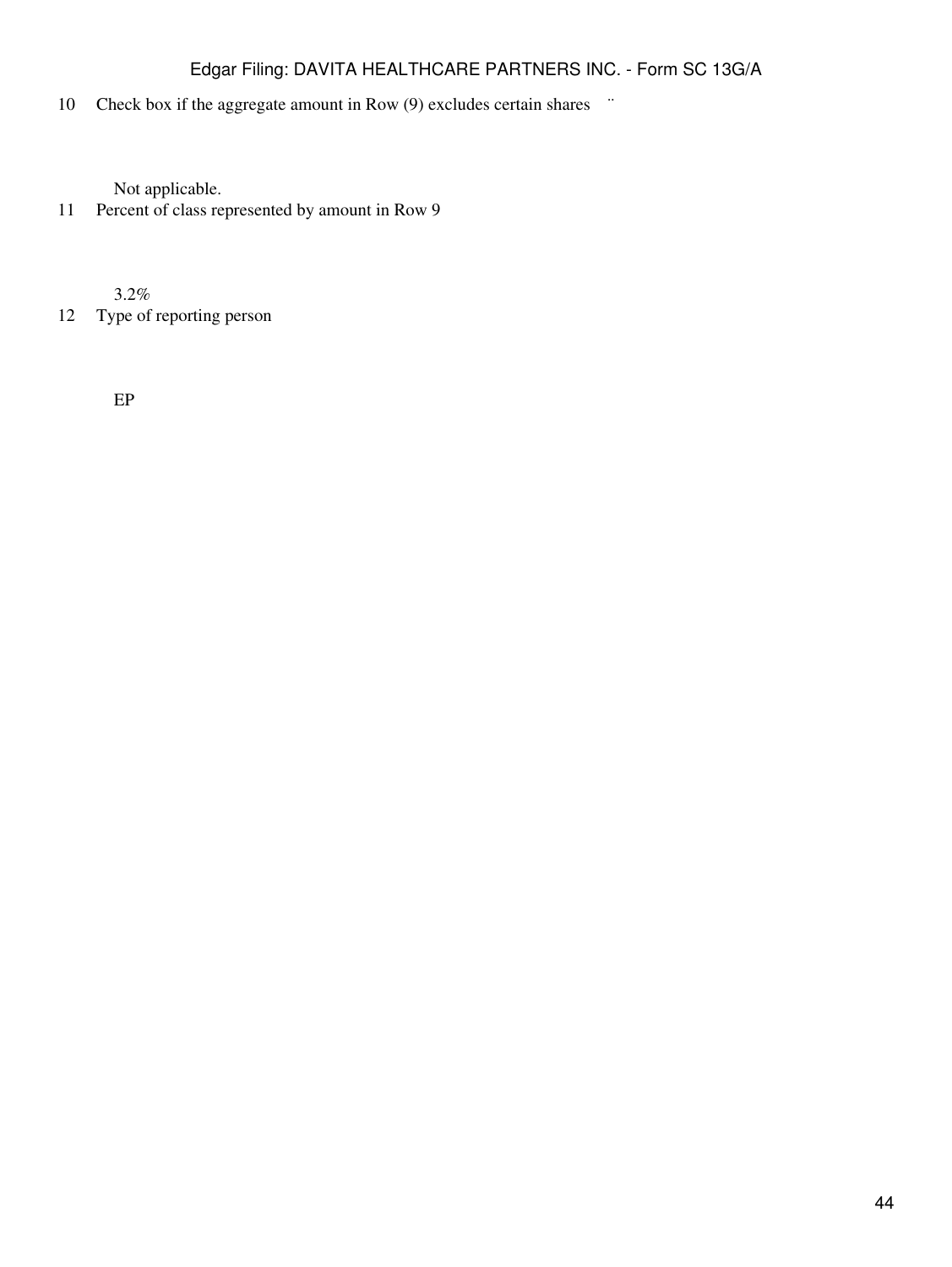### CUSIP No. 23918K108 Page 23 of 31 Pages

1 Name of reporting person

Scott Fetzer Company Collective Investment Trust

2 Check the appropriate box if a member of a group

(a)  $x$  (b)  $\dddot{ }$ 

3 SEC use only

4 Citizenship or place of organization

State of Ohio

5 Sole voting power

#### Number of

shares NONE 6 Shared voting power

beneficially

owned by each 450,000 shares of Common Stock 7 Sole dispositive power

reporting

person NONE 8 Shared dispositive power

with

450,000 shares of Common Stock

9 Aggregate amount beneficially owned by each reporting person

450,000 shares of Common Stock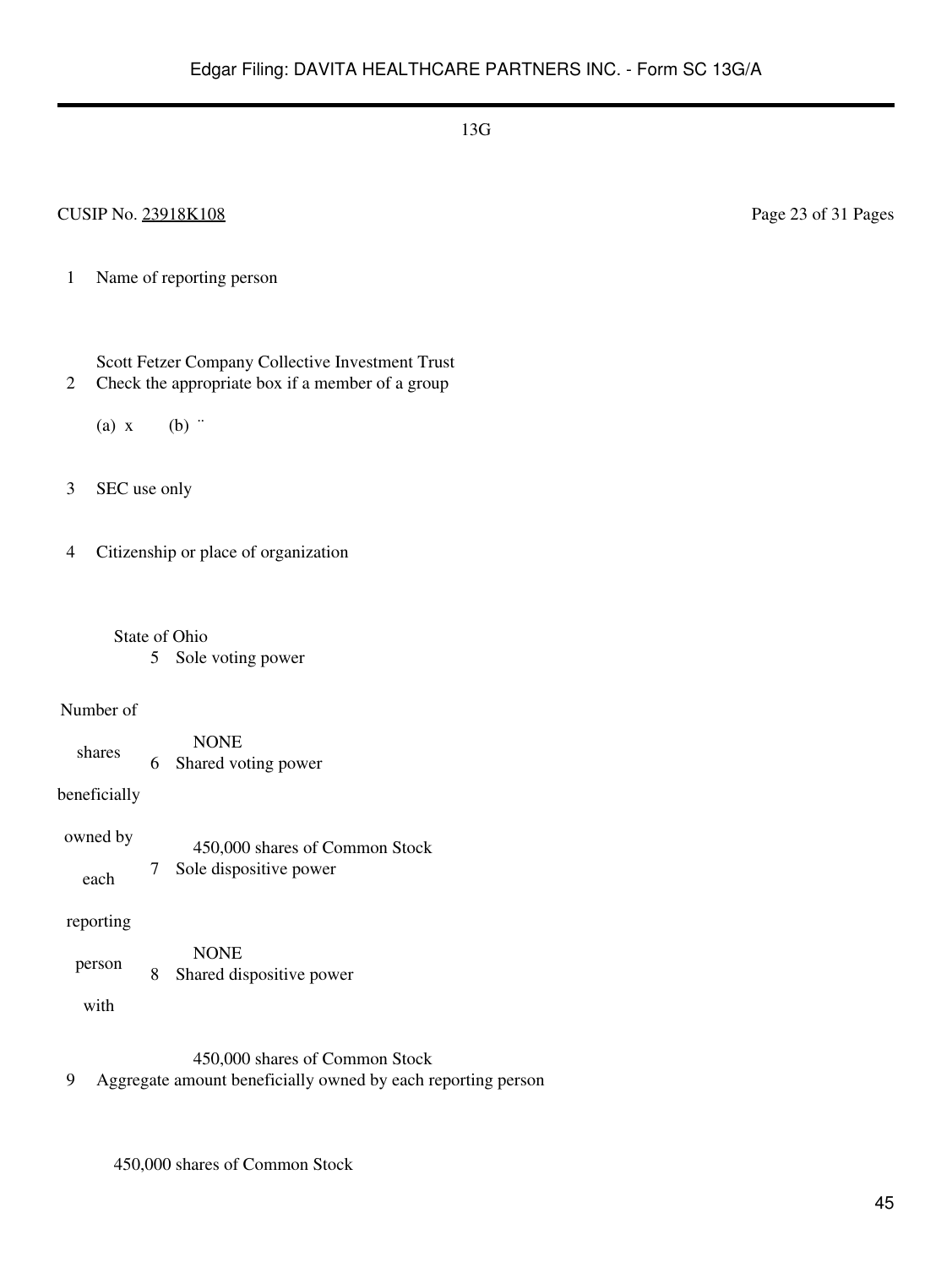# 10 Check box if the aggregate amount in Row (9) excludes certain shares  $\ddot{\,}$

Not applicable.

11 Percent of class represented by amount in Row 9

0.2%

12 Type of reporting person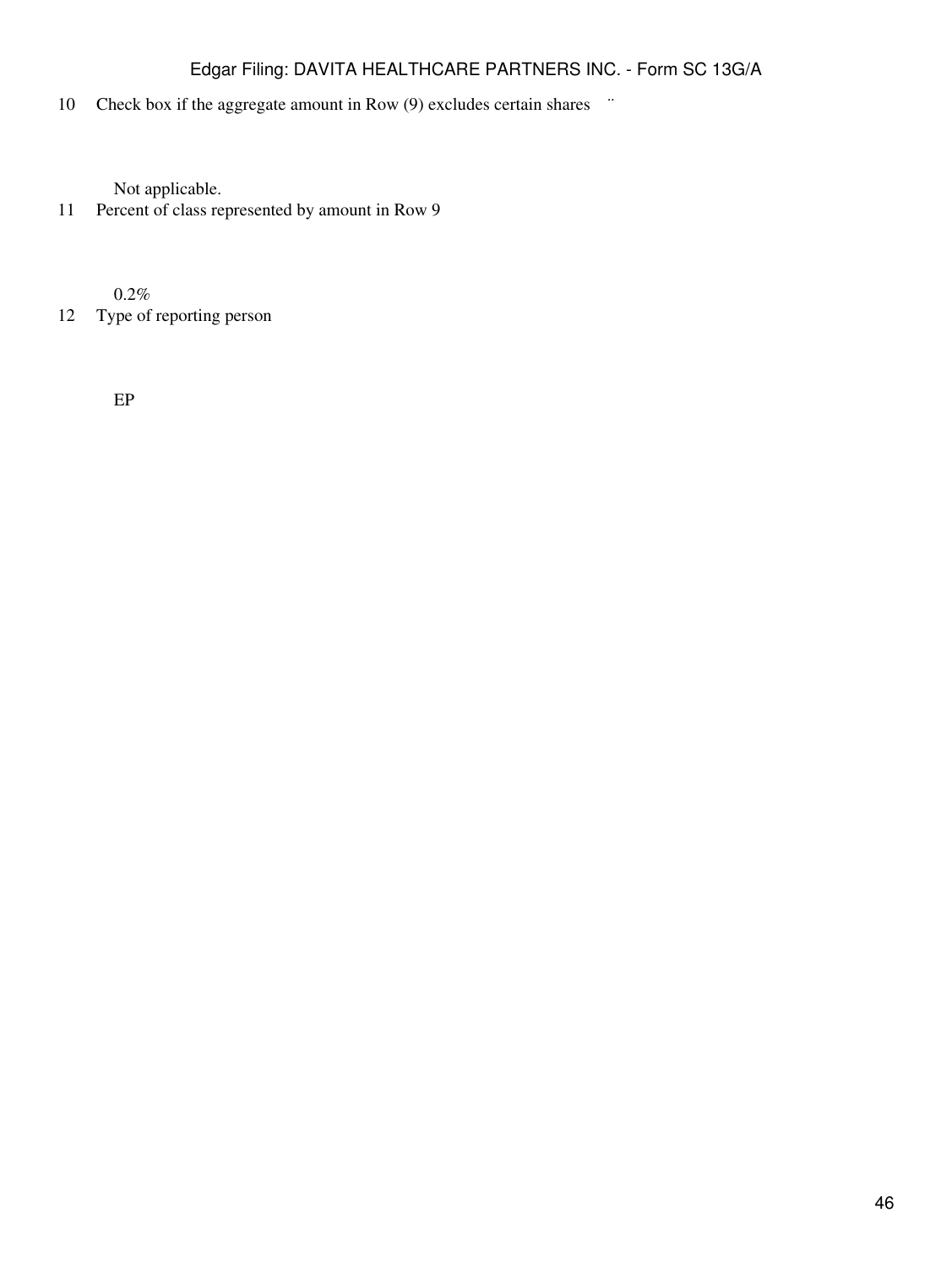### CUSIP No. 23918K108 Page 24 of 31 Pages

- 1 Name of reporting person
	- General Re Corporation Employee Retirement Trust
- 2 Check the appropriate box if a member of a group
	- (a)  $x$  (b)  $\dddot{ }$
- 3 SEC use only
- 4 Citizenship or place of organization
	- State of Delaware 5 Sole voting power
- Number of
	- shares NONE 6 Shared voting power
- beneficially
- owned by each 944,418 shares of Common Stock 7 Sole dispositive power
- reporting
- person NONE 8 Shared dispositive power
	- with
- 944,418 shares of Common Stock
- 9 Aggregate amount beneficially owned by each reporting person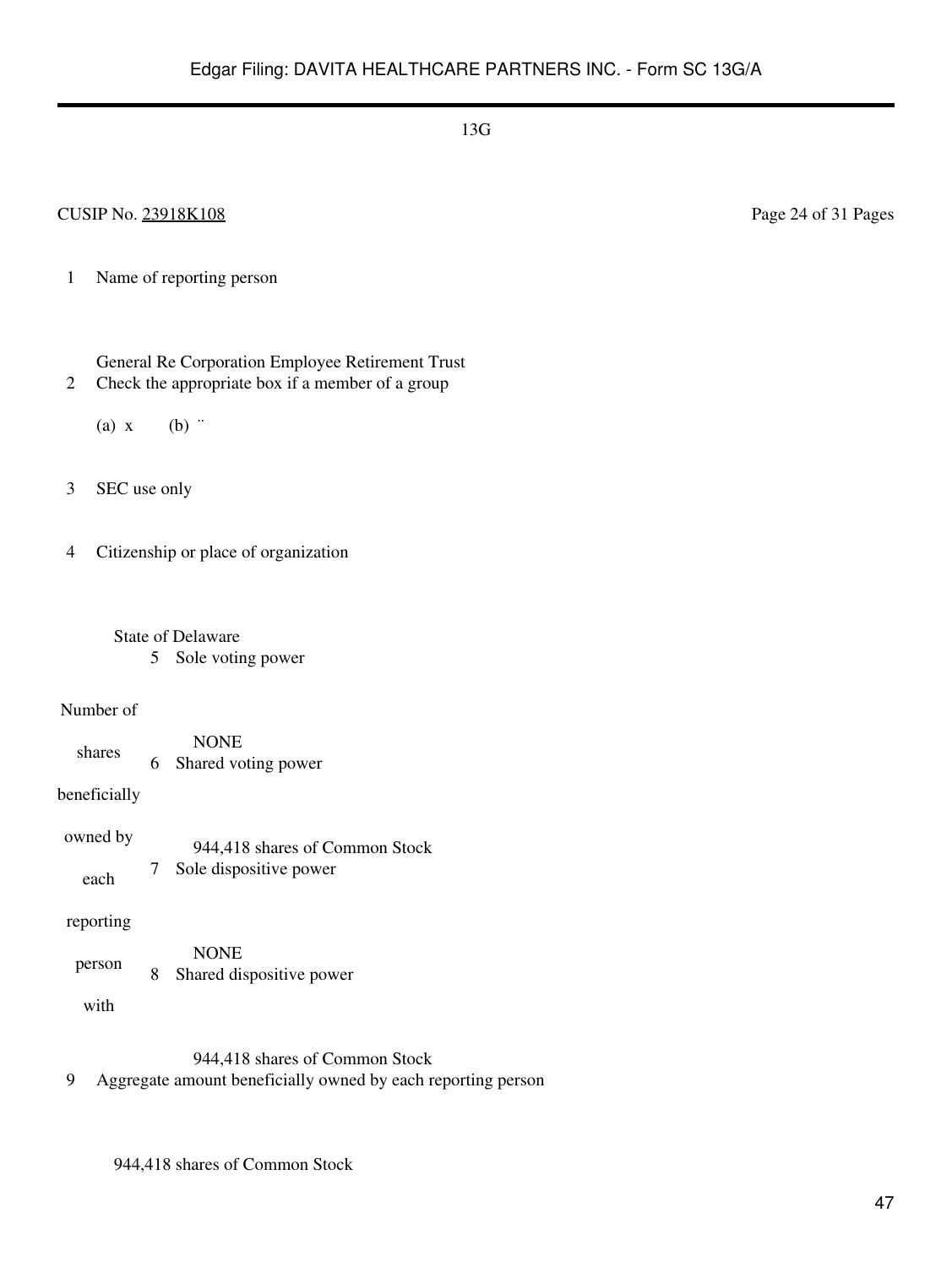# 10 Check box if the aggregate amount in Row (9) excludes certain shares  $\ddot{\,}$

Not applicable.

11 Percent of class represented by amount in Row 9

0.4%

12 Type of reporting person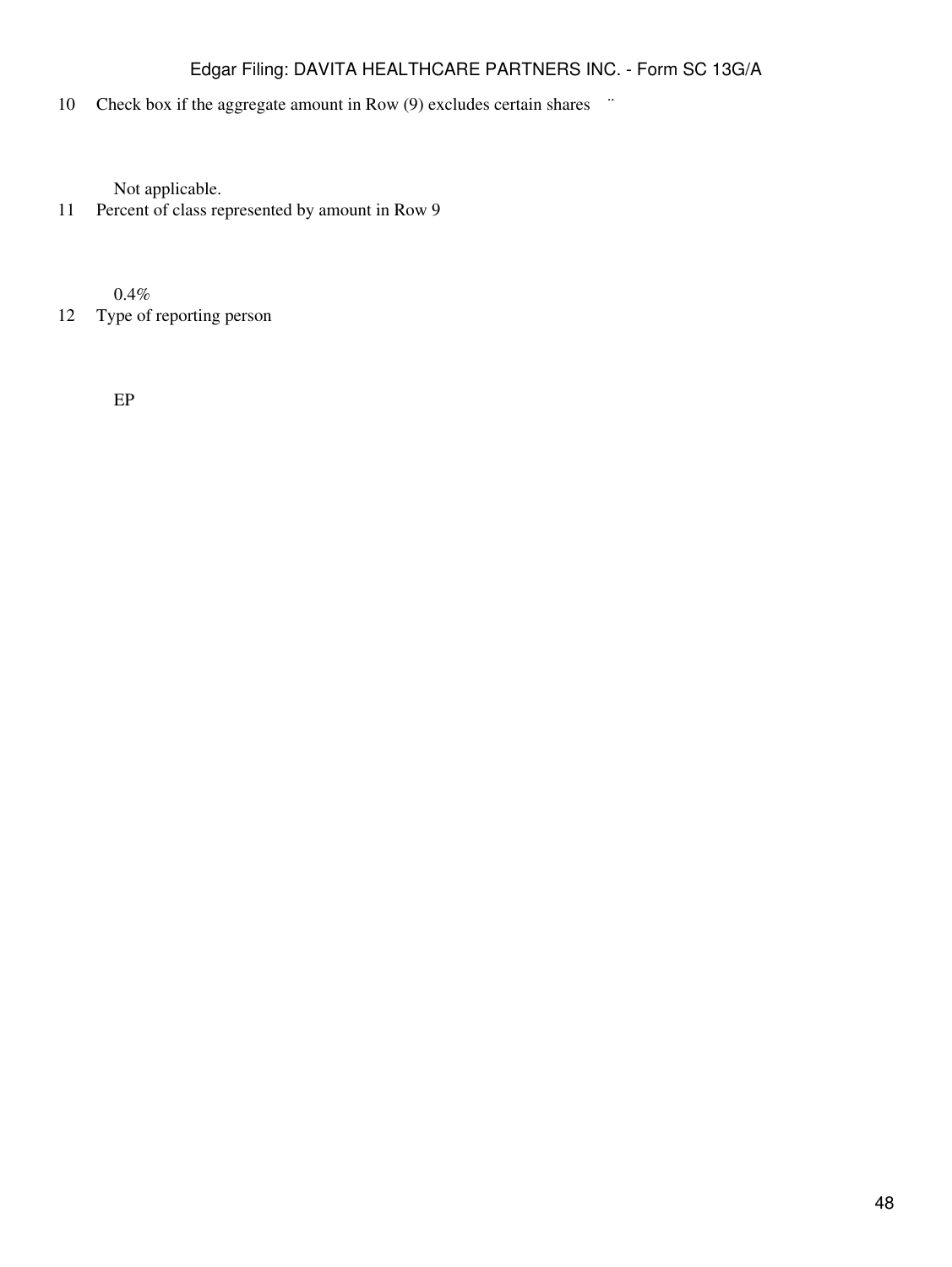### CUSIP No. 23918K108 Page 25 of 31 Pages

- 1 Name of reporting person
	- Lubrizol Master Trust Pension
- 2 Check the appropriate box if a member of a group
	- (a)  $x$  (b)  $\dddot{ }$
- 3 SEC use only
- 4 Citizenship or place of organization
	- State of Ohio
		- 5 Sole voting power

#### Number of

- shares NONE 6 Shared voting power
- beneficially
- owned by each 1,570,000 shares of Common Stock 7 Sole dispositive power

### reporting

person NONE 8 Shared dispositive power

with

- 1,570,000 shares of Common Stock
- 9 Aggregate amount beneficially owned by each reporting person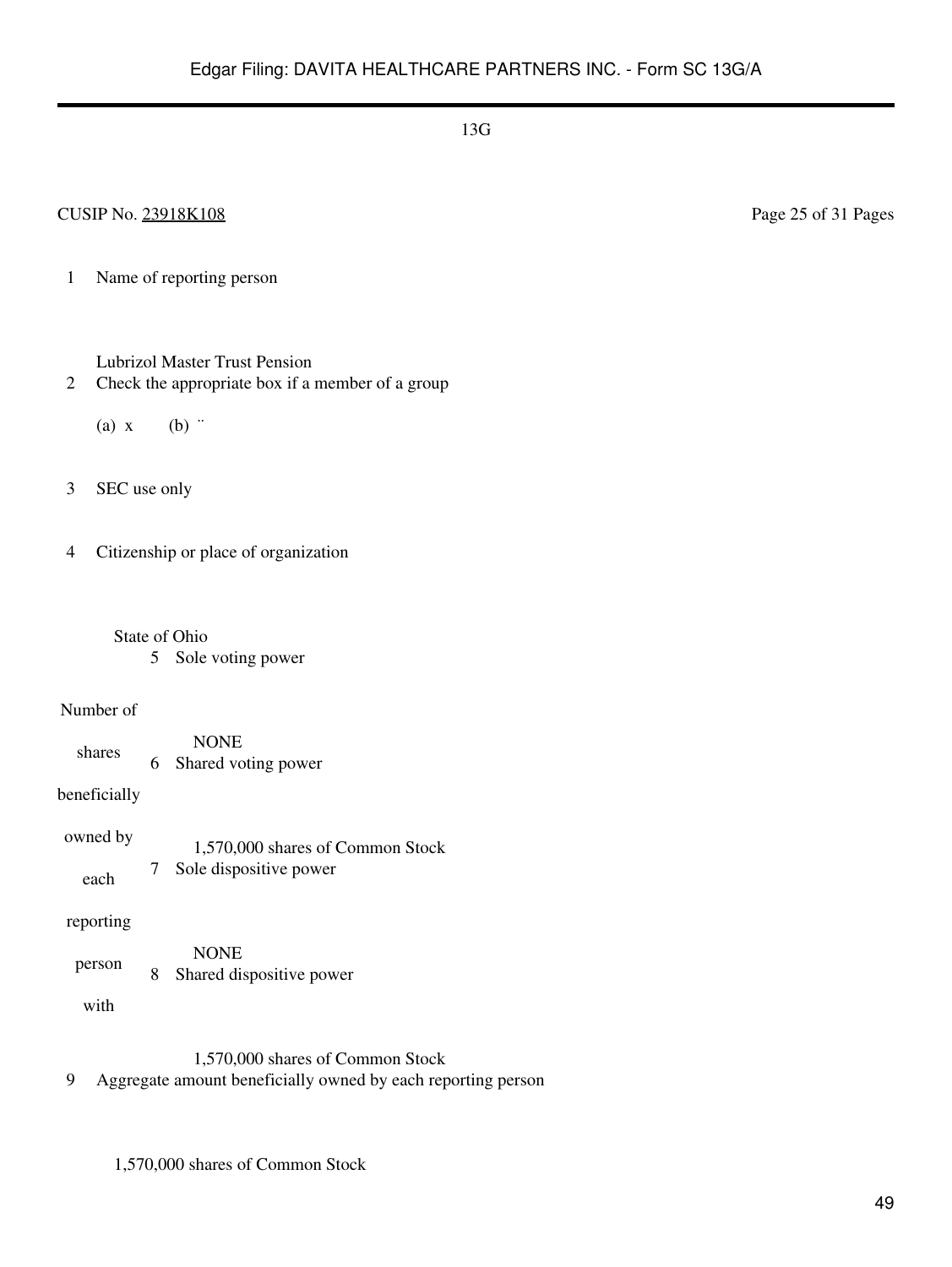# 10 Check box if the aggregate amount in Row (9) excludes certain shares  $\ddot{\,}$

Not applicable.

11 Percent of class represented by amount in Row 9

0.7%

12 Type of reporting person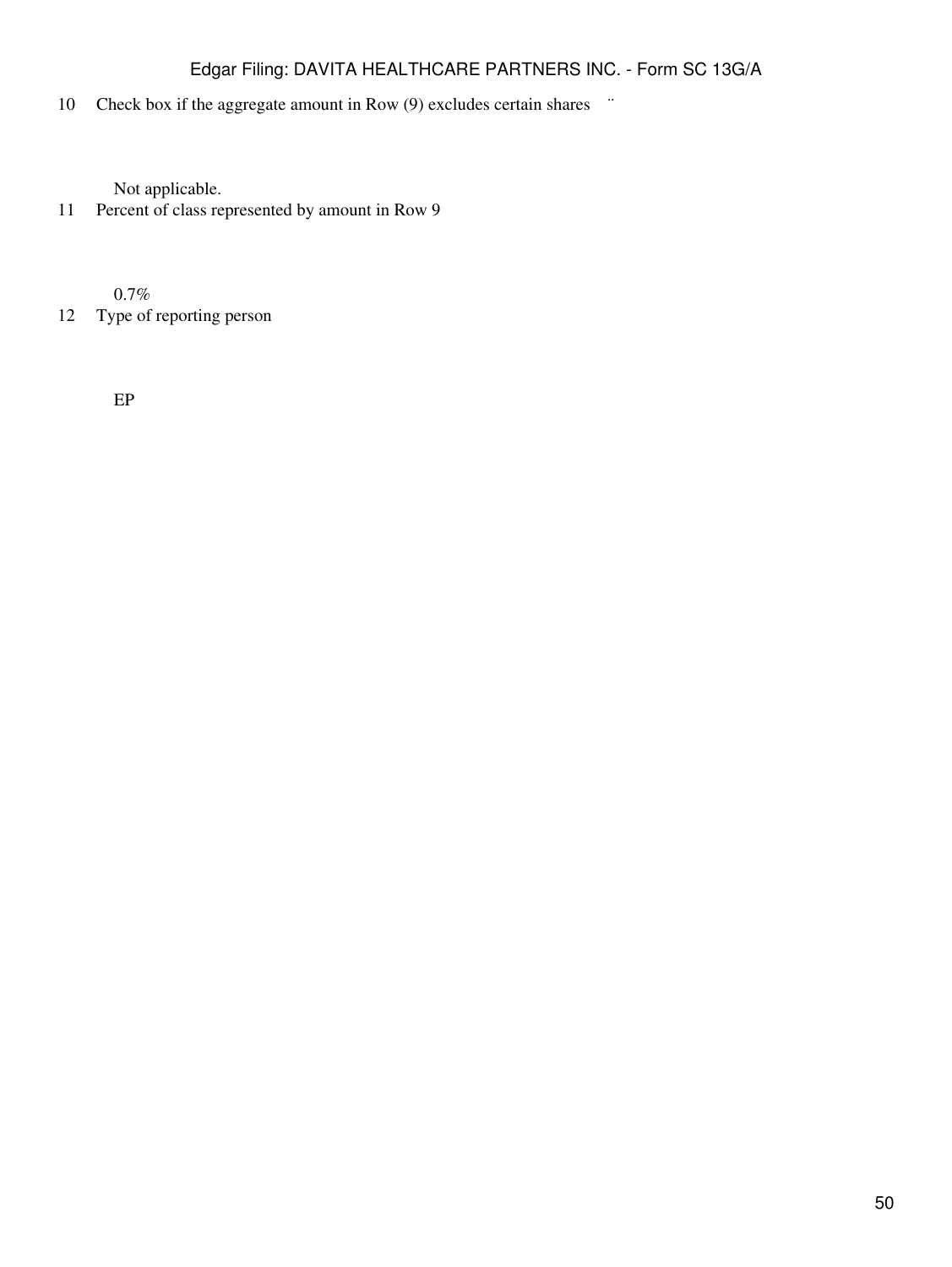CUSIP No. 23918K108 Page 26 of 31 Pages

- 1 Name of reporting person
	- R. Ted Weschler
- 2 Check the appropriate box if a member of a group
	- (a)  $x$  (b)  $\dddot{ }$
- 3 SEC use only

4 Citizenship or place of organization

# United States Citizen

5 Sole voting power

#### Number of

shares 2,239,806 shares of Common Stock 6 Shared voting power

beneficially

owned by each 0 7 Sole dispositive power

### reporting

person 2,239,806 shares of Common Stock 8 Shared dispositive power

with

143,374 shares of Common Stock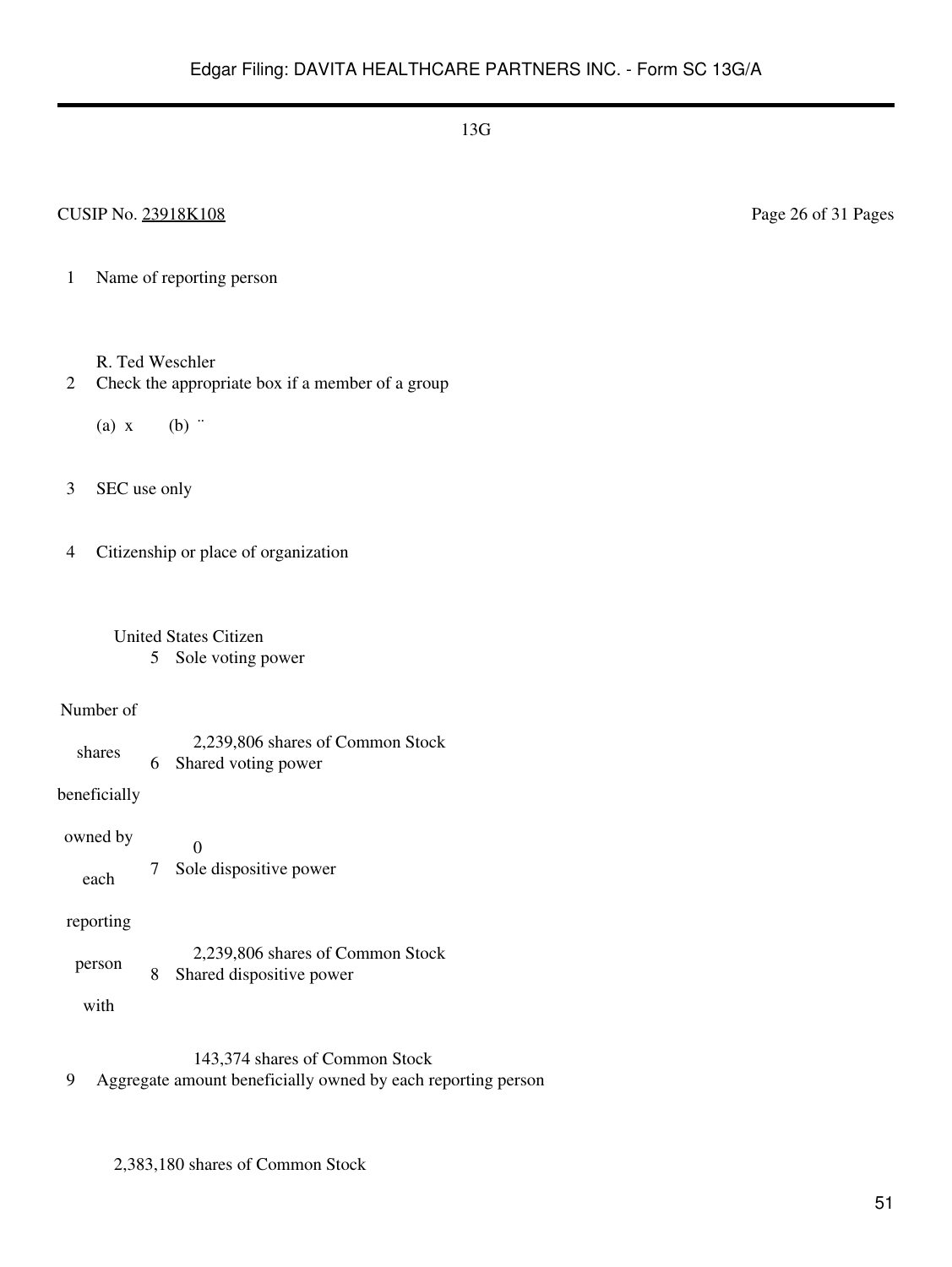# 10 Check box if the aggregate amount in Row (9) excludes certain shares  $\ddot{\,}$

Not applicable.

11 Percent of class represented by amount in Row 9

1.1%

12 Type of reporting person

IN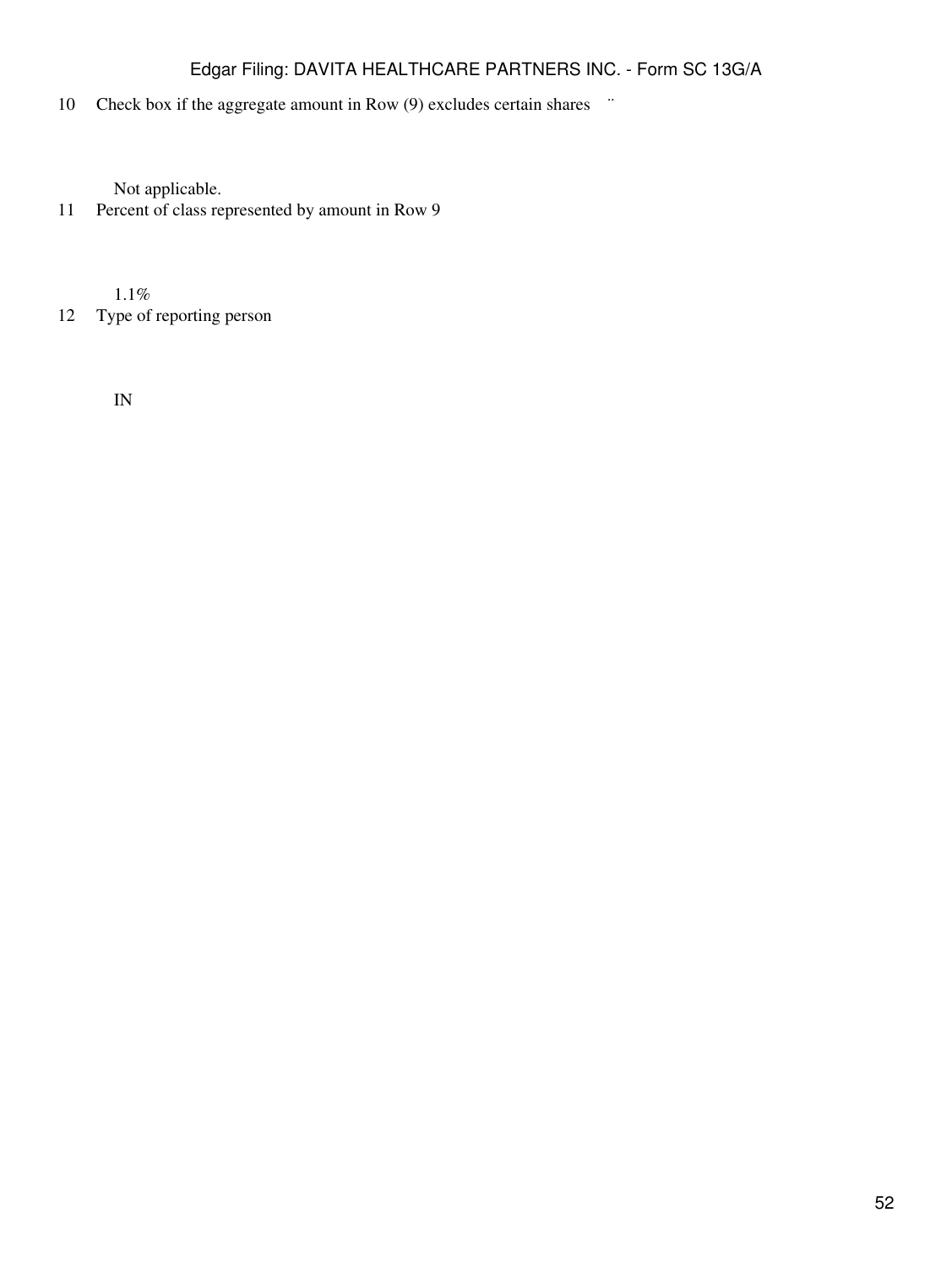#### **SCHEDULE 13G**

Page 27 of 31 Pages

**Item 1.**

**(a) Name of Issuer** DAVITA HEALTHCARE PARTNERS INC.

**(b) Address of Issuer s Principal Executive Offices** 2000 16th Street, Denver, CO 80202

**Item 2(a). Name of Person Filing:**

**Item 2(b). Address of Principal Business Office:**

**Item 2(c). Citizenship:**

Warren E. Buffett 3555 Farnam Street Omaha, Nebraska 68131 United States Citizen Berkshire Hathaway Inc. 3555 Farnam Street Omaha, Nebraska 68131 Delaware corporation National Indemnity Company 3024 Harney Street Omaha, Nebraska 68131 Nebraska corporation GEICO Corporation One GEICO Plaza Washington, DC 20076 Delaware Corporation Government Employees Insurance Company One GEICO Plaza Washington, DC 20076 Maryland Corporation GEICO Indemnity Company One GEICO Plaza Washington, D.C. 20076 Maryland Corporation GEICO Advantage Insurance Company One GEICO Plaza GEICO Choice Insurance Company One GEICO Plaza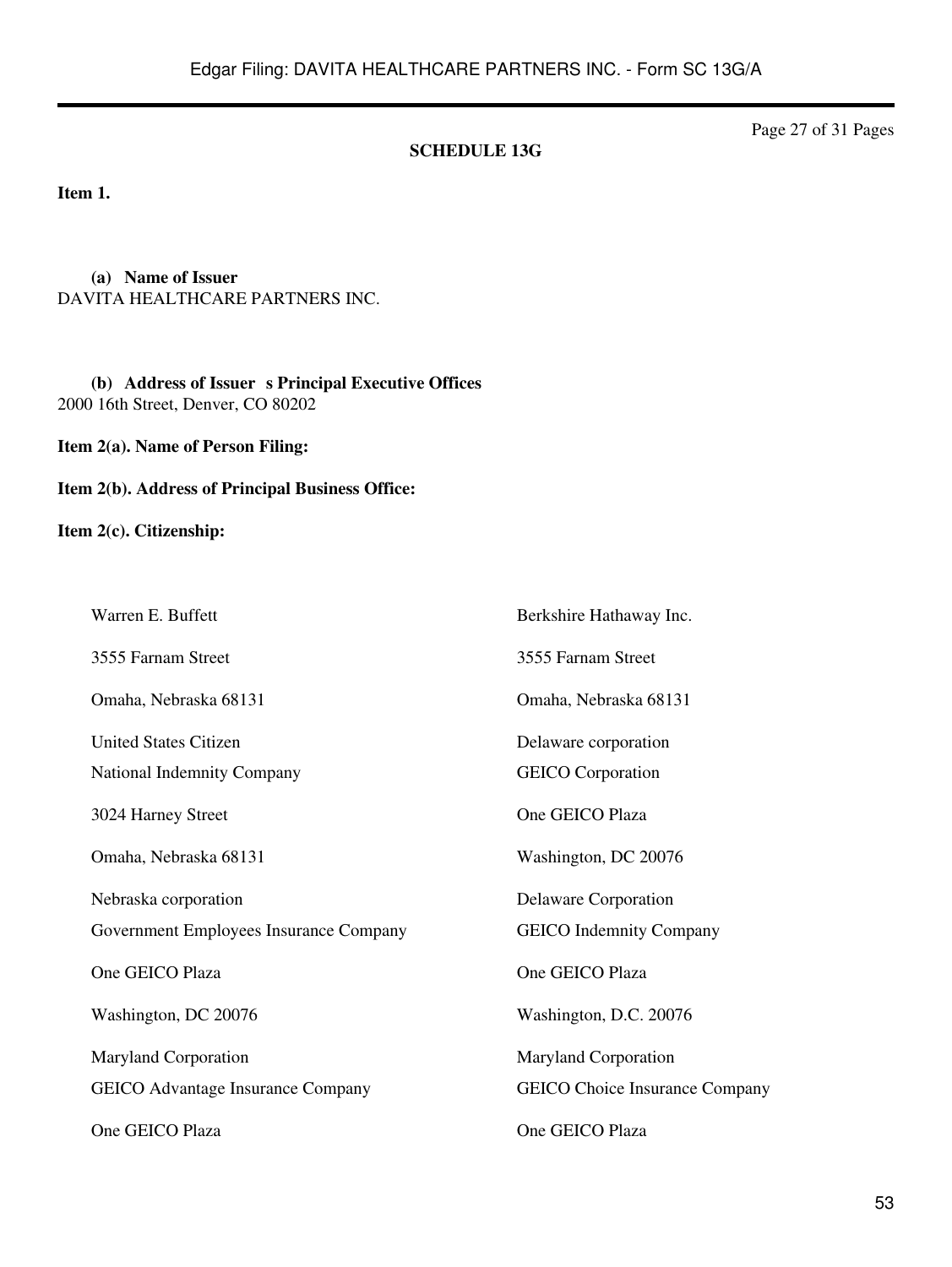Washington, D.C. 20076 Nebraska Corporation GEICO Secure Insurance Company One GEICO Plaza Washington, D.C. 20076 Nebraska Corporation Washington, D.C. 20076 Nebraska Corporation Acme Brick Company Pension Trust c/o Acme Building Brands 2821 West 7th Street Fort Worth, TX 76107 Texas The Buffalo News Editorial Pension Plan c/o The Buffalo News One News Plaza Buffalo, NY 14240 New York The Buffalo News Mechanical Pension Plan c/o The Buffalo News One News Plaza Buffalo, NY 14240 New York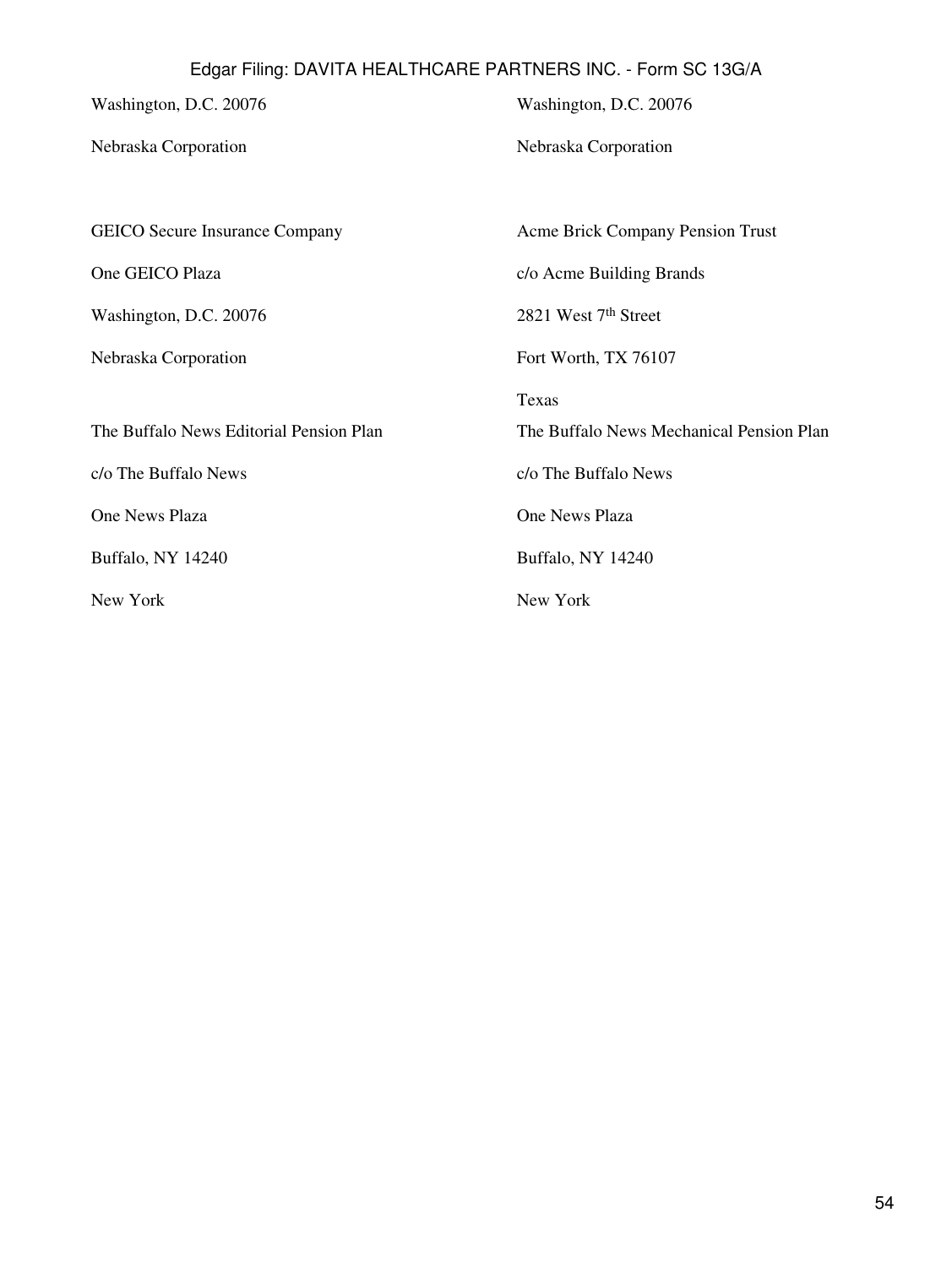Page 28 of 31 Pages

| The Buffalo News Drivers/Distributors Pension Plan      | <b>Dexter Pension Plan</b>                       |
|---------------------------------------------------------|--------------------------------------------------|
| c/o The Buffalo News                                    | c/o H.H. Brown Shoe Co.                          |
| <b>One News Plaza</b>                                   | 124 West Putnam Avenue                           |
| Buffalo, NY 14240                                       | Greenwich, CT 06830                              |
| New York                                                | Connecticut                                      |
| FlightSafety International Inc. Retirement Income Plan  | Fruit of the Loom Pension Trust                  |
| c/o FlightSafety International Inc.                     | c/o Fruit of the Loom                            |
| LaGuardia Airport                                       | 1 Fruit of the Loom Drive                        |
| Flushing, NY 11371                                      | Bowling Green, KY 42102                          |
| New York                                                | Kentucky                                         |
| <b>GEICO</b> Corporation Pension Plan Trust             | Johns Manville Corporation Master Pension Trust  |
| c/o GEICO Corporation                                   | c/o Johns Manville Corporation                   |
| 1 Geico Plaza                                           | 717 17th Street                                  |
|                                                         |                                                  |
| Washington, DC 20076                                    | Denver, CO 80202                                 |
| Maryland                                                | Colorado                                         |
| Justin Brands, Inc. Union Pension Plan & Justin Brands, | Scott Fetzer Company Collective Investment Trust |
| Inc. Pension Plan & Trust                               | c/o Scott Fetzer Companies                       |
| c/o Justin Brands, Inc.                                 | 28800 Clemens Road                               |
| 610 West Daggett                                        |                                                  |
| Fort Worth, TX 76104                                    | Westlake, OH 44145                               |
|                                                         | Ohio                                             |
| Texas<br><b>BNSF Master Retirement Trust</b>            | <b>Lubrizol Master Trust Pension</b>             |
| c/o BNSF Railway                                        | c/o The Lubrizol Corporation                     |
| 2650 Lou Menk Drive                                     | 29400 Lakeland Blvd.                             |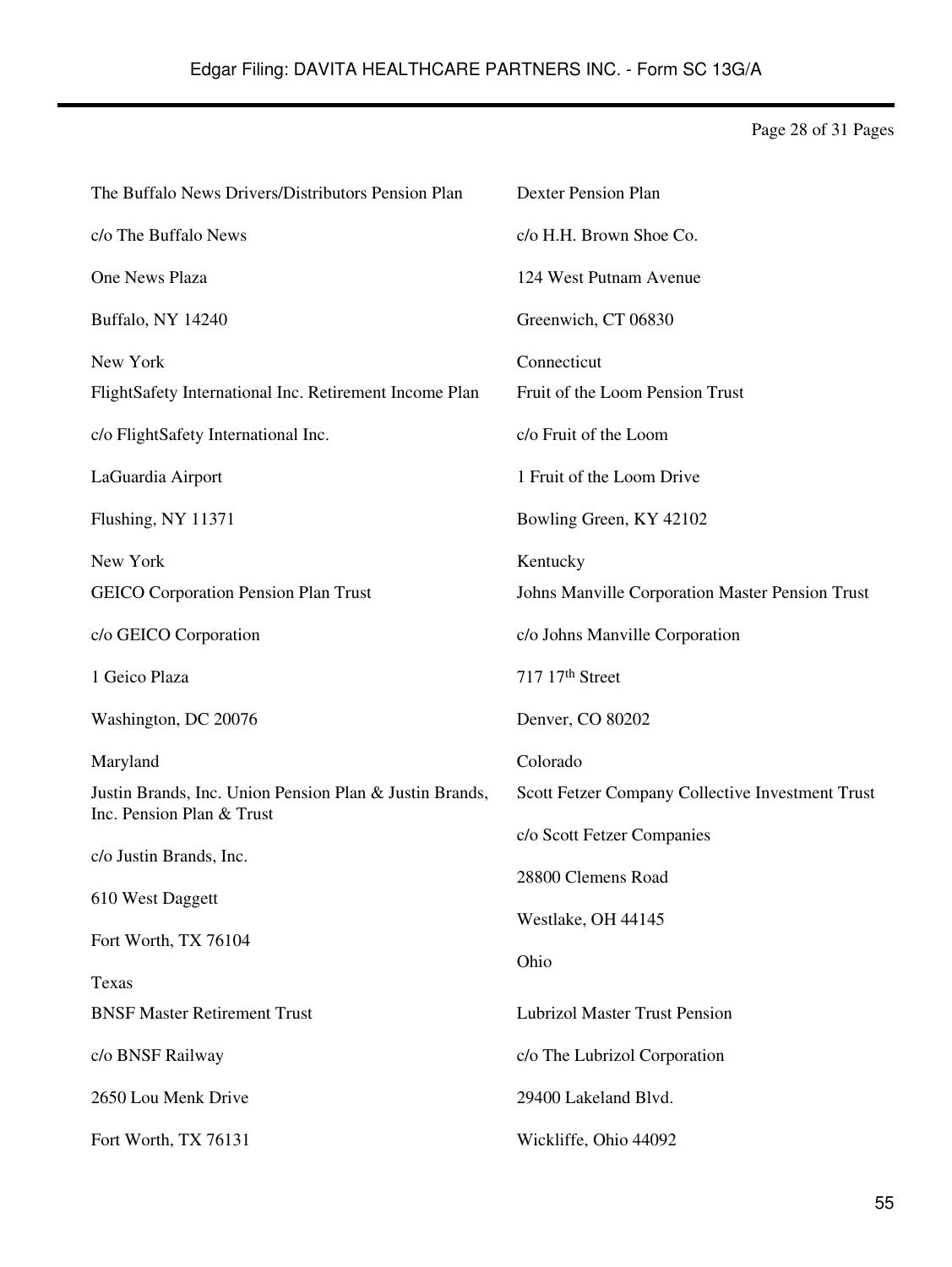|                                                  | Ohio                         |
|--------------------------------------------------|------------------------------|
| General Re Corporation Employee Retirement Trust | R. Ted Weschler              |
| c/o General Re Corporation                       | 404 East Main Street         |
| 120 Long Ridge Road                              | Charlottesville, VA 22902    |
| Stamford, CT 06902                               | <b>United States Citizen</b> |
|                                                  |                              |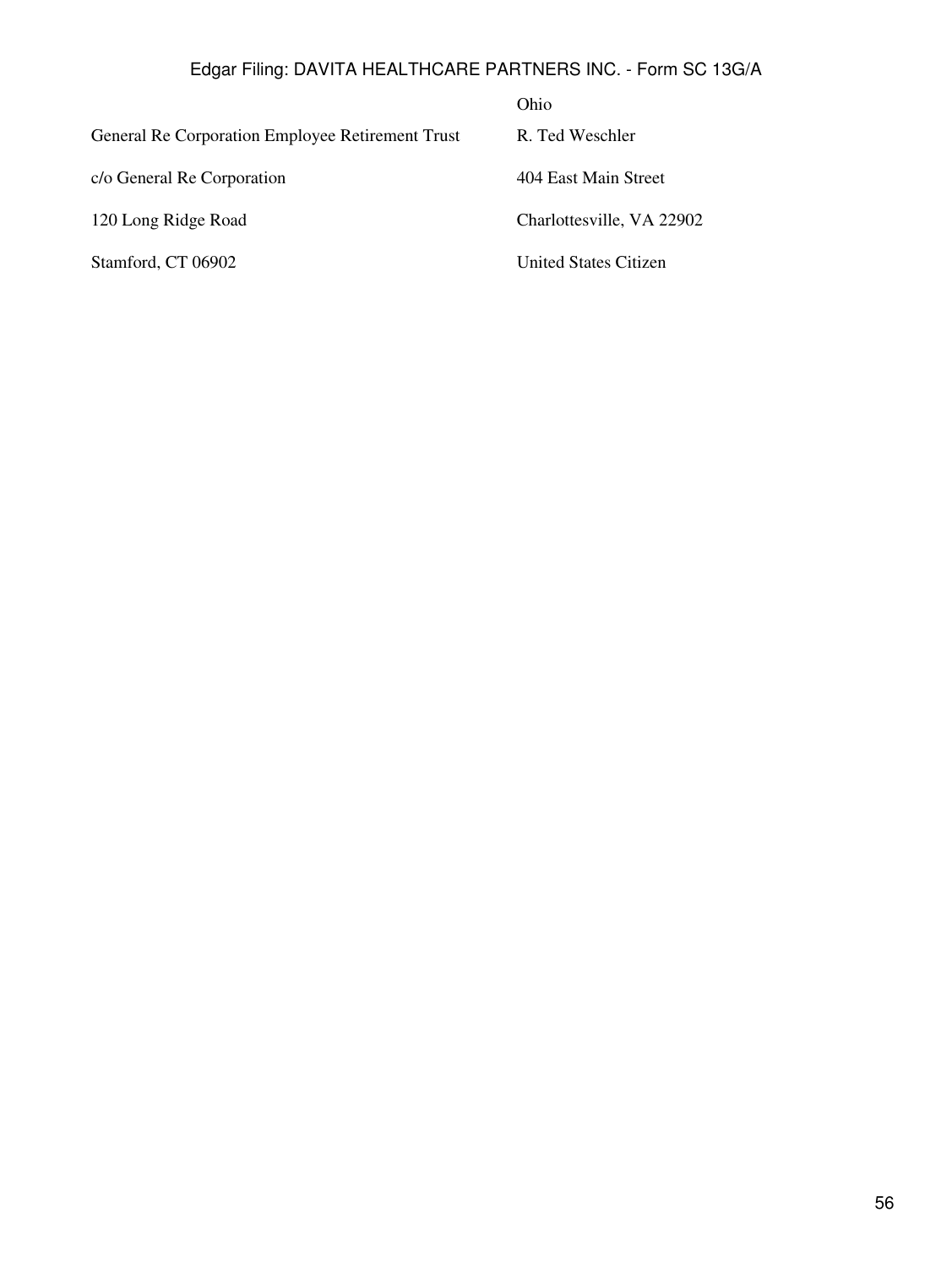Page 29 of 31 Pages

**(d) Title of Class of Securities** Common Stock

#### **(e) CUSIP Number** 23918K108

### **Item 3. If this statement is filed pursuant to § 240.13d-1(b), or § 240.13d-2(b) or (c), check whether the person filing is a:**

Warren E. Buffett (an individual who may be deemed to control Berkshire Hathaway Inc.), Berkshire Hathaway Inc. and GEICO Corporation are each a Parent Holding Company or Control Person, in accordance with §  $240.13d-1(b)(1)(ii)(G)$ .

National Indemnity Company, Government Employees Insurance Company, GEICO Indemnity Company, GEICO Advantage Insurance Company, GEICO Choice Insurance Company and GEICO Secure Insurance Company are each an Insurance Company as defined in section 3(a)(19) of the Act.

Acme Brick Company Pension Trust, BNSF Master Retirement Trust, The Buffalo News Office Pension Plan, The Buffalo News Editorial Pension Plan, The Buffalo News Mechanical Pension Plan, The Buffalo News Drivers/Distributors Pension Plan, Dexter Pension Plan, FlightSafety International Inc. Retirement Income Plan, Fruit of the Loom Pension Trust, GEICO Corporation Pension Plan Trust, Johns Manville Corporation Master Pension Trust, Justin Brands Inc. Union Pension Plan & Justin Brands Inc. Pension Plan & Trust, Scott Fetzer Company Collective Investment Trust, Lubrizol Master Trust Pension and General Re Corporation Employee Retirement Trust are each an Employee Benefit Plan in accordance with § 240.13d-1(b)(1)(ii)(F).

### **Item 4. Ownership**

Provide the following information regarding the aggregate number and percentage of the class of securities of the issuer identified in Item 1.

#### **(a) Amount beneficially Owned**

See the Cover Pages for each of the Reporting Persons.

#### **(b) Percent of Class**

See the Cover Pages for each of the Reporting Persons.

#### **(c) Number of shares as to which such person has:**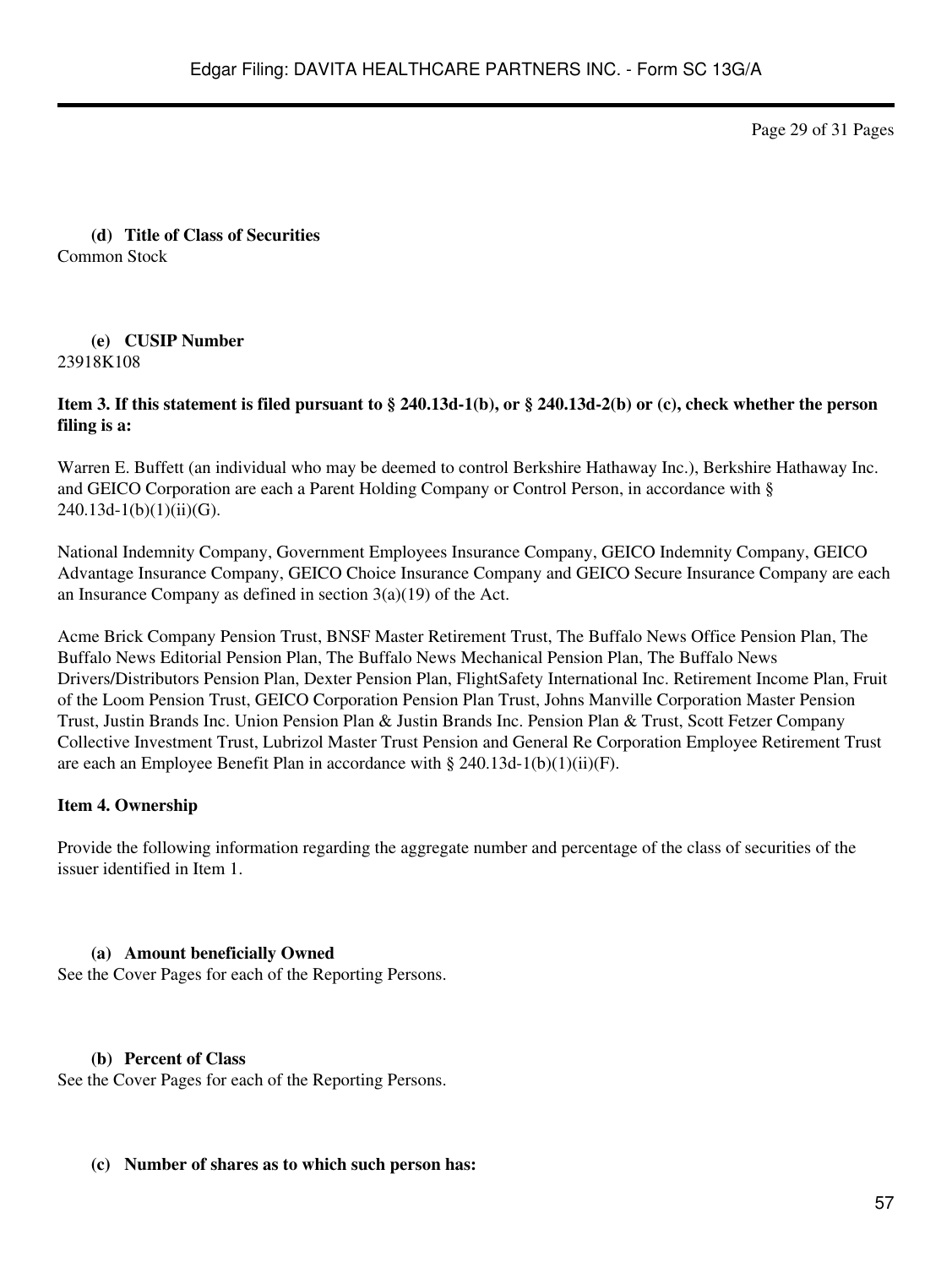- (i) sole power to vote or to direct the vote
- (ii) shared power to vote or to direct the vote
- (iii) sole power to dispose or to direct the disposition of
- (iv) shared power to dispose or to direct the disposition of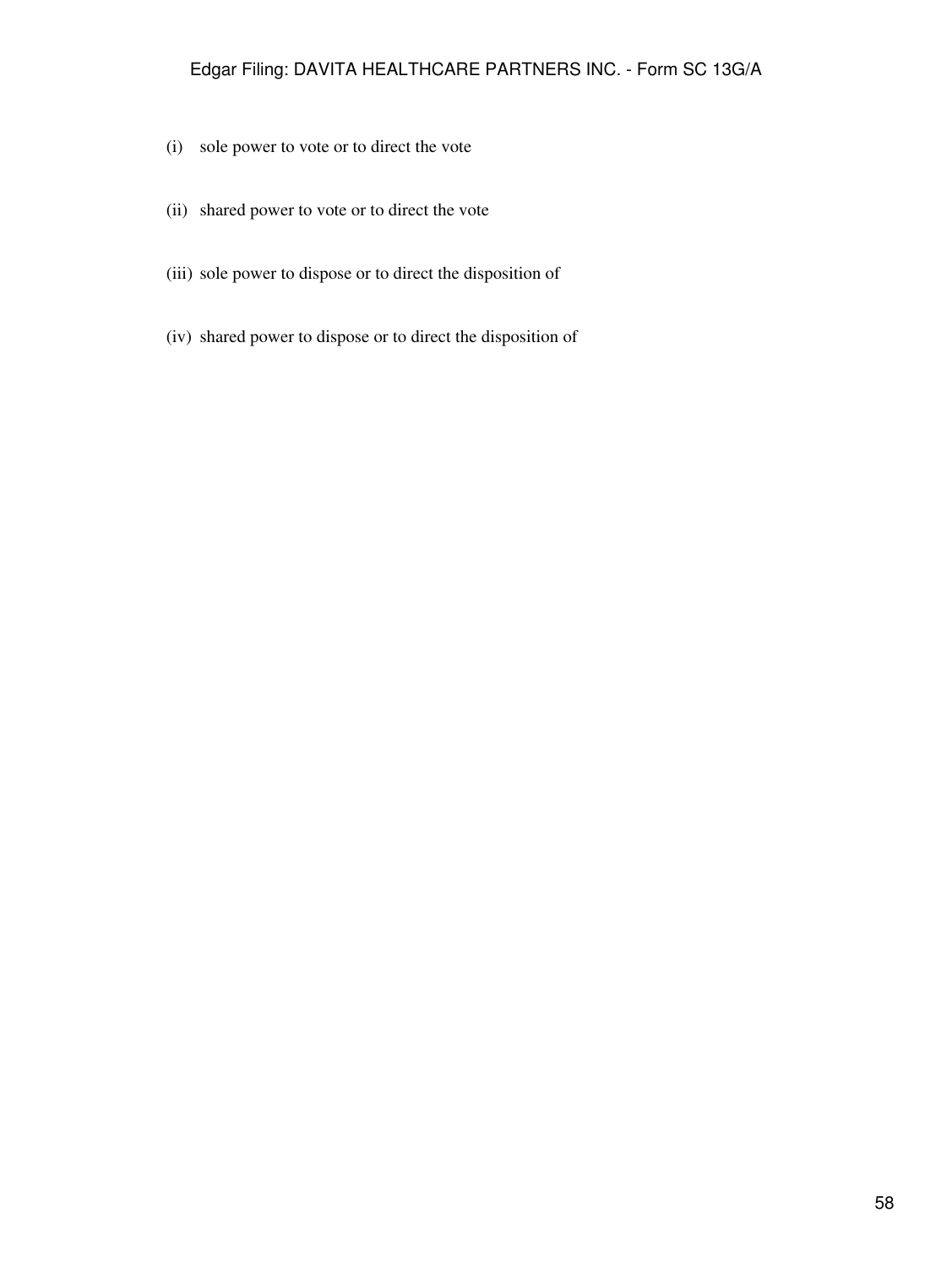Page 30 of 31 Pages

See the Cover Pages for each of the Reporting Persons**.**

### **Item 5. Ownership of Five Percent or Less of a Class.**

Not Applicable.

### **Item 6. Ownership of More than Five Percent on Behalf of Another Person.**

Not Applicable.

### **Item 7. Identification and Classification of the Subsidiary Which Acquired the Security Being Reported on By the Parent Holding Company or Control Person.**

See Exhibit A.

### **Item 8. Identification and Classification of Members of the Group.**

See Exhibit A.

### **Item 9. Notice of Dissolution of Group.**

Not Applicable.

# **Item 10. Certification.**

By signing below I certify that, to the best of my knowledge and belief, the securities referred to above were not acquired and are not held for the purpose of or with the effect of changing or influencing the control of the issuer of the securities and were not acquired and are not held in connection with or as a participant in any transaction having that purpose or effect, other than activities solely in connection with a nomination under § 240.14a-11.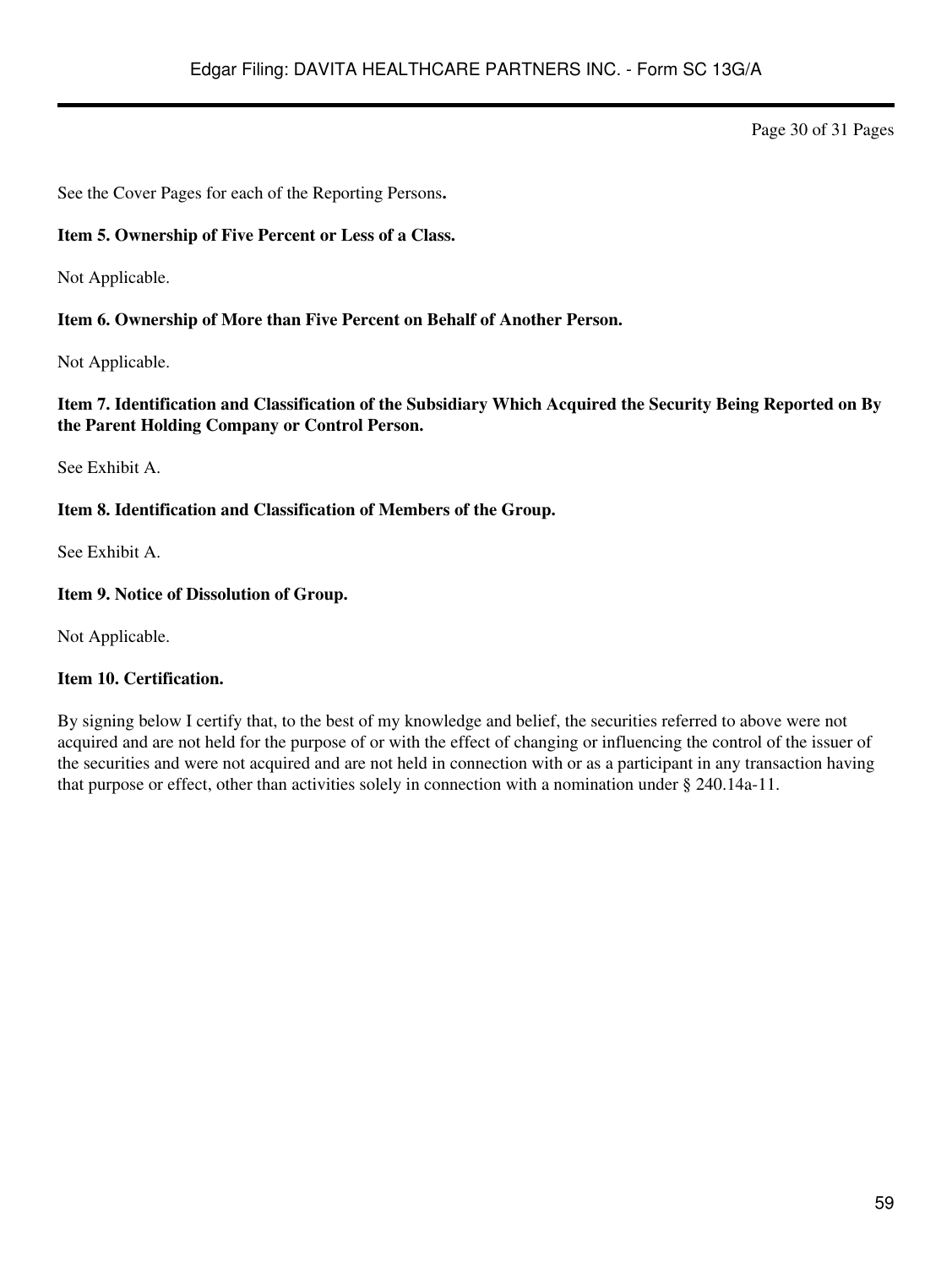Page 31 of 31 Pages

#### **SIGNATURES**

After reasonable inquiry and to the best of my knowledge and belief, I certify that the information set forth in this statement is true, complete and correct.

Dated this 17<sup>th</sup> day of February, 2015

/s/ Warren E. Buffett

Warren E. Buffett

BERKSHIRE HATHAWAY INC.

By: /s/ Warren E. Buffett

Warren E. Buffett

Chairman of the Board

NATIONAL INDEMNITY COMPANY, GEICO CORPORATION, GOVERNMENT EMPLOYEES INSURANCE COMPANY, GEICO INDEMNITY COMPANY, GEICO ADVANTAGE INSURANCE COMPANY, GEICO CHOICE INSURANCE COMPANY, GEICO SECURE INSURANCE COMPANY, ACME BRICK COMPANY PENSION TRUST, THE BUFFALO NEWS OFFICE PENSION PLAN, THE BUFFALO NEWS EDITORIAL PENSION PLAN, THE BUFFALO NEWS MECHANICAL PENSION PLAN, THE BUFFALO NEWS DRIVERS/DISTRIBUTORS PENSION PLAN, DEXTER PENSION PLAN, FLIGHTSAFETY INTERNATIONAL INC. RETIREMENT INCOME PLAN, FRUIT OF THE LOOM PENSION TRUST, GEICO CORPORATION PENSION PLAN TRUST, JOHNS MANVILLE CORPORATION MASTER PENSION TRUST, JUSTIN BRANDS, INC., UNION PENSION PLAN & JUSTIN BRANDS, INC. PENSION & TRUST, SCOTT FETZER COMPANY COLLECTIVE INVESTMENT TRUST, BNSF MASTER RETIREMENT TRUST, LUBRIZOL MASTER TRUST PENSION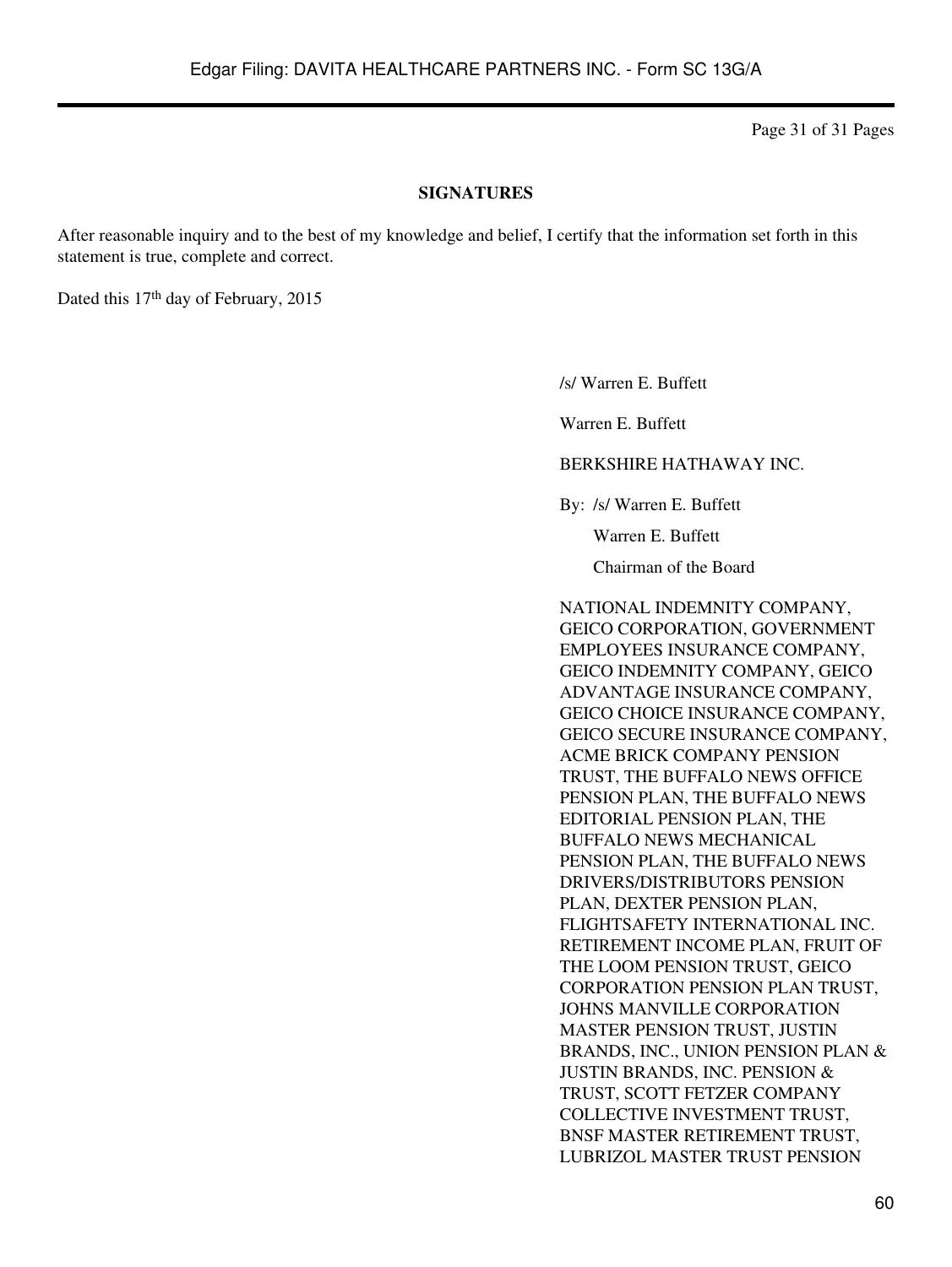### AND GENERAL RE CORPORATION EMPLOYEE RETIREMENT TRUST

By: /s/ Warren E. Buffett

Warren E. Buffett

Attorney-in-Fact

/s/ R. Ted Weschler

R. Ted Weschler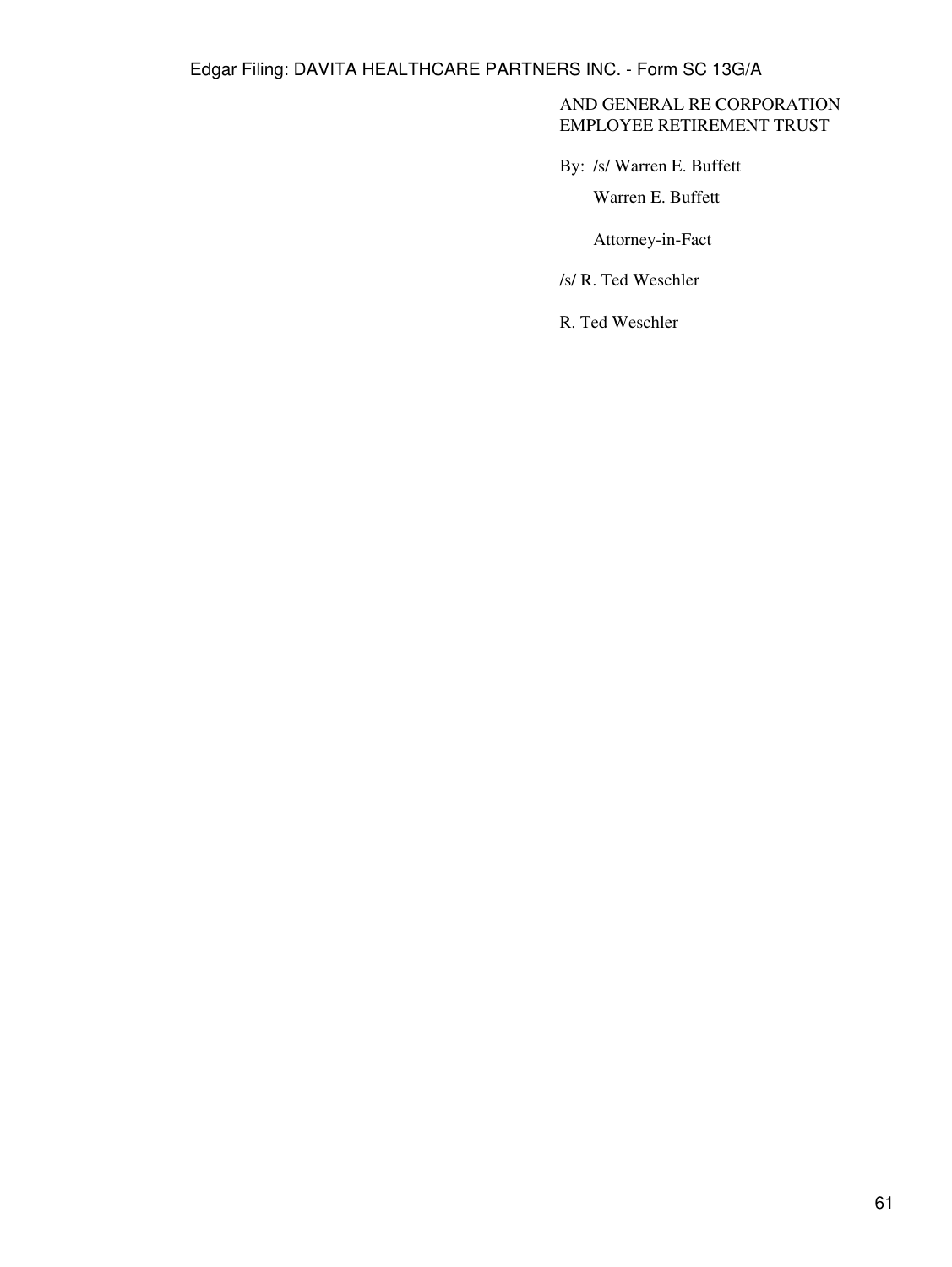### **SCHEDULE 13G**

# **EXHIBIT A**

### **RELEVANT SUBSIDIARIES AND MEMBERS OF FILING GROUP**

### PARENT HOLDING COMPANIES OR CONTROL PERSONS:

Warren E. Buffett (an individual who may be deemed to control Berkshire Hathaway Inc.)

Berkshire Hathaway Inc.

GEICO Corporation

INSURANCE COMPANIES AS DEFINED IN SECTION 3(a)(19) OF THE ACT:

National Indemnity Company

Government Employees Insurance Company

GEICO Indemnity Company

GEICO Advantage Insurance Company

GEICO Choice Insurance Company

GEICO Secure Insurance Company

#### EMPLOYEE BENEFIT PLANS IN ACCORDANCE WITH § 240.13d-1-(b)(1)(ii)(F)

Acme Brick Company Pension Trust

BNSF Master Retirement Trust

The Buffalo News Office Pension Plan

The Buffalo News Editorial Pension Plan

The Buffalo News Mechanical Pension Plan

The Buffalo News Drivers/Distributors Pension Plan

Dexter Pension Plan

FlightSafety International Inc. Retirement Income Plan

Fruit of the Loom Pension Trust

GEICO Corporation Pension Plan Trust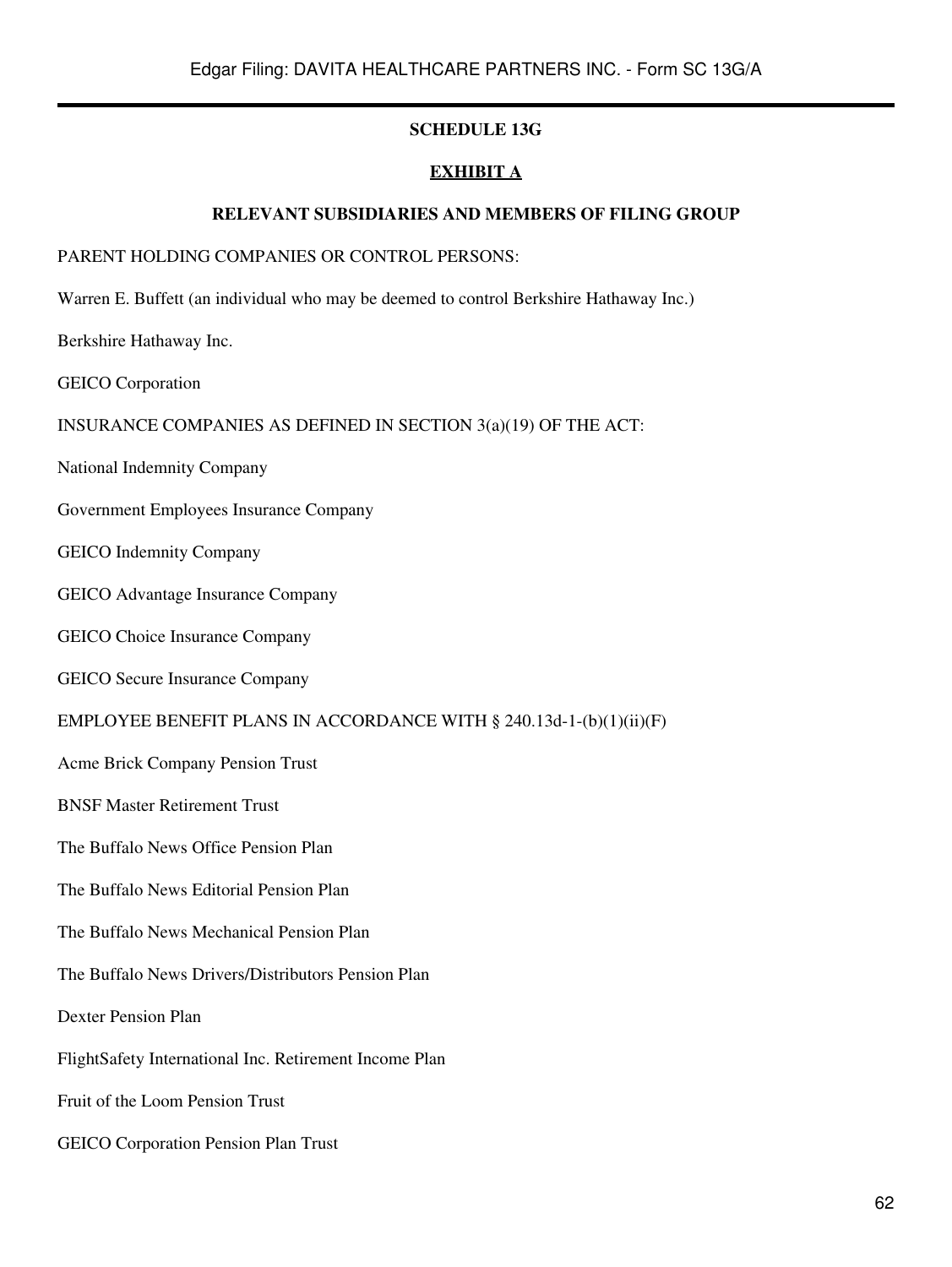- Johns Manville Corporation Master Pension Trust
- Justin Brands Inc. Union Pension Plan & Justin Brands Inc. Pension Plan & Trust
- Scott Fetzer Company Collective Investment Trust
- Lubrizol Master Trust Pension
- General Re Corporation Employee Retirement Trust

### OTHER MEMBER OF FILING GROUP

R. Ted Weschler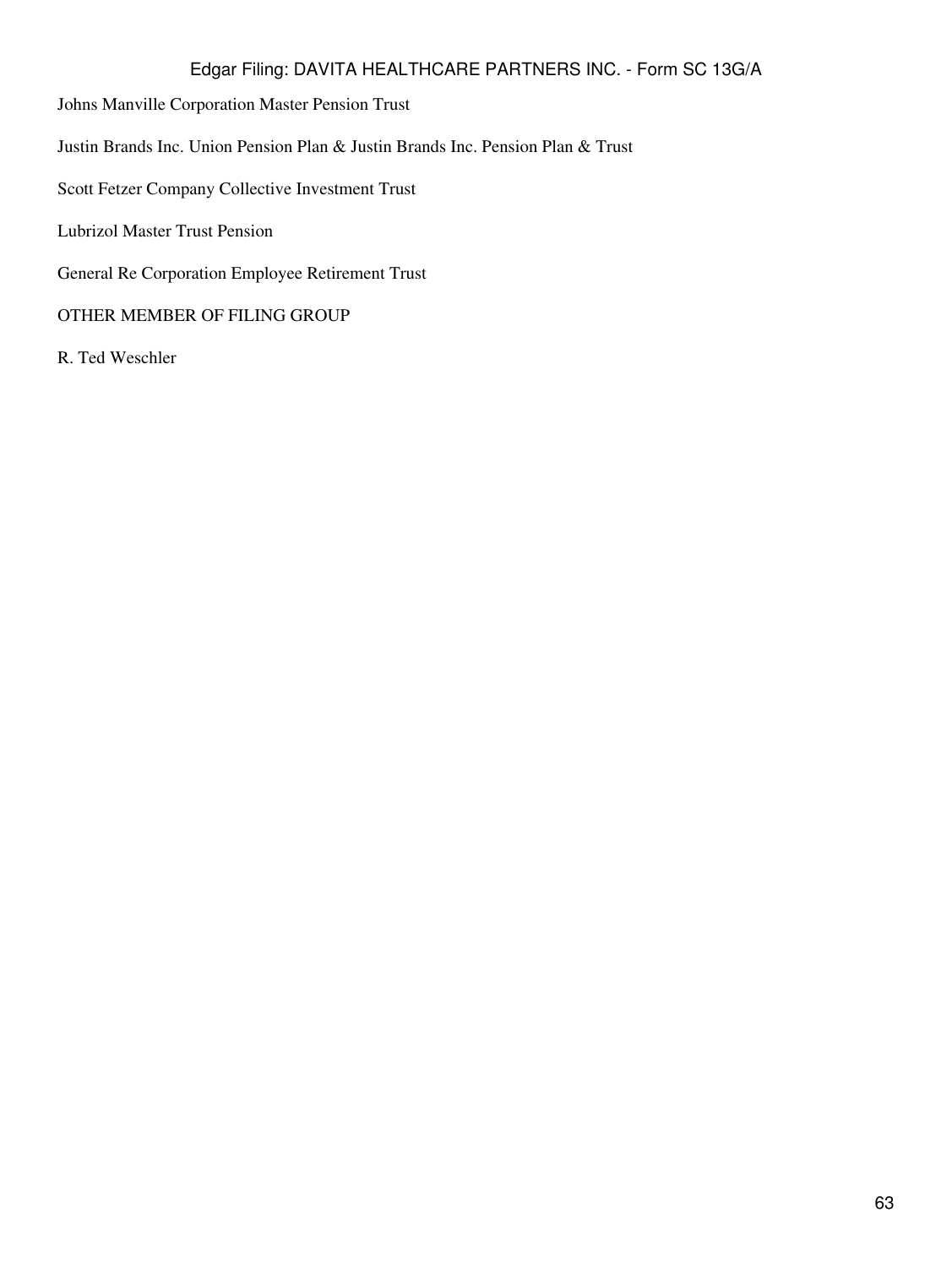# **SCHEDULE 13G**

## **EXHIBIT B**

### **JOINT FILING AGREEMENT PURSUANT TO RULE 13d-1(k)(1)**

The undersigned persons hereby agree that reports on Schedule 13G, and amendments thereto, with respect to the Common Stock of DaVita HealthCare Partners Inc. may be filed in a single statement on behalf of each of such persons, and further, each of such persons designates Warren E. Buffett as its agent and Attorney-in-Fact for the purpose of executing any and all Schedule 13G filings required to be made by it with the Securities and Exchange Commission.

Dated: February 17, 2015 /S/ Warren E. Buffett Warren E. Buffett Berkshire Hathaway Inc. Dated: February 17, 2015 /S/ Warren E. Buffett By: Warren E. Buffett Title: Chairman of the Board National Indemnity Company Dated: February 17, 2015 /S/ Marc D. Hamburg By: Marc D. Hamburg Title: Chairman of the Board GEICO Corporation Dated: February 17, 2015 /S/ Michael H. Campbell By: Michael H. Campbell Title: Vice President Government Employees Insurance Company Dated: February 17, 2015 /S/ Michael H. Campbell By: Michael H. Campbell Title: Senior Vice President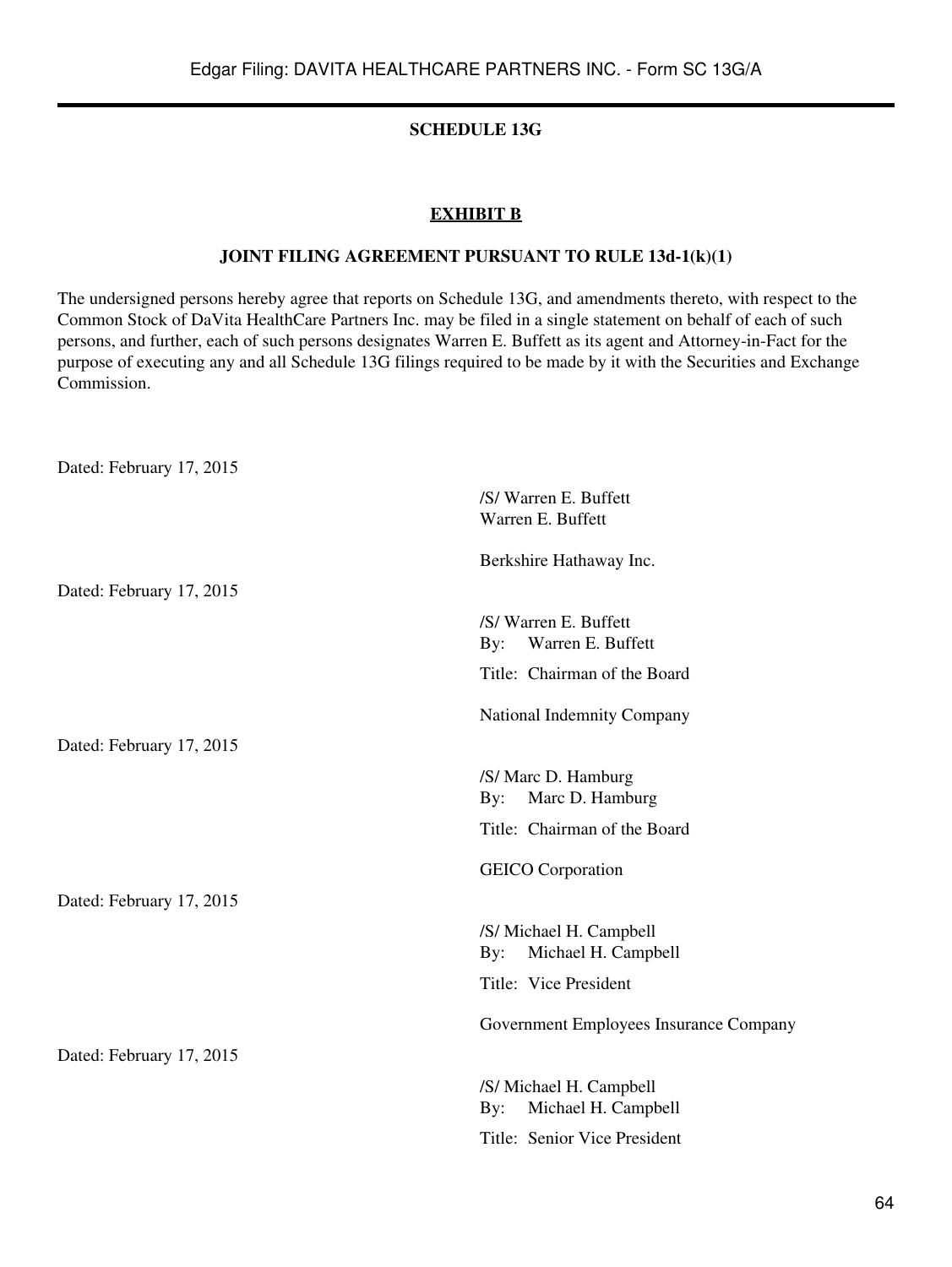GEICO Indemnity Company

Dated: February 17, 2015

/S/ Michael H. Campbell By: Michael H. Campbell Title: Senior Vice President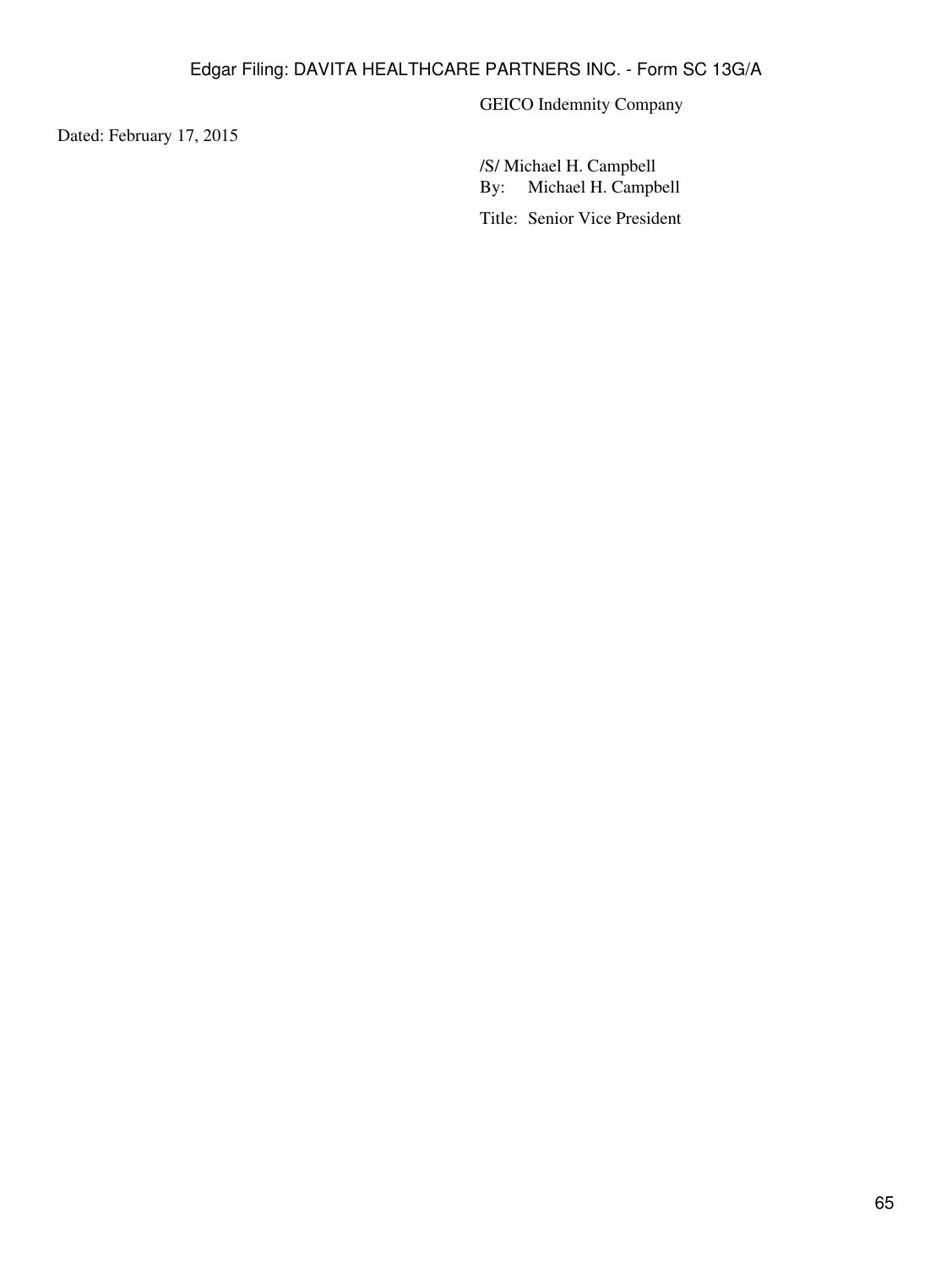|                          | <b>GEICO</b> Advantage Insurance Company                                 |
|--------------------------|--------------------------------------------------------------------------|
| Dated: February 17, 2015 |                                                                          |
|                          | /S/ Michael H. Campbell<br>Michael H. Campbell<br>By:                    |
|                          | Title: Senior Vice President                                             |
|                          | <b>GEICO</b> Choice Insurance Company                                    |
| Dated: February 17, 2015 |                                                                          |
|                          | /S/ Michael H. Campbell<br>Michael H. Campbell<br>By:                    |
|                          | Title: Senior Vice President                                             |
|                          | <b>GEICO</b> Secure Insurance Company                                    |
| Dated: February 17, 2015 |                                                                          |
|                          | /S/ Michael H. Campbell<br>Michael H. Campbell<br>By:                    |
|                          | Title: Senior Vice President                                             |
|                          | The Buffalo News Office Pension Plan                                     |
| Dated: February 17, 2015 |                                                                          |
|                          | /S/ Warren Colville<br>Warren Colville<br>By:                            |
|                          | Title: President and Chief Executive Officer, The Buffalo<br><b>News</b> |
|                          | The Buffalo News Editorial Pension Plan                                  |
| Dated: February 17, 2015 |                                                                          |
|                          | /S/ Warren Colville<br>By: Warren Colville                               |
|                          | Title: President and Chief Executive Officer, The Buffalo<br><b>News</b> |
|                          | The Buffalo News Mechanical Pension Plan                                 |
| Dated: February 17, 2015 |                                                                          |
|                          | /S/ Warren Colville<br>Warren Colville<br>$\mathbf{By:}$                 |
|                          | Title: President and Chief Executive Officer, The Buffalo<br><b>News</b> |
|                          | The Buffalo News Drivers/Distributors Pension Plan                       |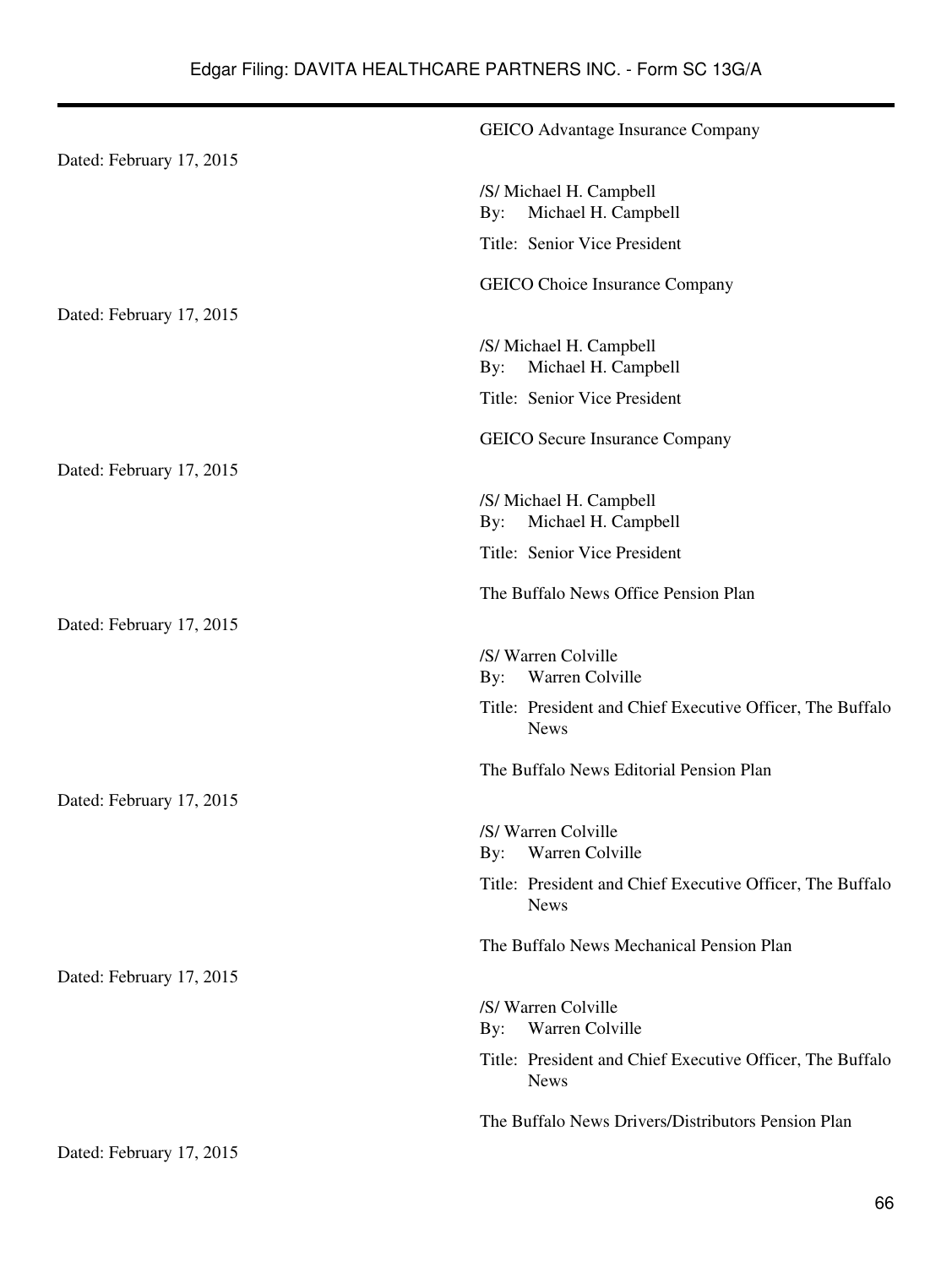/S/ Warren Colville

By: Warren Colville

Title: President and Chief Executive Officer, The Buffalo News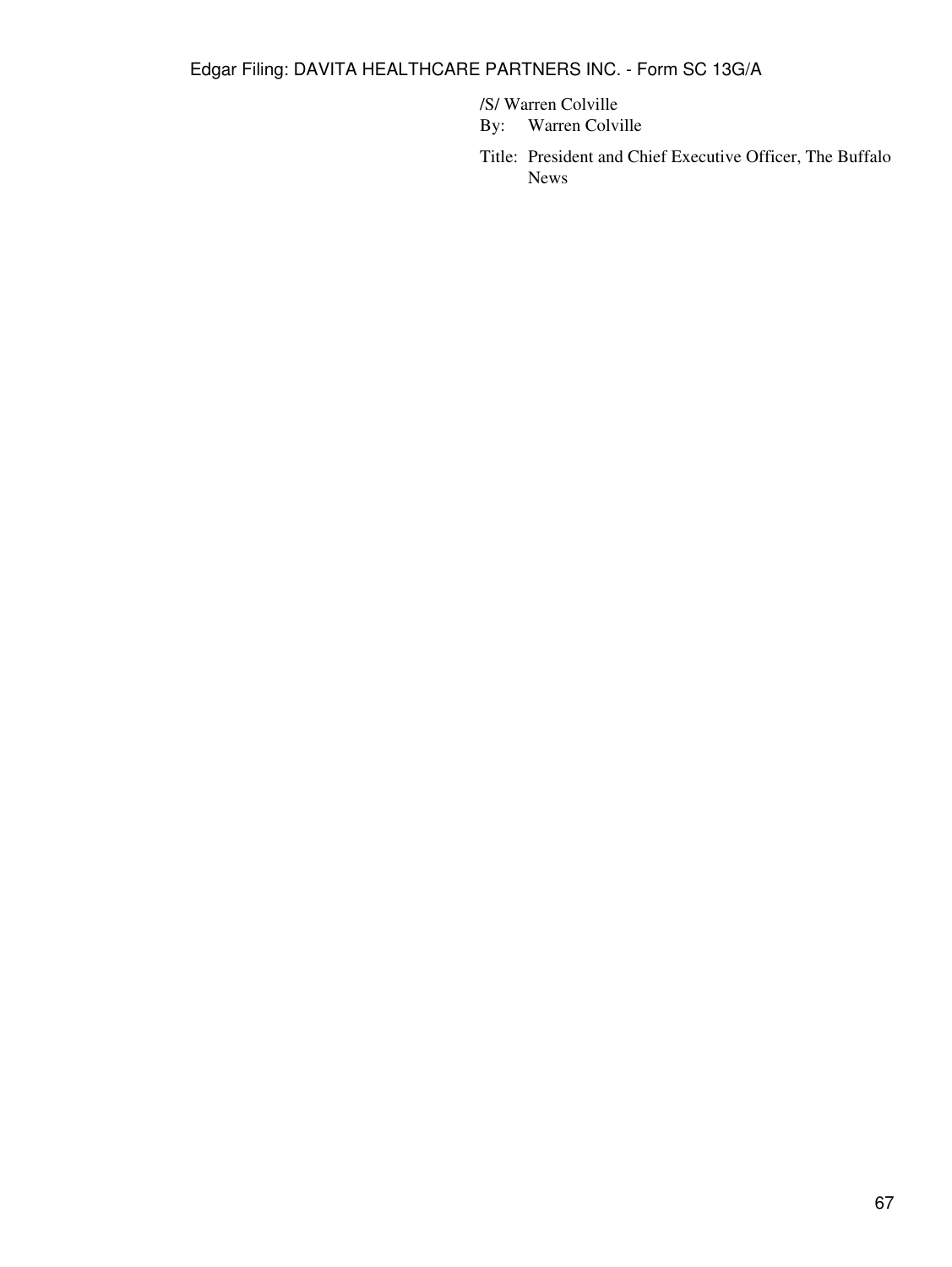|                          | <b>Dexter Pension Plan</b>                                         |
|--------------------------|--------------------------------------------------------------------|
| Dated: February 17, 2015 |                                                                    |
|                          | /S/ James Issler<br>James Issler<br>By:                            |
|                          | Title: President, H.H. Brown Shoe Co.                              |
|                          | FlightSafety International Inc. Retirement Income Plan             |
| Dated: February 17, 2015 |                                                                    |
|                          | /S/ Bruce Whitman<br><b>Bruce Whitman</b><br>$\mathbf{By:}$        |
|                          | Title: President and Chief Executive Officer,                      |
|                          | FlightSafety International, Inc.                                   |
|                          | Fruit of the Loom Pension Trust                                    |
| Dated: February 17, 2015 |                                                                    |
|                          | /S/ Rick Medlin<br><b>Rick Medlin</b><br>$\mathbf{By:}$            |
|                          | Title: President and Chief Executive Officer, Fruit of the<br>Loom |
|                          | <b>GEICO Corporation Pension Plan Trust</b>                        |
| Dated: February 17, 2015 |                                                                    |
|                          | /S/ Michael H. Campbell<br>Michael H. Campbell<br>By:              |
|                          | Title: Senior Vice President, GEICO Corporation                    |
|                          | <b>BNSF Master Retirement Trust</b>                                |
| Dated: February 17, 2015 | /S/ Julie Piggott<br>Julie Piggott<br>By:                          |
|                          | Vice President, Burlington Northern Santa Fe, LLC                  |
|                          | Johns Manville Corporation Master Pension Plan                     |
| Dated: February 17, 2015 |                                                                    |
|                          | /S/ Mary Rhinehart<br>Mary Rhinehart<br>By:                        |
|                          | Title: President and Chief Executive Officer                       |